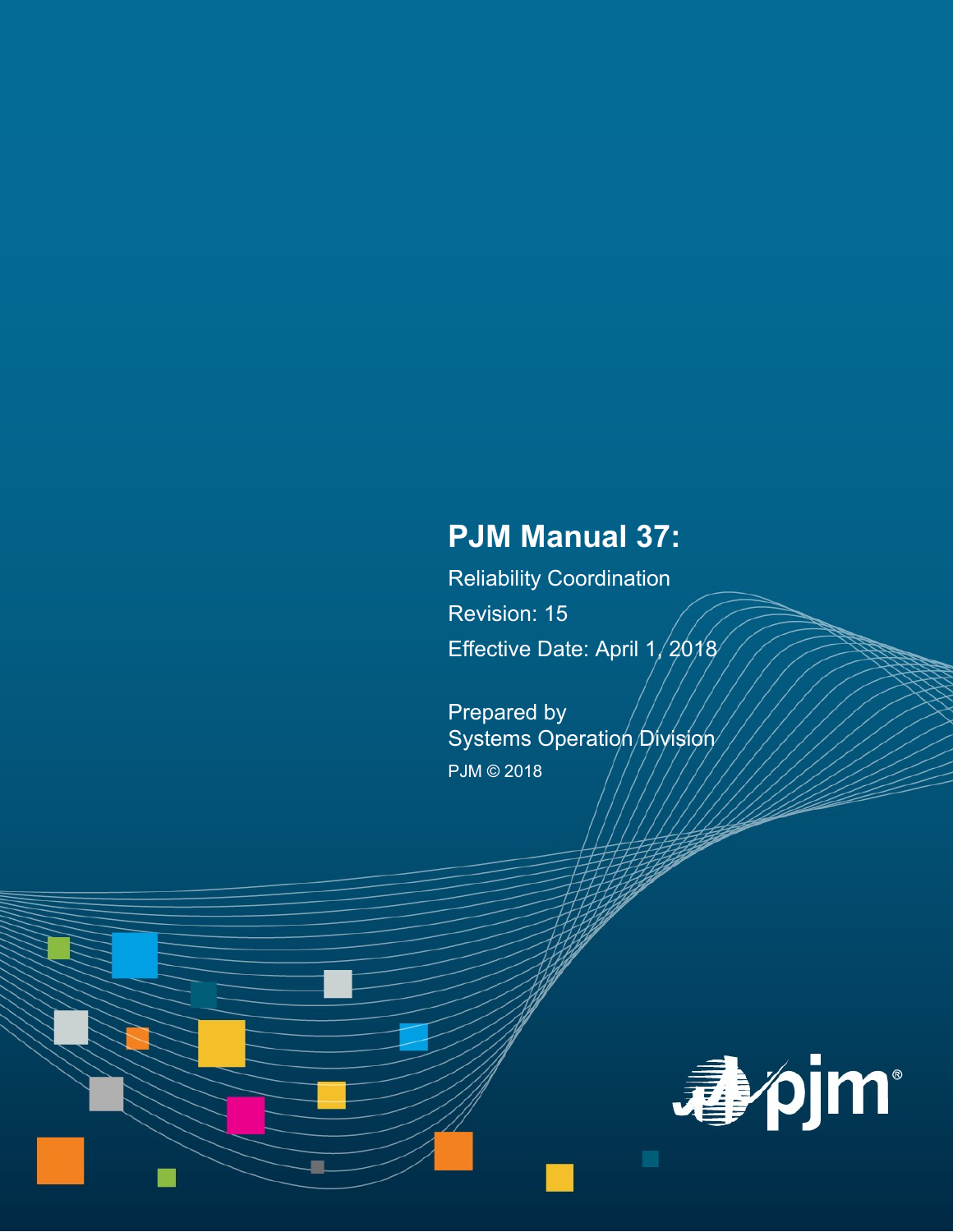

# **Table of Contents**

| Section 5: Coordination with Neighboring Reliability Coordinators 19 |  |
|----------------------------------------------------------------------|--|
|                                                                      |  |
|                                                                      |  |
|                                                                      |  |
|                                                                      |  |
|                                                                      |  |
|                                                                      |  |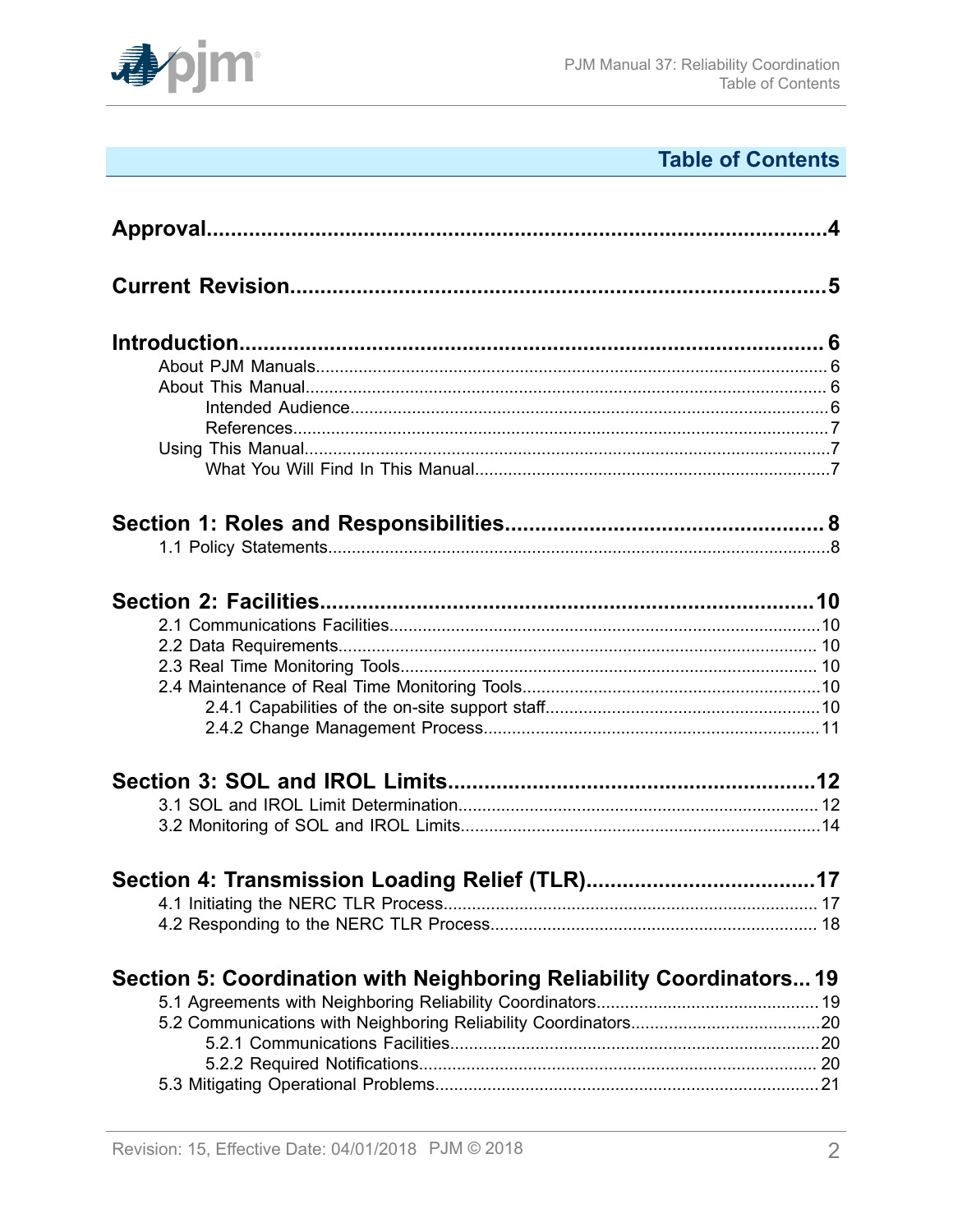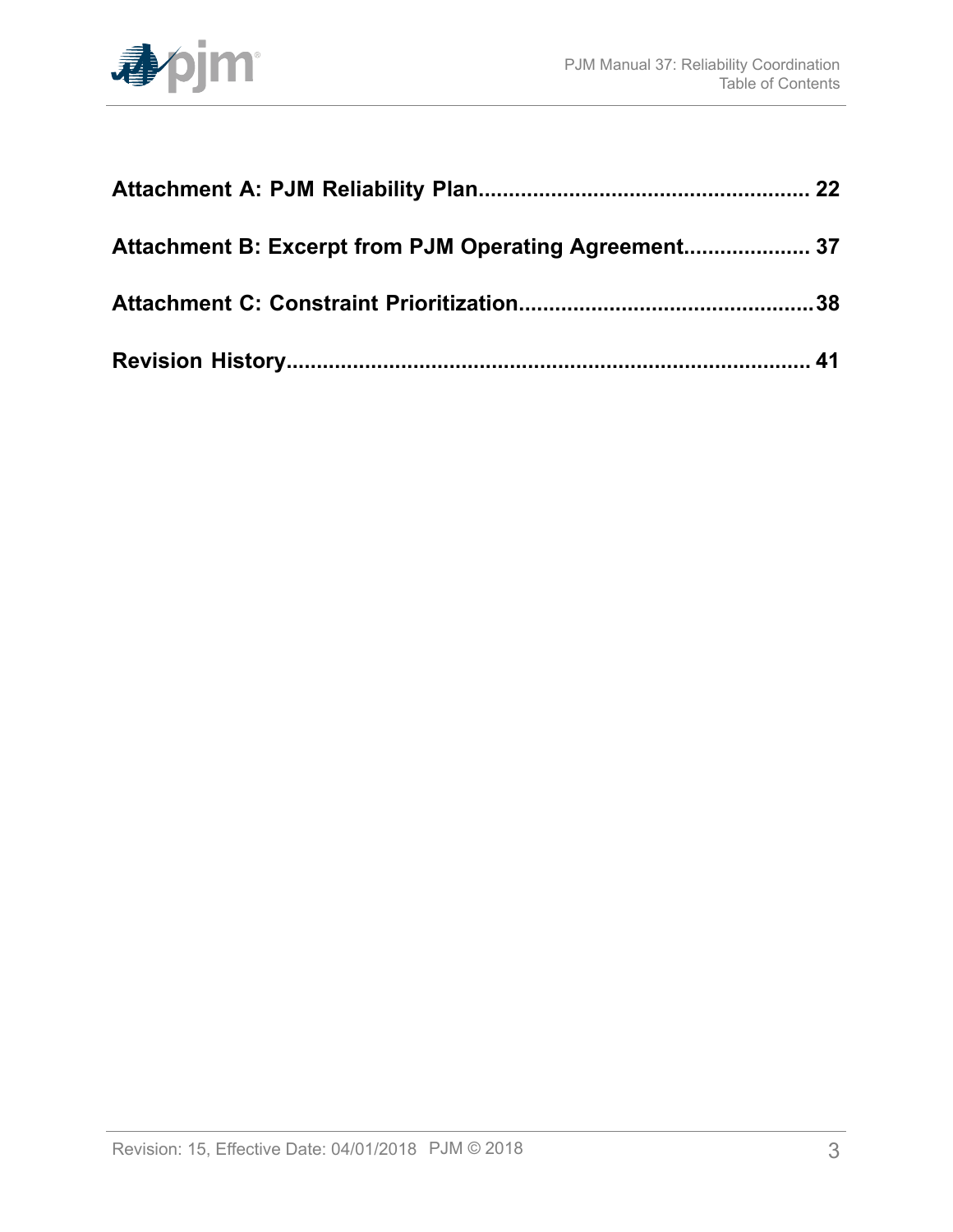

# <span id="page-3-0"></span>**Approval**

Approval Date: 03/30/2018 Effective Date: 04/01/2018 Donnie Bielak, Manager

Reliability Engineering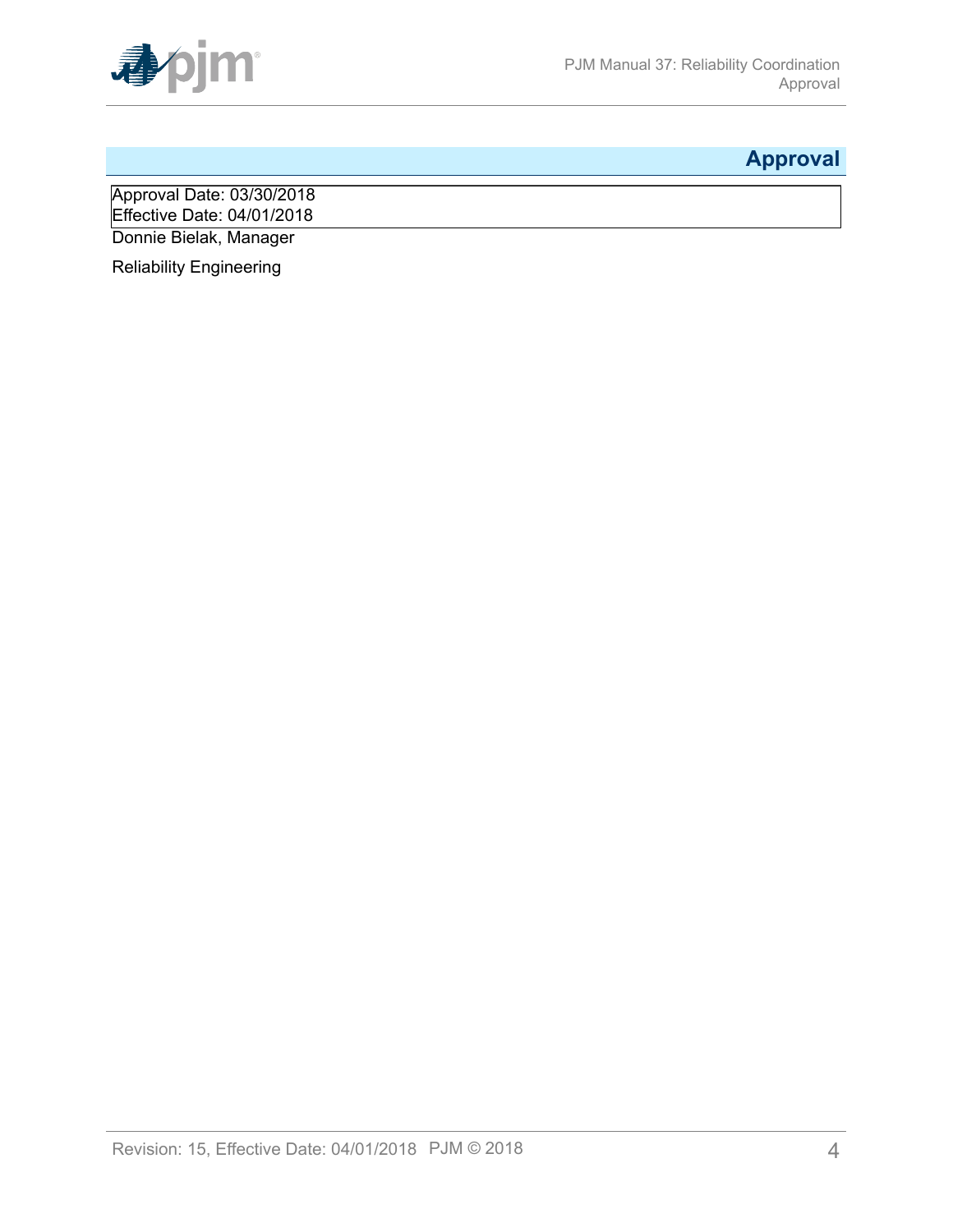

## <span id="page-4-0"></span>**Current Revision**

### **Revision 15 (4/1/2018):**

- Throughout: Minor grammatical / syntax updates, NERC Standard references shorted to master document
- Section 2.4.1, "the Model Management Department in System Operations" changed to "PJM Operations Engineering Support", "the Operations Support Division" changed to "PJM Operations Planning"
- Section 2.4.2, "(PJM document ID Cera534023)" removed in reference to "The Enterprise Change Management Standard"
- Section 3.2, "issuing a Post-Contingency Local Load Relief Procedure (for facilities 230 kV and below) or Manual Load Dump Warning (for facilities 230 kV and above)" changed to "issuing a Post-Contingency Local Load Relief Procedure or Manual Load Dump Warning consistent with PJM Manual M-13: Emergency Operations - Section 5: Transmission Security Emergencies"
- Section 4.1, "with MISO" removed to not implicitly exclude NYISO from market-to-market (M2M) re-dispatch
- Section 4.2, "Native Load curtailment changed to "Native Network Load (NNL) curtailment"
- Section 5.2.2, "provide a notification as in 2 above that the situation has been concluded and that no further action is required" changed to "a notification should be provided to the impacted Reliability Coordinators in the same method as the original notification"
- Section 5.3, "PJM Engineering Support" changed to "PJM Operations Engineering Support"
- Attachment A, Updated table of contents format
- Attachment A, Section A, "insuring" changed to "ensuring"
- Attachment A, Section E, "Special Protection Systems (SPS)" changed to "Remedial Action Schemes (RAS)"
- Attachment A, Appendix D, Ohio Valley Electric Corporation added with NERC Registration Number and TO registration and U.S. Department of Energy added with NERC Registration Number and TO/TOP registration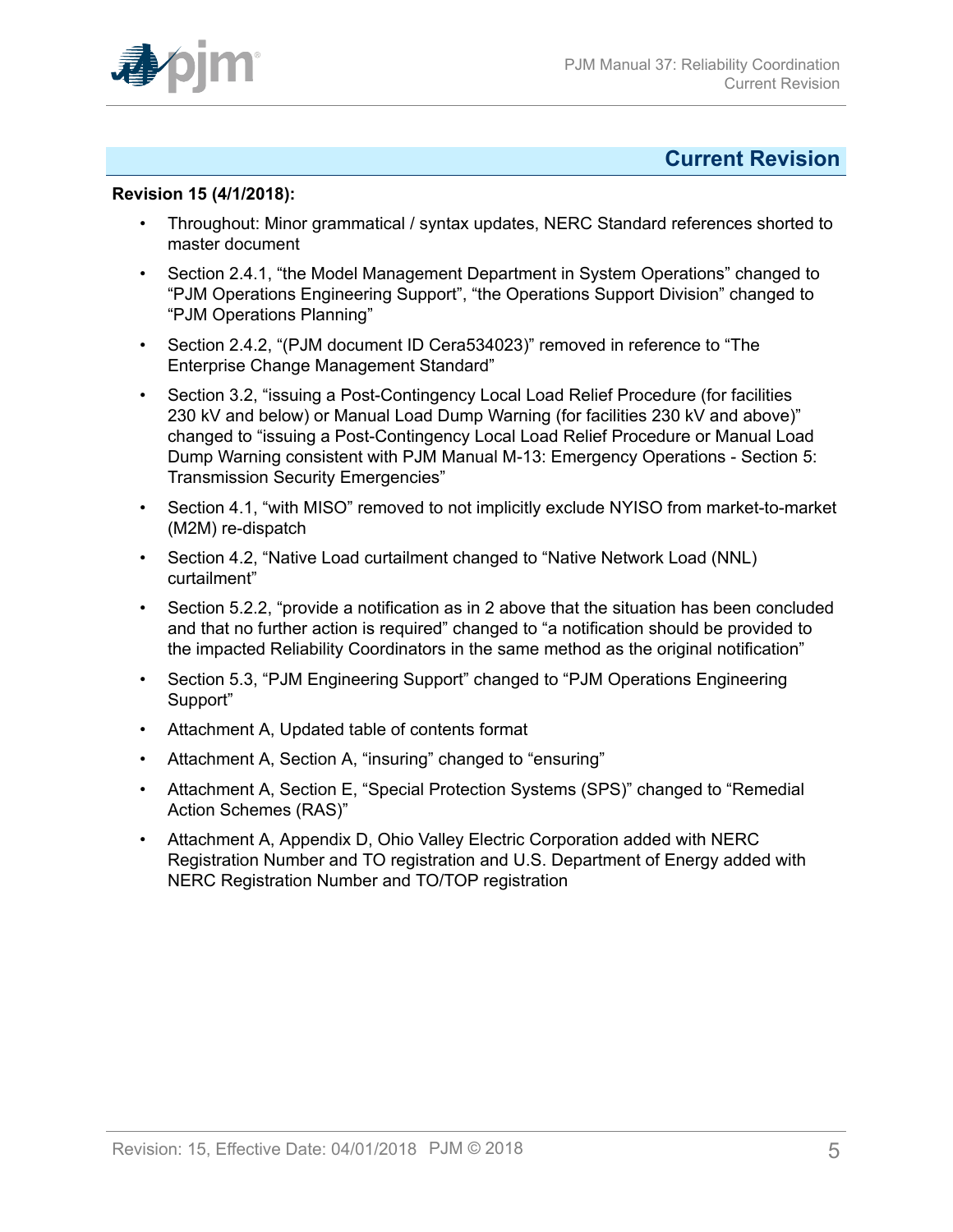

## <span id="page-5-0"></span>**Introduction**

Welcome to the **PJM Manual for Reliability Coordination**. In this Introduction, you will find the following information:

- What you can expect from the PJM Manuals in general (see "About PJM Manuals").
- What you can expect from this PJM Manual (see "About This Manual").
- How to use this manual (see "Using This Manual").

## <span id="page-5-1"></span>**About PJM Manuals**

The PJM Manuals are the instructions, rules, procedures, and guidelines established by PJM for the operation, planning, and accounting requirements of PJM and the PJM Energy Market. The manuals are grouped under the following categories:

- **Transmission**
- PJM Energy Market
- Generation and transmission interconnection
- Reserve
- Accounting and billing
- PJM administrative services

For a complete list of all PJM Manuals, go to the Library section on PJM.com.

## <span id="page-5-2"></span>**About This Manual**

The *PJM Manual for Reliability Coordination* focuses on how PJM and the PJM Members are expected to carry out reliability coordination duties in accordance with the PJM Reliability Plan.

The *PJM Manual for Reliability Coordination* consists of five sections. The sections are as listed in the table of contents beginning on page ii.

PJM shall annually review and update this manual and provide a copy to neighboring Reliability Coordinators, Transmission Operators, Balancing Authorities, and appropriate Regional Reliability Organizations.

## <span id="page-5-3"></span>**Intended Audience**

The intended audiences for the PJM Manual for Reliability Coordination are:

- *PJM Reliability Coordinators and System Operators* Declare and implement normal operating procedures and emergency procedures.
- *Transmission Owner/Operator* (TO/TOP) *and Generation Owner/Operators* (GO/GOP) — Respond to PJM dispatcher requests for emergency procedures.
- *PJM RTO Balancing Authorities and Transmission Operators* Coordinate operation of Balancing Authority (BA) and Transmission Operator (TOP) operations with PJM Reliability Coordinator (RC).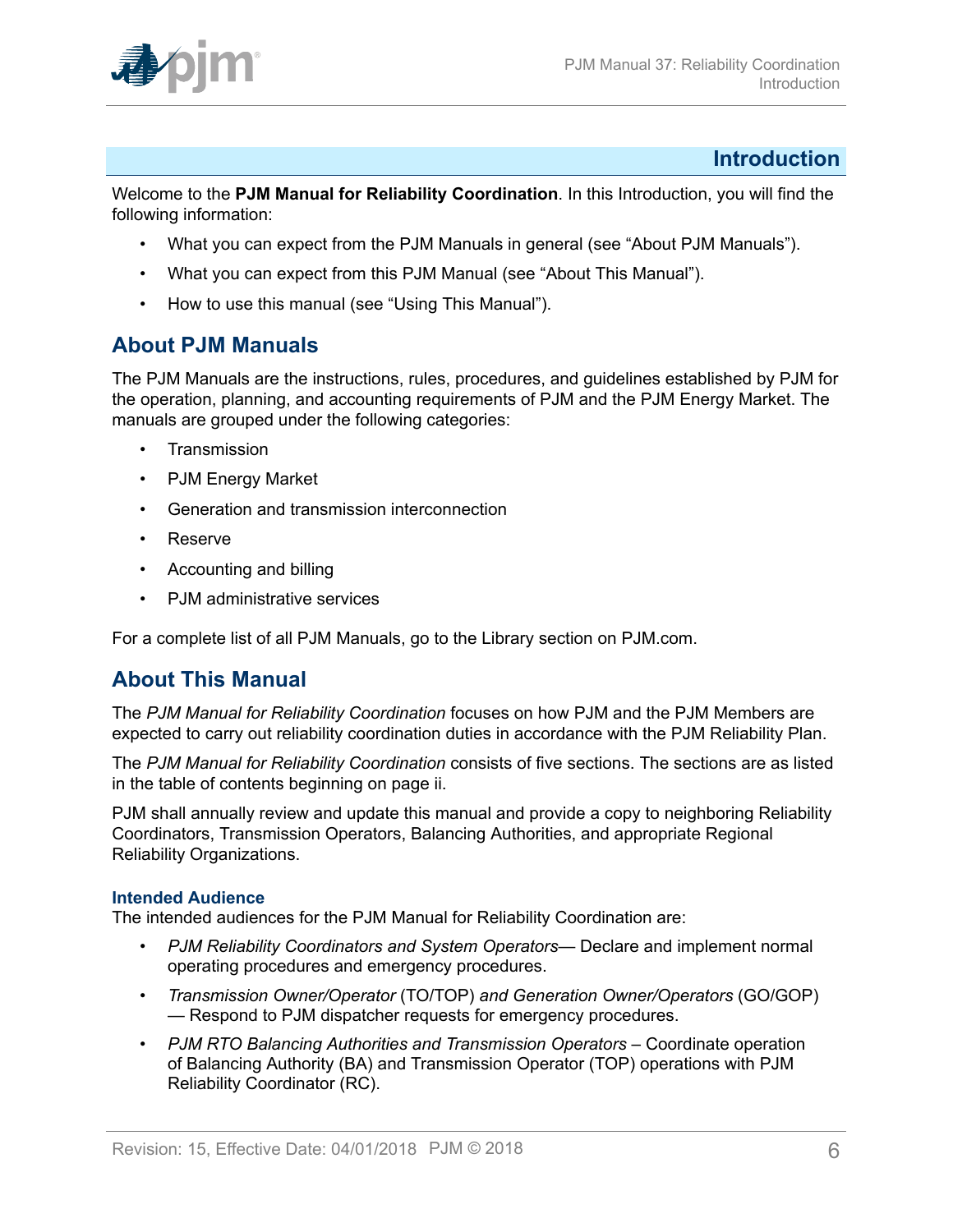

• PJM Reliability Coordinators and operations staff — Perform system studies.

#### <span id="page-6-0"></span>**References**

The references to other documents that provide background or additional detail directly related to the *PJM Manual for Reliability Coordination* are:

- **PJM Manual for [Balancing Operations \(M-12\)](http://www.pjm.com/~/media/documents/manuals/m12.ashx)**
- PJM Manual for [Transmission](http://www.pjm.com/~/media/documents/manuals/m03.ashx) Operations (M-03)
- PJM Manual for [System Restoration \(M-36\)](http://www.pjm.com/~/media/documents/manuals/m36.ashx)
- PJM Manual for [Operations Planning \(M-38\)](http://www.pjm.com/~/media/documents/manuals/m38.ashx)
- PJM Manual for [Emergency Operations \(M-13\)](http://www.pjm.com/~/media/documents/manuals/m13.ashx)
- PJM Manual for [Generator Operational Requirements \(M-14D\)](http://www.pjm.com/~/media/documents/manuals/m14d.ashx)
- PJM Manual for Certification and Training [Requirements](http://www.pjm.com/~/media/documents/manuals/m40.ashx) (M-40)

## <span id="page-6-1"></span>**Using This Manual**

We believe explaining concepts is just as important as presenting procedures. This philosophy is reflected in the way we organize the material in this manual. We start each section with an overview. Then we present details, procedures or references to procedures found in other PJM manuals. The following provides an orientation to the manual's structure.

### <span id="page-6-2"></span>**What You Will Find In This Manual**

- A table of contents that lists two levels of subheadings within each of the sections
- An approval page that lists the required approvals and a brief outline of the current revision.
- Sections containing the specific guidelines, requirements, or procedures including PJM actions and PJM Member actions
- Attachments that include additional supporting documents, forms, or tables in this PJM Manual
- A section at the end detailing all previous revisions of this PJM Manual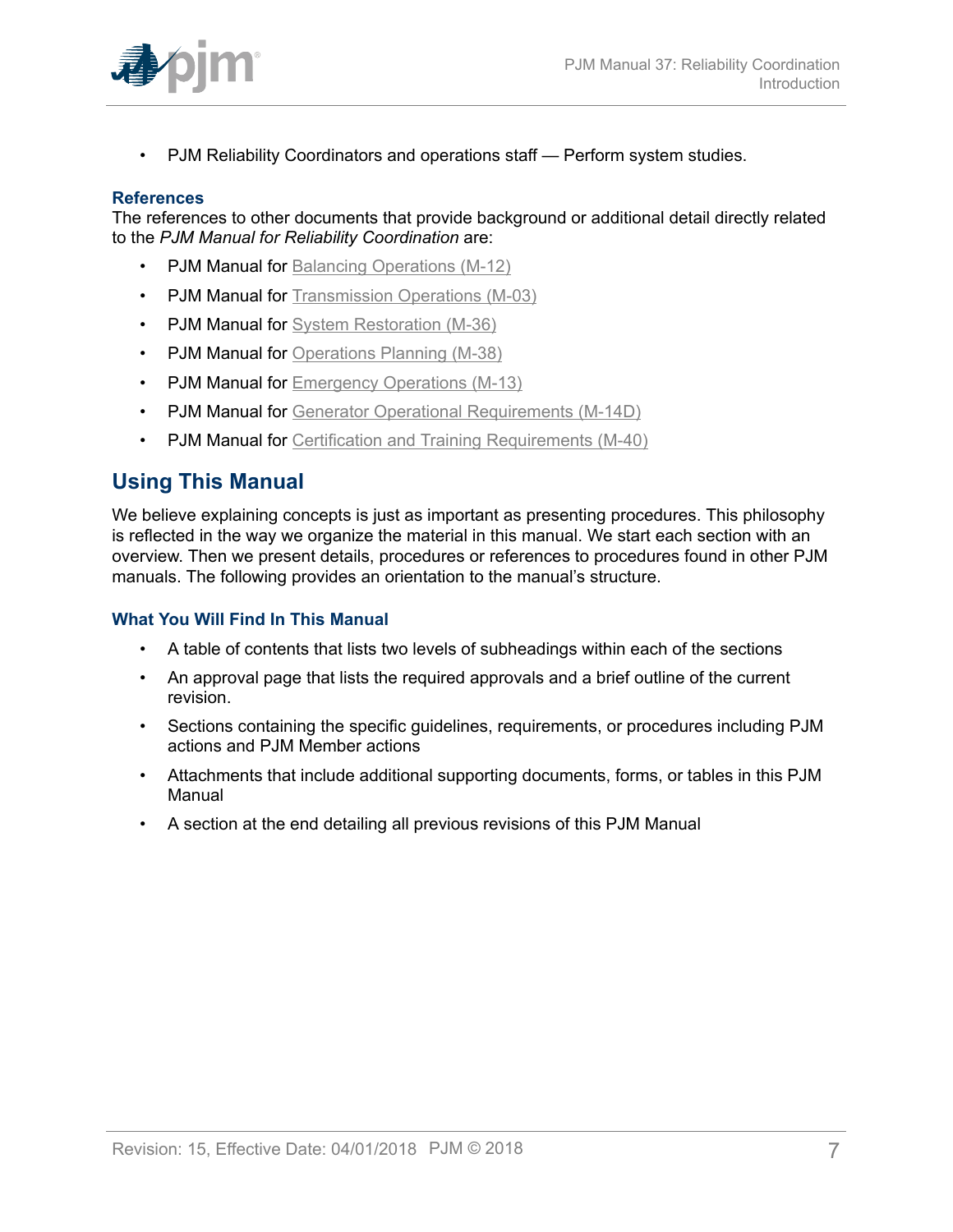

## <span id="page-7-0"></span>**Section 1: Roles and Responsibilities**

Welcome to the Roles and Responsibilities section of the **PJM Manual for Reliability Coordination**.

• This section of the manual addresses PJM and the PJM Members' responsive actions to obligations as the PJM Reliability Coordinator.

## <span id="page-7-1"></span>**1.1 Policy Statements**

PJM is the Reliability Coordinator for PJM members within the PJM Balancing Authority Area. PJM operates in compliance with the PJM Reliability Plan (Attachment A – PJM Reliability Plan).

PJM's authority is addressed in the following document, which all PJM members must sign:

PJM Operating Agreement[:http://pjm.com/media/documents/merged-tariffs/oa.pdf \[http://](http://pjm.com/media/documents/merged-tariffs/oa.pdf) [pjm.com/media/documents/merged-tariffs/oa.pdf\]](http://pjm.com/media/documents/merged-tariffs/oa.pdf)

In this document, the PJM members commit to comply with PJM Reliability Coordinator directives unless such actions would violate safety, equipment, or regulatory or statutory requirements (See Attachment B – Excerpt from PJM Operating Agreement regarding authority of PJM). Under these circumstances, the Transmission Operator, Transmission Owner, Balancing Authority, Generator Operator, Transmission Service Provider, Load-Serving Entity, or Purchasing-Selling Entity shall immediately inform PJM, the Reliability Coordinator, of the inability to perform the directive so PJM may implement alternate remedial actions.

PJM has clear decision-making authority to act and to direct actions to be taken by Transmission Operators, Transmission Owners, Balancing Authorities, Generator Operators, Load-Serving Entities, and Purchasing-Selling Entities within its Reliability Coordinator Area to preserve the integrity and reliability of the Bulk Electric System. These actions shall be taken without delay, but no longer than 30 minutes.

PJM shall act in the interest of reliability for the overall Reliability Coordinator Area and the Interconnection before the interests of any of its members or other entity. PJM is committed to supporting its fellow Reliability Coordinators. PJM has developed coordination agreements in cooperation with its neighboring Reliability Coordinators for the purpose of clarifying roles and responsibilities with these entities and for coordinating response when necessary. [NERC Standard IRO-001]

PJM executes the Reliability Coordinator tasks with a group of highly trained and qualified system operators, all of whom maintain current NERC Certification as Reliability Operators.

## **PJM Actions**

PJM is responsible for the following activities:

- Preparing a PJM Reliability Plan and obtaining approval for the plan from the NERC Operating Committee and appropriate Regional Reliability Organization (RRO) Committees.
- Staffing the Reliability Coordinator activities with trained and certified system operators who maintain the NERC Certification for Reliability Operators.
- Implementing coordination agreements with other Reliability Coordinators.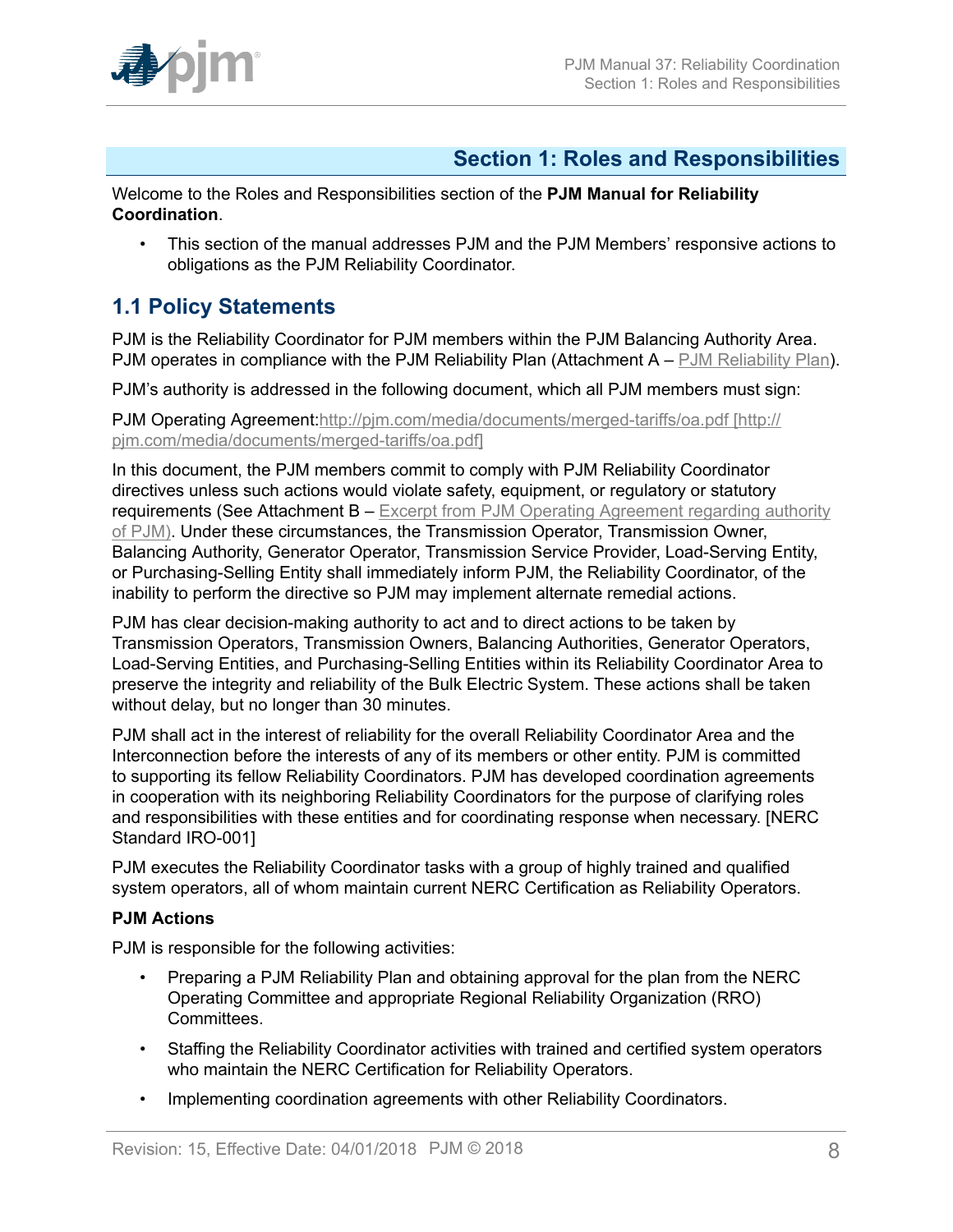

- Taking actions it determines are consistent with Good Utility Practice and are necessary to maintain the operational integrity of the PJM RTO and the Eastern Interconnection.
- Coordinating emergency procedures and RCIS notifications.
- Directing the operations of any PJM Members as necessary to manage, alleviate, or end an emergency, including but not limited to emergency purchases/sales and load shedding.
- Providing information to and receiving information from PJM Members and other Reliability Coordinators, as appropriate to manage, alleviate, or end an Emergency in the PJM RTO or in another Reliability Coordination Area.
- Monitoring voltages, tie flows, line loading, EMS alarms, interchange schedules, ACE Control, Frequency, NERC IDC and RCIS.

## **PJM Member Actions**

PJM Members are responsible for performing the following activities:

- Taking any action, as requested or directed by PJM, to manage, alleviate, or end an Emergency or other reliability issue.
- Cooperating with other Transmission and Generation Owners and PJM to carry out requests and instructions received from PJM for the purpose of managing, alleviating, or ending an Emergency or other reliability issue in the PJM Reliability Coordinator area or neighboring Reliability Coordinator area.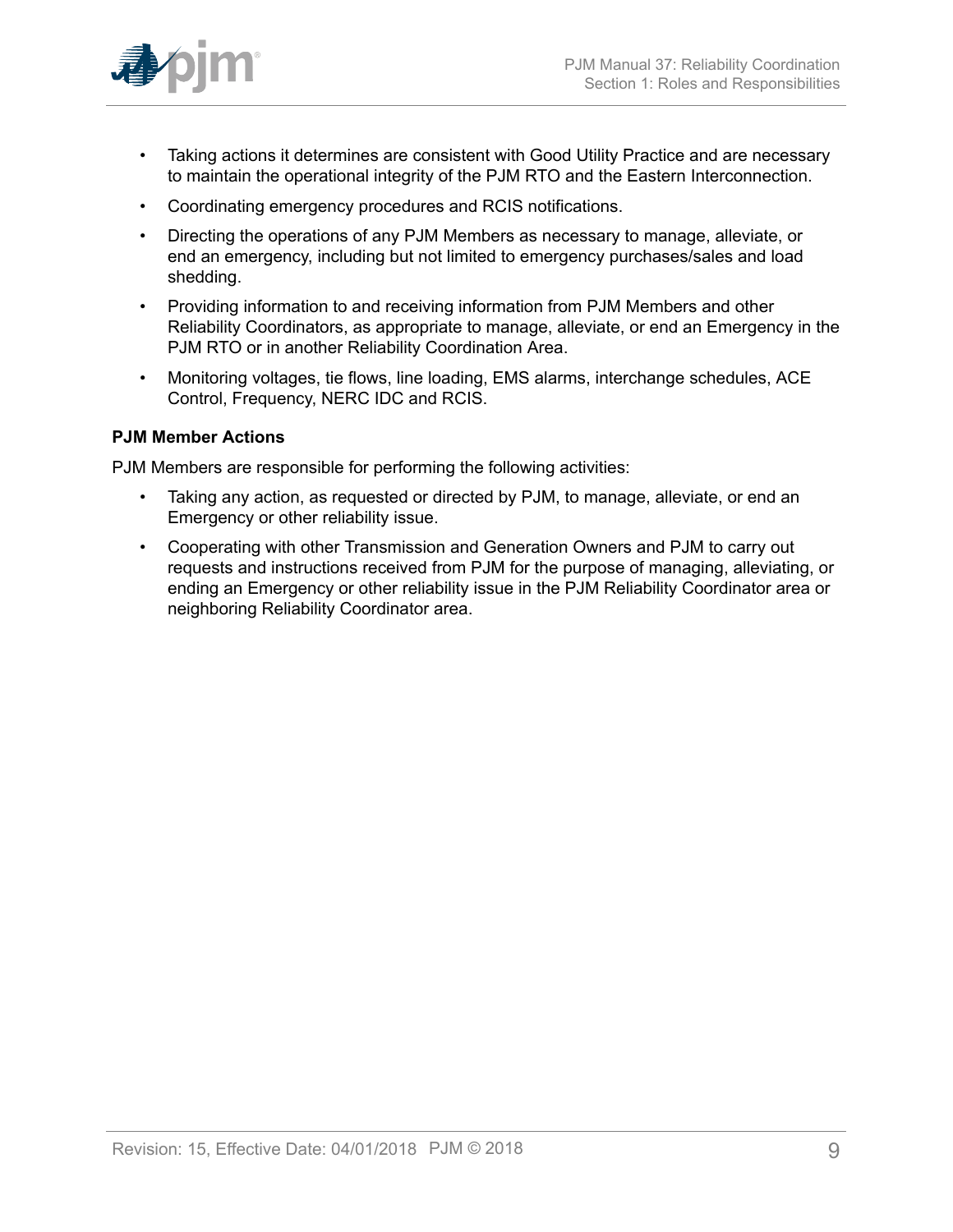

## <span id="page-9-0"></span>**Section 2: Facilities**

Welcome to the Facilities section of the **PJM Manual for Reliability Coordination**. In this section, you will find the following information:

- A description of the communications facilities used to perform Reliability Coordination activities in PJM.
- The data requirements and data exchange process for the population of the real time monitoring tools
- A description of the real time monitoring tools PJM uses to perform Reliability Coordination activities.
- Procedures for the maintenance of the real time analysis tools

## <span id="page-9-1"></span>**2.1 Communications Facilities**

The communications facilities PJM and its members use to carry out its Reliability Coordinator duties are explained in PJM Manual, M-01, Control Center and Data Exchange Requirements, Section 3, [NERC Standard IRO-002].

## <span id="page-9-2"></span>**2.2 Data Requirements**

The data exchange requirements and facilities PJM and its members use to carry out its Reliability Coordinator duties are explained in PJM Manual, M-01, Control Center and Data Exchange Requirements, Section 3. [NERC Standard IRO-002] PJM data specifications for external Reliability Coordinators are detailed in PJM Manual, M-01, Attachment A as well as standing Joint Operating Agreements noted in Section 5 of this manual [IRO-010].

## <span id="page-9-3"></span>**2.3 Real Time Monitoring Tools**

The real time monitoring tools PJM uses to carry out its Reliability Coordinator duties are explained in PJM Manual, M-01, Control Center and Data Exchange Requirements, Section 1. [NERC Standard IRO-002]

## <span id="page-9-4"></span>**2.4 Maintenance of Real Time Monitoring Tools**

## <span id="page-9-5"></span>**2.4.1 Capabilities of the on-site support staff**

PJM maintains a highly qualified and trained staff to provide support to the real time monitoring tools. The EMS and its associated applications are supported by PJM Operations Engineering Support. This group has full time people on staff during normal business hours, which maintain the EMS database, the advanced applications, and troubleshoot EMS problems. Outside of normal business hours, this group is on-call and available for control room staff to address real time problems.

Other real time applications are supported by PJM Operations Planning. This group is responsible for non-EMS applications that also comprise the set of tools for real time monitoring. They are also full time during normal business hours with call out support for off-hours requests from the control room.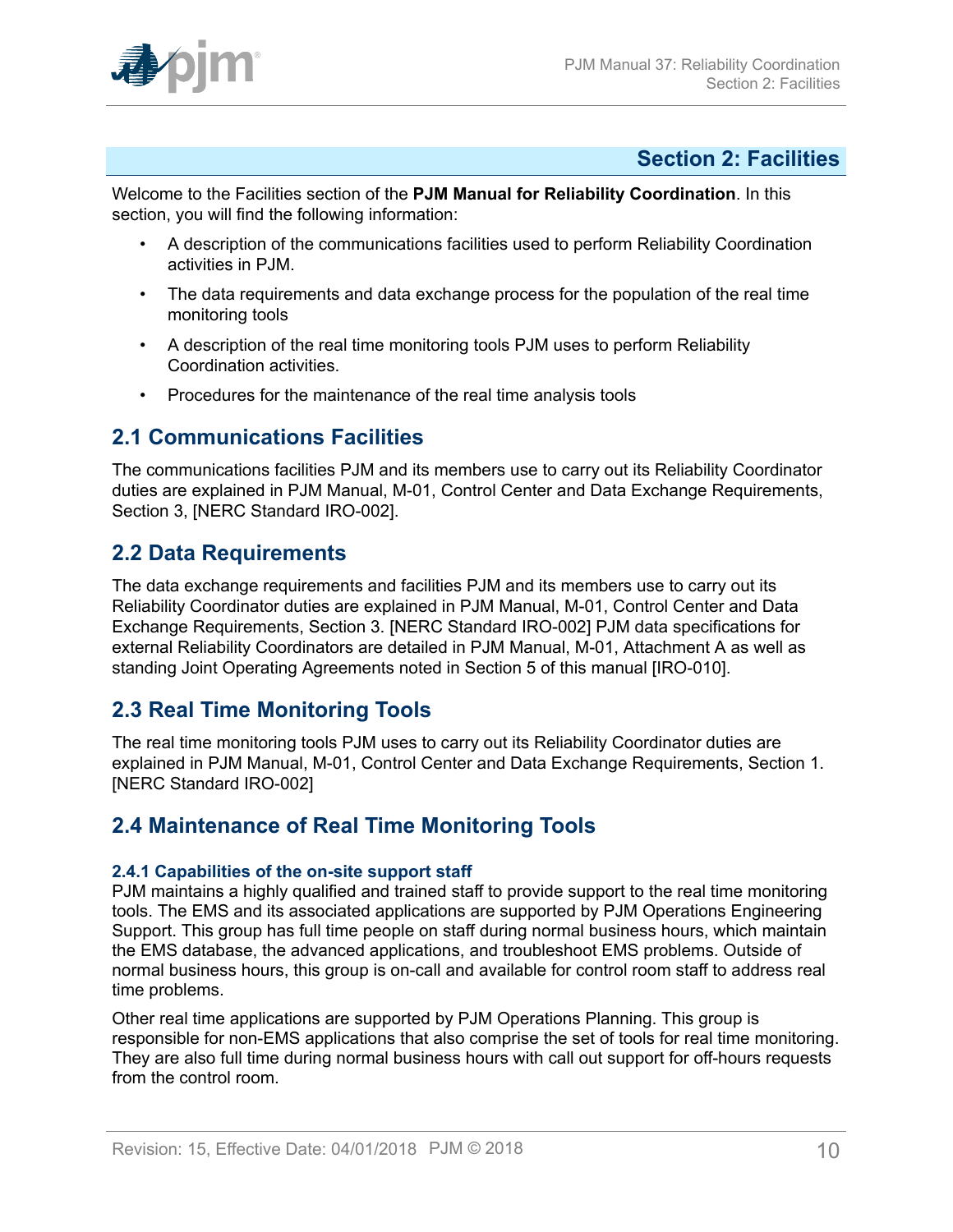

Backing up the System Operations and Operations Support staff is the Security and IT Operations Center (ITOC). ITOC is staffed on site on a 24 x 7 basis with IT professionals with primary responsibility for the corporate applications, some of which are used indirectly in the real time monitoring role. The ITOC is also the focal point for marshalling support forces in the off-hours to respond to control room concerns.

## <span id="page-10-0"></span>**2.4.2 Change Management Process**

Changes to the Real Time Monitoring Tools are implemented in accordance with the guidance contained in the Enterprise Change Management Standard, IT-QM-3091. The Enterprise Change Management Standard is an internal PJM standard established to ensure that changes to PJM business application systems, programs, data, systems software, hardware, and any other aspect of the information-processing environment at PJM, are authorized and applied in a controlled and consistent manner that does not compromise the stability and security of any component in the Information Technology environment. [NERC Standard IRO-002].

The PJM Shift Supervisor has final approval authority for all planned outages and maintenance of telecommunication, monitoring, and analysis capabilities [NERC Standard IRO-002]. These outages will be approved or denied by the PJM Shift Supervisor based on system conditions.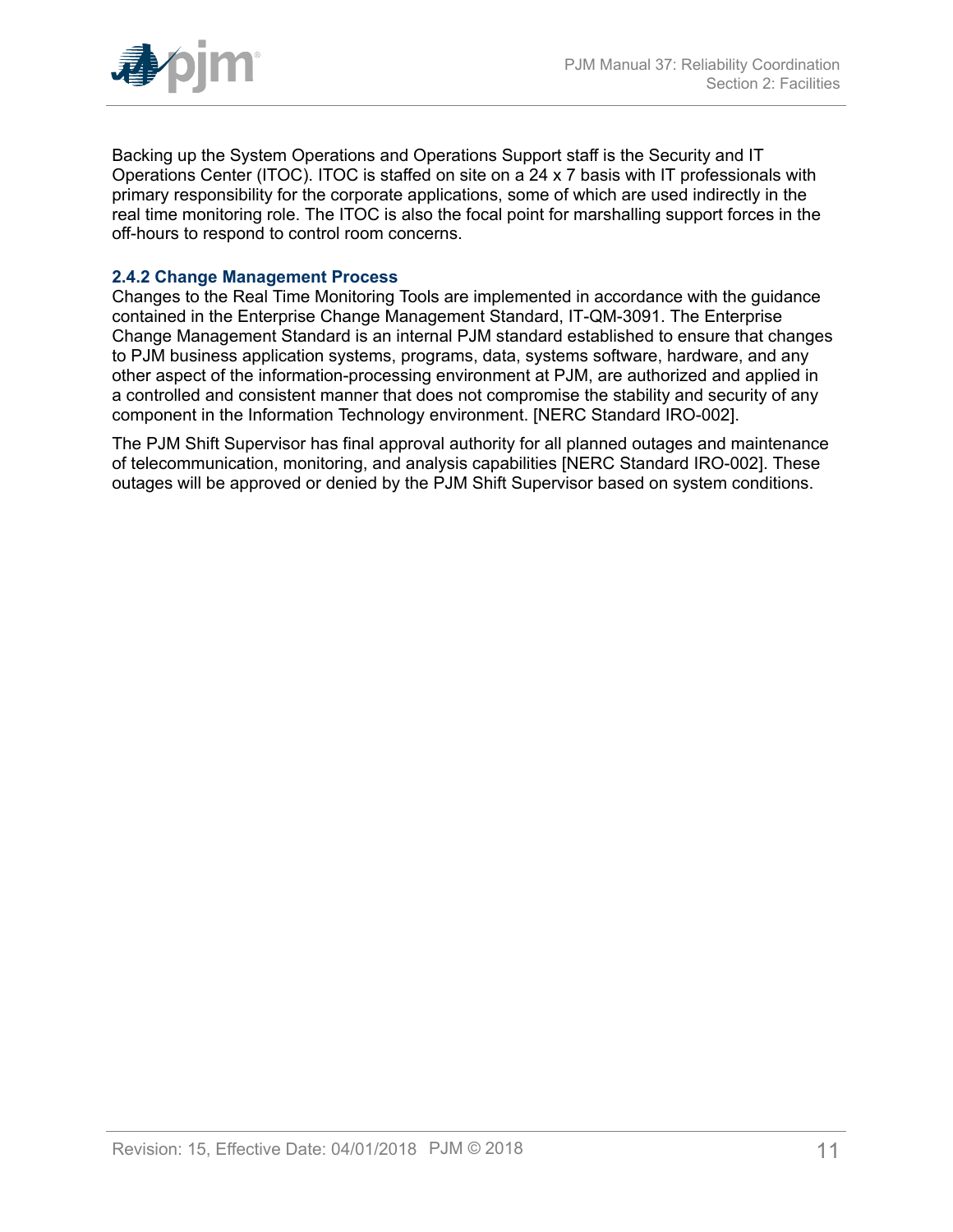

## <span id="page-11-0"></span>**Section 3: SOL and IROL Limits**

Welcome to the Monitoring SOL and IROL Limits section of the **PJM Manual for Reliability Coordination**. In this section, you will find the following information:

- Process for determining SOL and IROL limits
- How PJM monitors SOL and IROL limits

## <span id="page-11-1"></span>**3.1 SOL and IROL Limit Determination**

IROL Determination: An Interconnection Reliability Operating Limit (IROL) is defined in the NERC Glossary of Terms as a System Operating limit that, if violated, could lead to instability, uncontrolled separation, or Cascading outages that adversely impact the reliability of the Bulk Electric System (BES).

PJM performs an IROL analysis in the Planning and Operating Horizons. Planning studies are performed consistent with the ideology contained within PJM Manuals M-14 A through E, evaluating credible "double-contingencies" modeling firm transactions, consistent with planning criteria. Operating studies are performed consistent with the ideology contained within the PJM Transmission Operations Manual (M-03), evaluating "single-contingencies".

The Base Case is generally developed using 50/50 (non-diversified) forecasted load levels, net PJM Interchange level determined from the Multiregional Modeling Working Group (MMWG) Series case that is adjusted for firm point-to-point contracts associated with generation for recent NERC ERAG analysis.

PJM typically screens a large set of possible limiting contingencies as identified in the *Operations Assessment Task Force (*OATF) results at forecasted 50/50 (non-diversified) peak loads including PJM EMS and maximum credible disturbance contingencies.

PJM's Operational methodology to determine IROL facilities simulates transfers across a facility or interface (combination of facilities), comparing thermal and voltage violations associated with a facility.

The transfers are simulated by increasing the load at the Sink (Control Area(s) or subset of Control Area) with the corresponding generation increase at the Source (typically west of the facility/interface being studied) until a voltage violation/collapse is reached.

Thermal Violations that do not result in wide-spread voltage violations / collapse are controlled via load shed procedures documented in PJM Manuals (PJM Transmission Operations Manual M-03 -Section 2 and PJM Emergency Procedures Manual M-13 - Section 5). These procedures require PJM to take emergency actions, including load shed to return flows below Emergency Ratings within 15 minutes and below Load Dump Ratings within 5 minutes. Transmission Owners are required to provide thermal ratings consistent with the timeline defined above.

PJM classifies a facility as an IROL facility on the PJM system if wide-area voltage violations occur at transfer levels near the Load Dump thermal limit. Under conditions where only a thermal violation exists, PJM staff will have sufficient time to shed load post-contingency to avoid voltage collapse, and therefore, the facility will not be classified as an IROL facility. Exceptions to this criterion are evaluated on a case-by-case basis. Current IROL facilities are defined as follows: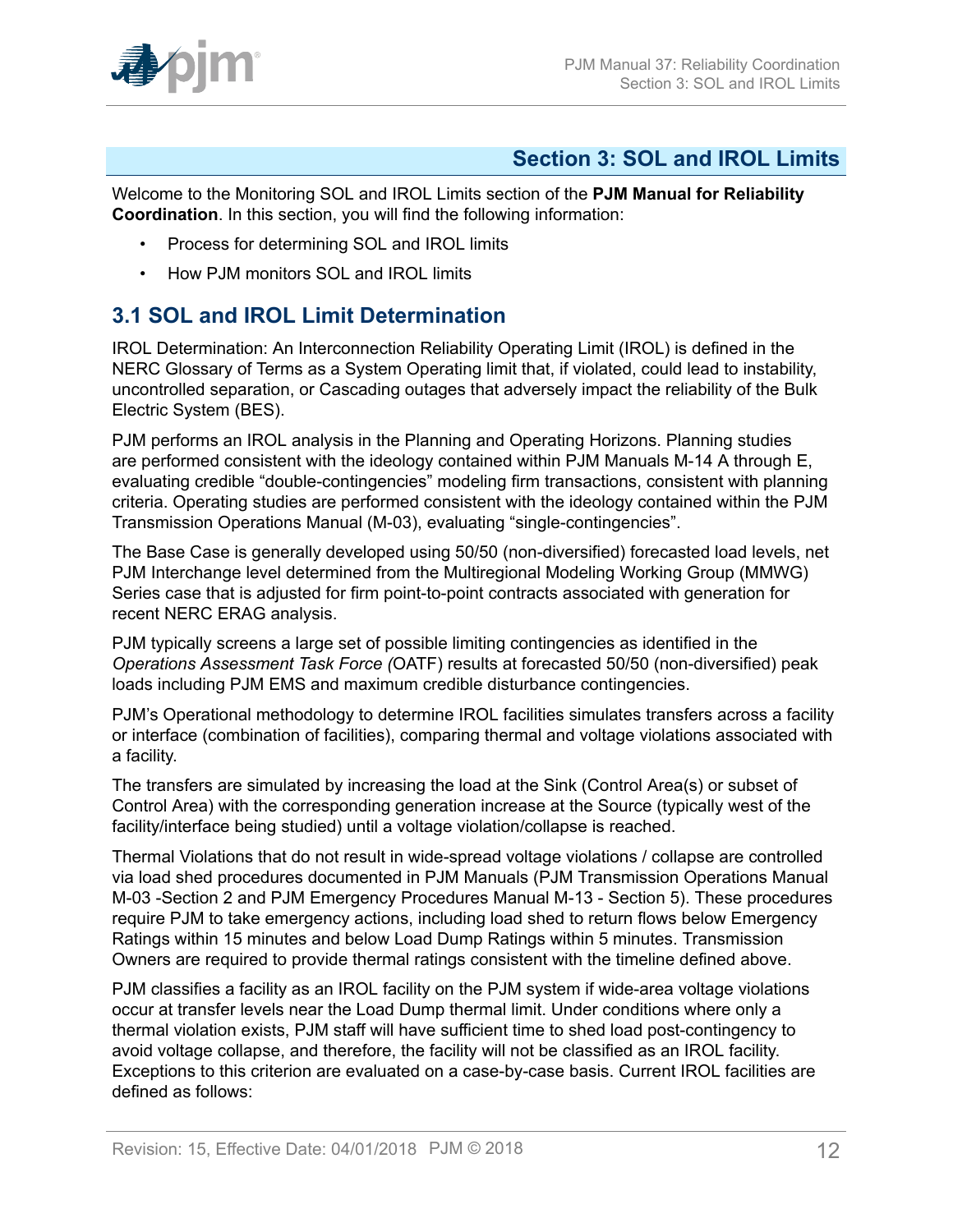

| <b>Transfer Limit/Thermal Rating</b>                 | <b>Reportable IROL Violation</b>                                  |
|------------------------------------------------------|-------------------------------------------------------------------|
| Eastern Reactive Transfer Interface                  | Flow exceeds Last Convergent Case Limit for 30<br>minutes $(T_v)$ |
| Central Reactive Transfer Interface                  | Flow exceeds Last Convergent Case Limit for 30<br>minutes $(T_v)$ |
| 5004/5005 Reactive Transfer Interface                | Flow exceeds Last Convergent Case Limit for 30<br>minutes $(T_v)$ |
| Western Reactive Transfer Interface                  | Flow exceeds Last Convergent Case Limit for 30<br>minutes $(T_v)$ |
| AP South Reactive Transfer Interface                 | Flow exceeds Last Convergent Case Limit for 30<br>minutes $(T_v)$ |
| Bedington - Black Oak Reactive Transfer<br>Interface | Flow exceeds Last Convergent Case Limit for 30<br>minutes $(T_v)$ |
| AEP-DOM Reactive Transfer Limit                      | Flow exceeds Last Convergent Case Limit for 30<br>Minutes $(T_v)$ |
| Cleveland (CLVLND) Reactive Transfer<br>Interface    | Flow exceeds Last Convergent Case Limit for 30<br>Minutes $(T_v)$ |
| <b>CE - East Reactive Transfer Interface</b>         | Flow exceeds Last Convergent Case Limit for 30<br>Minutes $(T_v)$ |

PJM has developed an SOL Methodology for use in the Operating Horizon to ensure reliable BES performance. Including the dynamically calculated limits for the IROL facilities above, the most restrictive applicable limit (thermal / voltage / transient stability / voltage stability) upon all BES facilities and "Reliability and Markets" sub-BES facilities as listed on the PJM [Transmission](http://www.pjm.com/markets-and-operations/transmission-service/transmission-facilities.aspx) Facilities pages [[http://www.pjm.com/markets-and-operations/ops-analysis/](http://www.pjm.com/markets-and-operations/ops-analysis/transmission-facilities.aspx) [transmission-facilities.aspx\]](http://www.pjm.com/markets-and-operations/ops-analysis/transmission-facilities.aspx) are considered System Operating Limits (SOL). These SOL shall not exceed the associated ratings for a given facility. For each SOL category, PJM will control on a pre-contingency and post-contingency basis (consistent with NERC Standard FAC-011) as detailed in Operating Guidelines provided in PJM Manual M-03 consistent with established SOL methodology:

- Facility Thermal Ratings:
	- o Section 2
	- o Section 5
- Transient, Dynamic, and Voltage Stability Ratings:
	- o Section 3.8 and 3.9
	- o Section 5
- System Voltage Limits: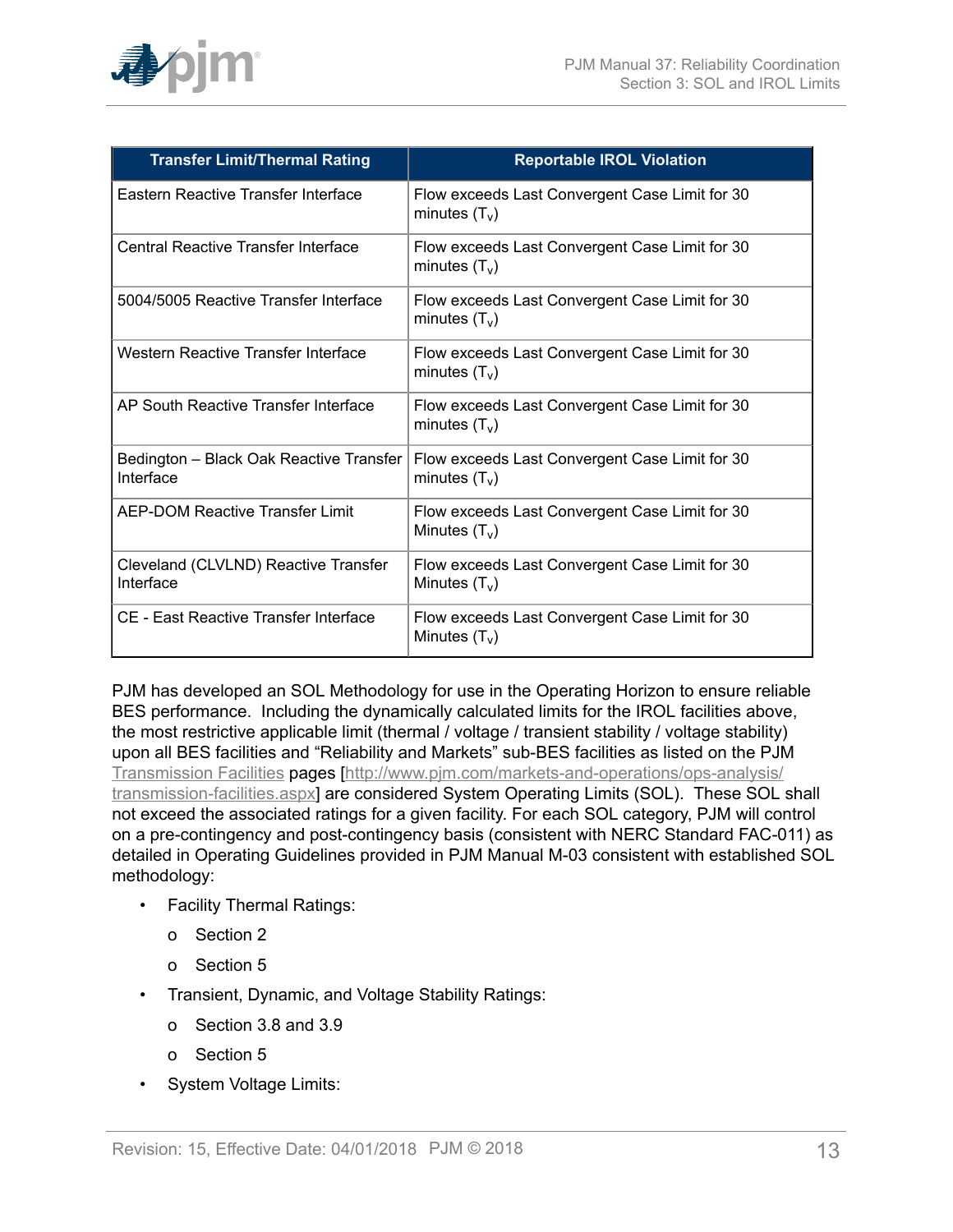

- o Section 3
- o Section 5

#### **PJM Actions**

- Perform periodic review of facilities and margins as needed after seasonal assessment (OATF Inter regional Winter/Summer) studies are completed.
- Discuss identified IROL with the impacted TO/TOP(s).
- Develop Operations Guide for each IROL
- Document Transmission Operator load shedding program
- Develop PI display for each IROL
- Provide IROL training to system operators
- Develop IROL visualization
- Distribute Manual 37 documentation to external systems and provide a response to technical comments within 45 calendar days of receipt to include whether a change will be made to the SOL/IROL Methodology documentation, including reason.

### **PJM Member Actions**

- Participate in periodic review of IROL facilities as part of seasonal assessment (OATF-Inter regional Winter/Summer)
- Discuss identified IROL with PJM staff
- Understand IROL Operations Guide
- Document load shedding program
- Provide IROL training to system operators

## <span id="page-13-0"></span>**3.2 Monitoring of SOL and IROL Limits**

Monitoring of the SOL and IROL limits is accomplished through the use of the tools described in the PJM Transmission Operations Manual-03, Sections 2 and 3. [NERC Standard IRO-003]

PJM monitors SOL and IROL limits via the PJM EMS. PJM Dispatch prioritizes constraints based on the impact to System Reliability. IROL facilities are facilities that if exceeded have the potential to result in wide-area voltage collapse. All BES facilities and "Reliability and Markets" sub-BES facilities as listed on the PJM [Transmission](http://www.pjm.com/markets-and-operations/ops-analysis/transmission-facilities.aspx) Facilities [\[https://www.pjm.com/](https://www.pjm.com/markets-and-operations/ops-analysis/transmission-facilities.aspx) [markets-and-operations/ops-analysis/transmission-facilities.aspx](https://www.pjm.com/markets-and-operations/ops-analysis/transmission-facilities.aspx)]pages are considered System Operating Limits (SOL), including the subset of SOLs that make up the PJM defined IROLs. Clear guidance and supporting procedures are essential to ensure proper prioritization when attempting to mitigate multiple constraints. This includes guidance when generating units are not following dispatch instructions and the appropriate use of Post-Contingency Local Load Relief Procedures. The following list of actions provides general prioritization guidelines, recommended operator actions, and associated timelines for SOL and IROL limits.

## **PJM Actions**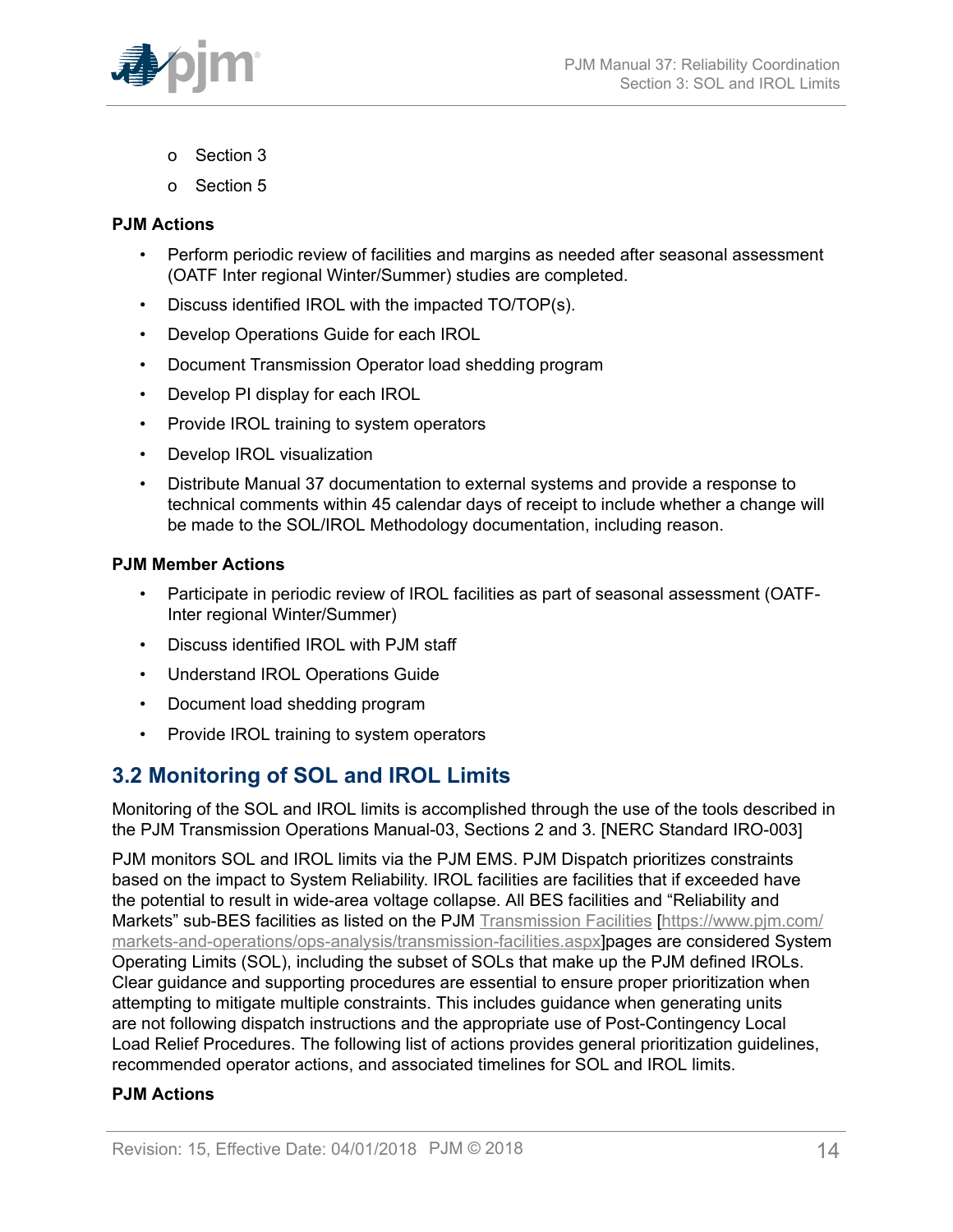

- PJM Dispatch shall confirm pre-/post-contingency flows and ratings with PJM TO/TOP or external RC.
- PJM Dispatch shall proactively propagate constraints into SCED in order to prepare for unanticipated system events. Constraints above 95% shall be propagated into SCED, but not necessarily bound.
- PJM Dispatch shall evaluate and prioritize constraints, looking for common controlling actions. In general, constraints shall be prioritized in the following manner. Actual violations may hold a higher priority depending on their magnitude and voltage level.
	- o Non-Converged contingencies
	- o IROL Violations
	- o Reactive Transfers
	- o Actual Violations
	- o Contingency Violations
- PJM dispatch shall utilize SCED to ensure the proper re-dispatch of the system when unanticipated system events force multiple constraints.
- PJM Dispatch shall implement controlling actions in the following order if time permits:
	- o Non-cost measures
	- o Curtailing "Not-willing-to-pay" transactions that adversely impact constraint.
	- o Cost-Effective re-dispatch:
		- − Dispatch sufficient generation to control constraints within the allotted timeframe.
		- − Initiate Market-to-Market (M2M) Re-dispatch for reciprocally coordinated flowgates.
		- − Review regulation assignments and their impact on constrained operations. Localized constraints may require de-committing specific regulating units.
		- − Direct generation shift via SCED and phone to ensure generation is following setpoints.
		- − Review initial dispatch orders to ensure cost-effective constraint control.
		- − Monitor generation dispatch and contact units that are not performing.
		- − Manually direct generation as required.
	- o Emergency Procedures (as detailed in PJM Manual 13), including "safe operating mode" and TLR (**NOTE**: TLR for excessive circulation may be declared prior to initiating off-cost). Curtail transactions that source/sink in priority order if there is insufficient time to declare TLR. Adjust internal curtailments per IDC.
	- o If there are insufficient resources available to control constraints within 60 minutes, dispatch shall have formulated and communicated a load shed plan to impacted TO/TOP, issuing a Post-Contingency Local Load Relief Procedure or Manual Load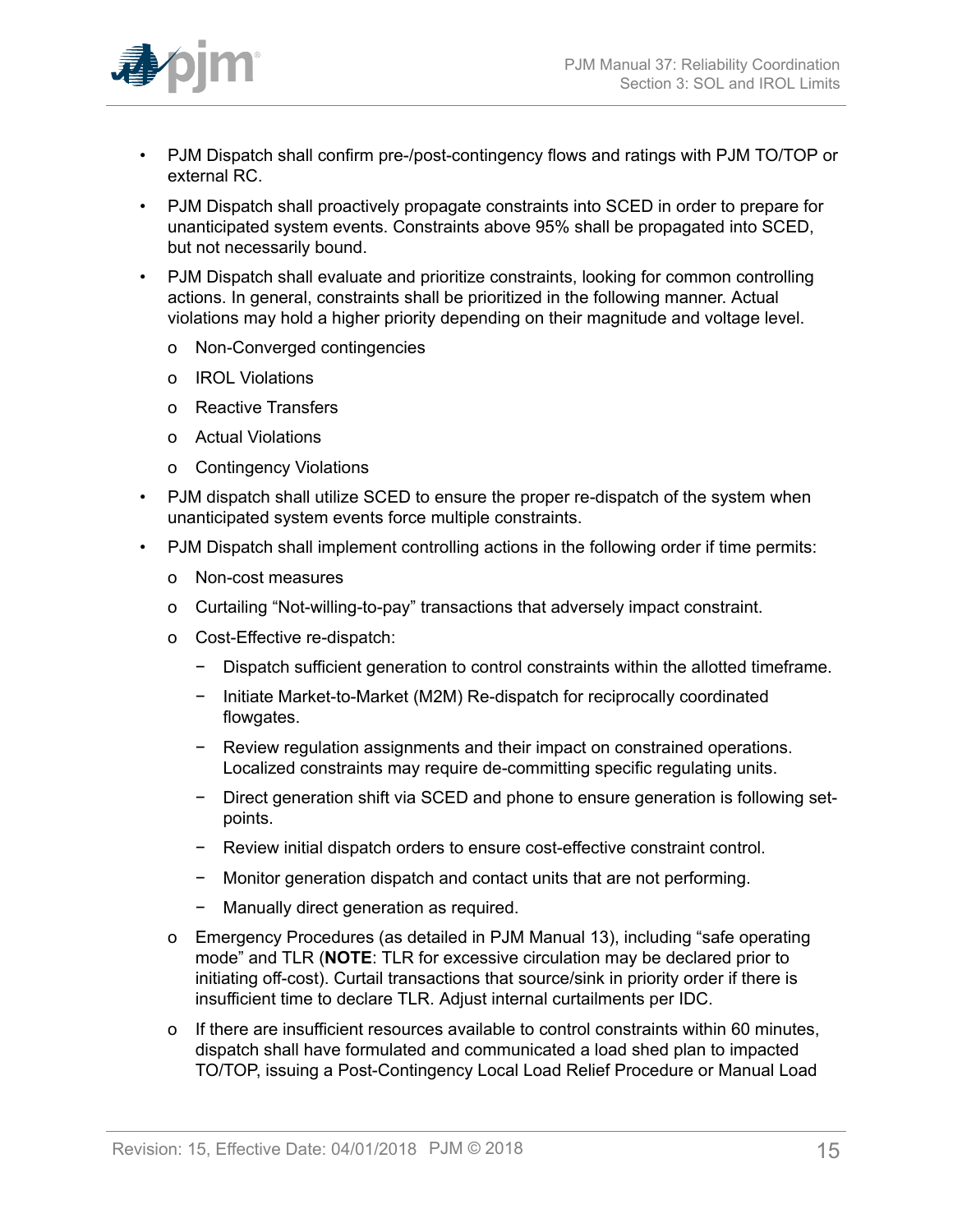

Dump Warning consistent with PJM Manual M-13: Emergency Operations - Section 5: Transmission Security Emergencies.

- o Direct manual load shed as required via:
	- − Load Shed Directive
	- − Manual Load Dump Action
- Report IROL Limit violation exceeding 30 minutes  $(T_v)$  or any SOL violations that have become an IROL violation because of changed system conditions to the Regional Reliability Organization (RRO) and NERC within 24 hours.
- Report SOL Limit violations that exceed the following criteria:
	- o Thermal Ratings: flow exceeds the time limit associated with the rating (i.e. normal limit = 24 hours, LTE limit = 4 hours, STE limit = 30 minutes - 2 hours,  $LD - 15$ minutes).
	- o Transient Stability Ratings and Voltage Stability Ratings: Stability limitation exceedances for 30 minutes or greater based on limits provided in Section 3 & 5 of Manual M03 or the most current real-time analysis.
	- o System Voltage Limits: a valid non-radial, non-converged system contingency (unsolved) observed in real-time Security Analysis for 30 minutes or greater.

## **PJM Member Actions**

- PJM Dispatch shall confirm pre-/post-contingency flows and ratings with PJM TO/TOP or external RC.
- TO/TOP Dispatch shall monitor facilities and communicate limit violations to PJM Dispatch.
- Generation Owner Dispatch shall follow SCED desired set point.
- Generation Owner Dispatch shall communicate generator issues that will prohibit units from following SCED desired set points.

A chart that demonstrates the order which PJM Reliability Coordinators prioritize constraints, available actions and associated timelines are included within this manual as Attachment C – Constraint Prioritization.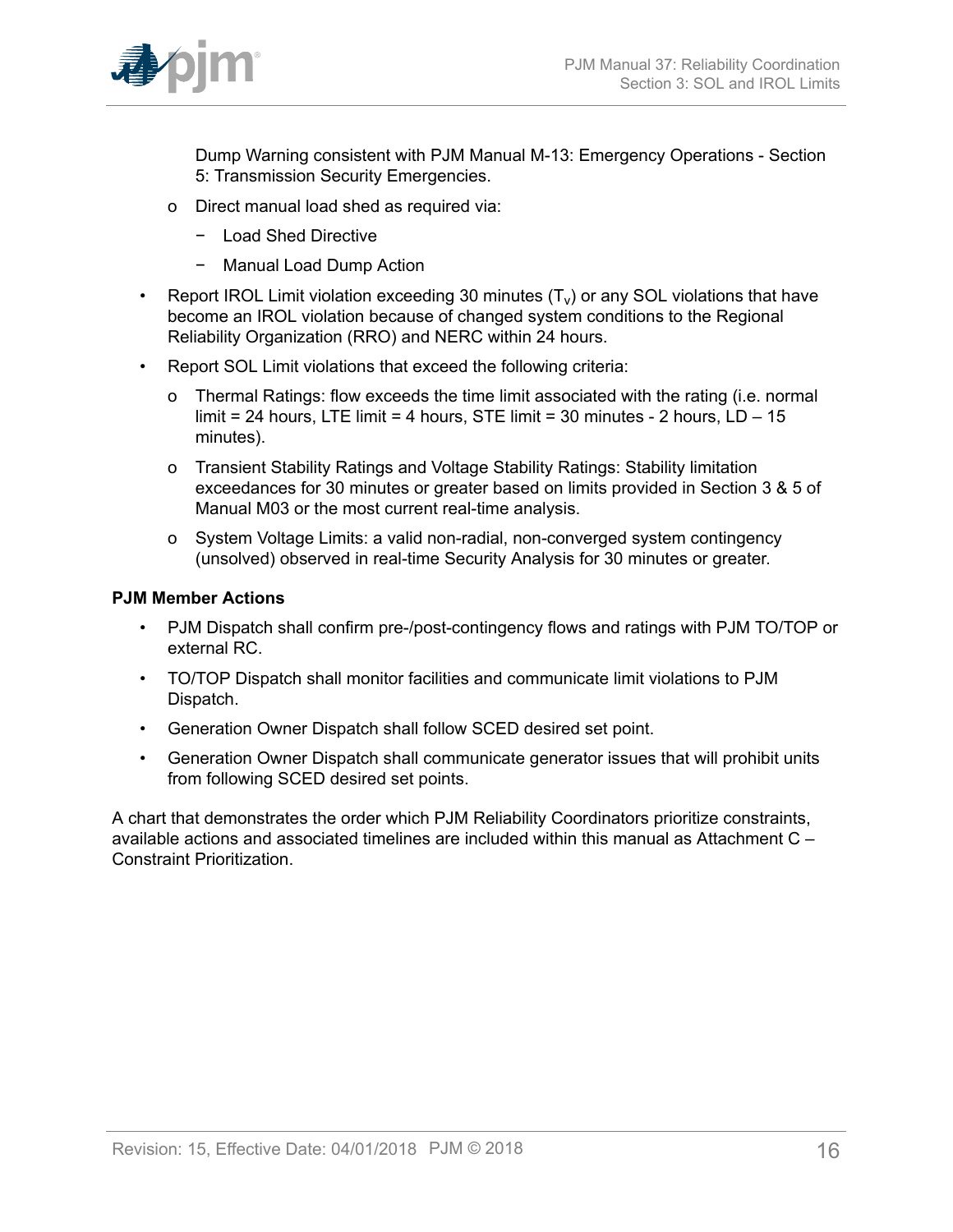

## <span id="page-16-0"></span>**Section 4: Transmission Loading Relief (TLR)**

This is the Transmission Loading Relief section of the **PJM Manual for Reliability Coordination**. In this section, you will find the following information:

- How PJM uses TLR and other procedures to implement loading relief on transmission lines.
- How PJM responds to TLRs issued by neighboring RCs

## <span id="page-16-1"></span>**4.1 Initiating the NERC TLR Process**

PJM monitors designated transmission facilities within the PJM RTO as well as tie-lines with adjacent interconnected control areas. When PJM determines overload conditions exist on any designated facility, or would exist for the first contingency loss of another facility, PJM will take all reasonable necessary action(s) to restore transmission facilities within operating security limits.

PJM will generally not use TLR to mitigate a transmission overload (actual or simulated), unless it has exhausted all other means available, short of load shedding (reconfiguration, re-dispatch within the PJM market area, market-to-market (M2M) re-dispatch, etc.).

During periods of excessive circulation, PJM may use TLR and curtail transactions not willing to pay congestion on the PJM system. However, under normal system conditions, PJM will re-dispatch internal generation to the extent possible, and if more relief is needed, PJM will perform the following actions:

- Invoke the NERC Transmission Loading Relief Procedure, in accordance with NERC Standard IRO-006, IRO-006-EAST and NAESB Business Practice WEQ-008
- Curtail external transactions and/or charge external customers for the cost of congestion, as specified in the PJM Open Access Transmission Tariff

If all transactions for which transmission customers have elected not to pay through congestion have been curtailed and further relief is still required on the transmission facility, PJM will begin to curtail all transactions (internal and external) for which transmission customers have elected to pay through congestion, in priority order. [NERC Standard IRO-006-EAST]

## **PJM Actions**

- PJM implements all non-cost measures to control transmission flows.
- PJM curtails transactions with transmission service in PJM that are "not willing to pay through congestion".
- PJM adjusts output of generators off-cost to alleviate overloads/implements M2M.
- PJM re-dispatches to the fullest extent possible, excluding Maximum Emergency Generation, and initiates the NERC TLR procedure via the IDC. [NERC Standard IRO-006-EAST]
	- o PJM will re-evaluate the TLR level at least every clock hour and reissue the TLR via the NERC IDC as needed.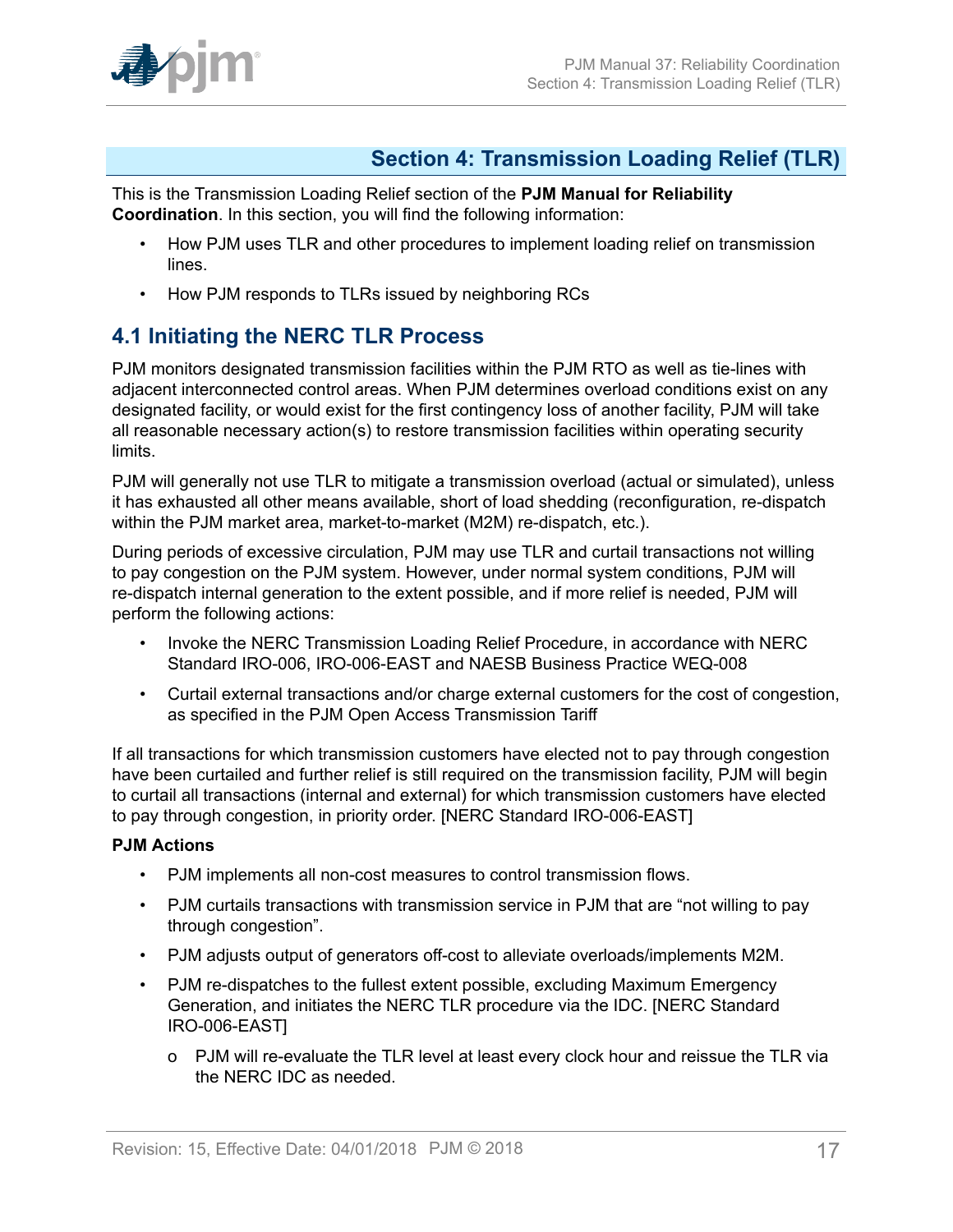

- o PJM will monitor the NERC IDC to confirm all impacted RCs acknowledge the curtailments required in the IDC TLR curtailment report. If curtailments are not acknowledged in a timely manner, PJM will contact the RC to determine if there is a reliability concern and coordinate alternate mitigation options as necessary.
- PJM curtails external transmission customers not willing to pay through congestion and charges other external customers willing to pay for the cost of congestion, as set forth in the PJM Open Access Transmission Tariff.
- PJM curtails transmission customers willing to pay through congestion (and no longer charges those curtailed for congestion) in priority order.

## **PJM Member Actions**

- External transmission customers may elect, in accordance with section 1.10.6A of the Open Access Transmission Tariff, to pay congestion charges during Transmission Loading Relief in the PJM RTO.
- PJM transmission customers may elect to curtail their own transactions at any time if congestion charges have become too great.

## <span id="page-17-0"></span>**4.2 Responding to the NERC TLR Process**

PJM monitors the NERC IDC tool continuously and responds to all RC requests for congestion management actions via the TLR process.

## **PJM Actions**

- PJM monitors the NERC IDC tool at all times.
- PJM acknowledges, within 15-minutes, any congestion management actions to be implemented by the external RC initiating the TLR procedure, which may include transaction curtailments, Market Flow curtailment, transmission reconfiguration, Native Network Load (NNL) curtailment, etc., provided such actions will not result in a reliability concern. If they would, PJM will contact the issuing RC and develop an alternate plan of action to address both reliability needs.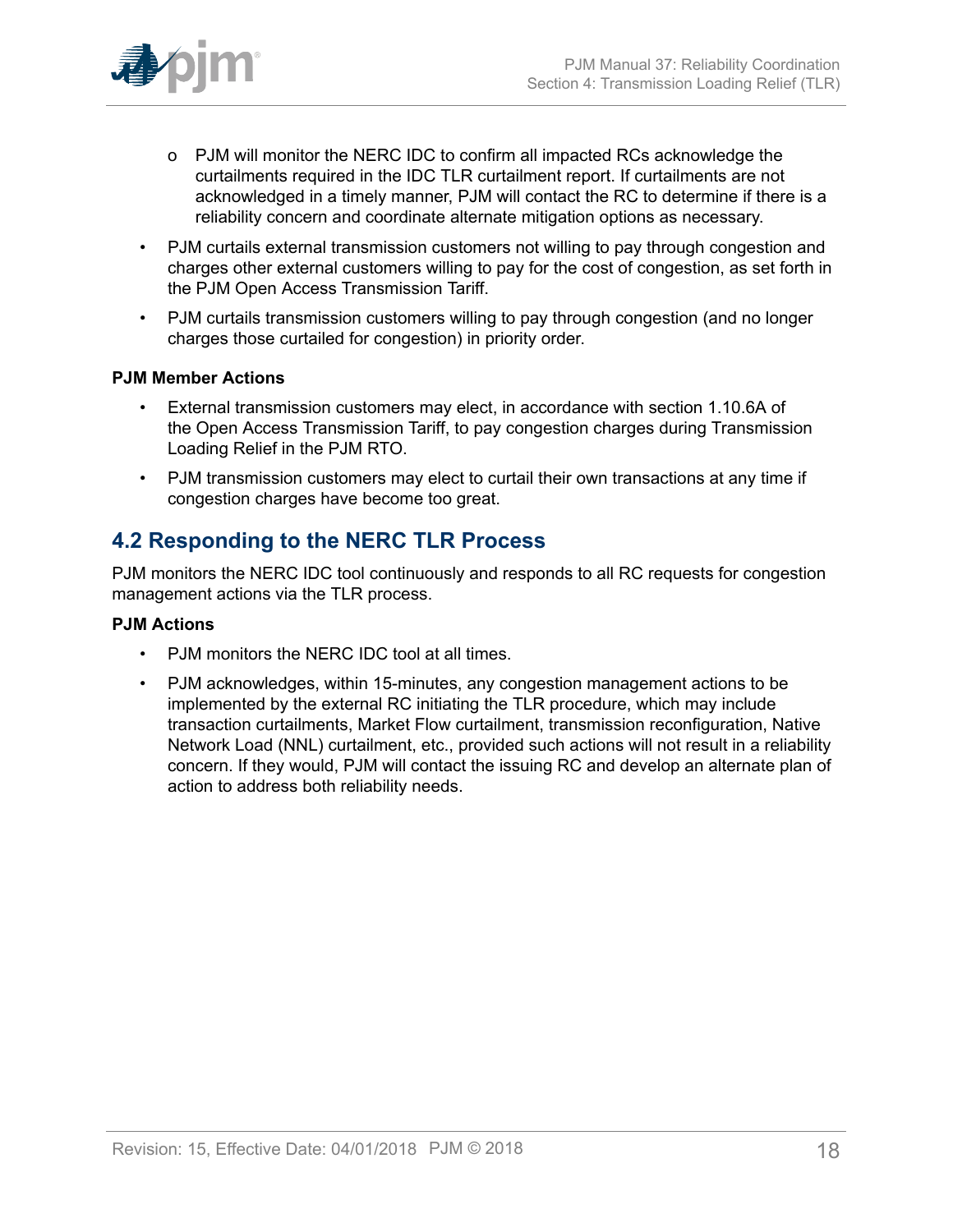

## <span id="page-18-0"></span>**Section 5: Coordination with Neighboring Reliability Coordinators**

Welcome to the Coordination with Neighboring Reliability Coordinators section of the **PJM Manual for Reliability Coordination**. In this section, you will find the following information:

- A summary of coordination agreements between PJM and neighboring Reliability Coordinators.
- How PJM communicates with neighboring Reliability Coordinators.
- How PJM works with neighboring Reliability Coordinators to mitigate operational problems.

## <span id="page-18-1"></span>**5.1 Agreements with Neighboring Reliability Coordinators**

PJM has developed coordination agreements with its neighboring Reliability Coordinators, as follows:

- Joint Operating Agreement between the Midcontinent Independent System Operator, Inc. and PJM Interconnection, L.L.C.
- (See PJM.com link: [http://pjm.com/media/documents/merged-tariffs/miso-joa.pdf\)](http://pjm.com/media/documents/merged-tariffs/miso-joa.pdf)
- Joint Reliability Coordination Agreement among and between PJM Interconnection, L.L.C., and Tennessee Valley Authority
- (See PJM.com link: [http://pjm.com/~/media/documents/agreements/joint-reliability](http://pjm.com/~/media/documents/agreements/joint-reliability-coordination-agreement-miso-pjm-tva.ashx)[coordination-agreement-miso-pjm-tva.ashx\)](http://pjm.com/~/media/documents/agreements/joint-reliability-coordination-agreement-miso-pjm-tva.ashx)
- Joint Operating Agreement between New York Independent System Operator, LLC and PJM Interconnection, L.L.C.
- (See PJM.com link: [http://pjm.com/~/media/documents/agreements/20090910-vft-facility](http://pjm.com/~/media/documents/agreements/20090910-vft-facility-protocol.ashx)[protocol.ashx](http://pjm.com/~/media/documents/agreements/20090910-vft-facility-protocol.ashx))
- Joint Operating Agreement between VACAR South and PJM Interconnection, L.L.C.
- (See PJM.com link: [http://pjm.com/~/media/documents/agreements/executed-pjm-vacar](http://pjm.com/~/media/documents/agreements/executed-pjm-vacar-rc-agreement.ashx)[rc-agreement.ashx](http://pjm.com/~/media/documents/agreements/executed-pjm-vacar-rc-agreement.ashx))
- Joint Operating Agreement between Duke Energy Progress and PJM Interconnection, L.L.C.
- (See PJM.com link: [http://www.pjm.com/media/documents/merged-tariffs/progress](http://www.pjm.com/media/documents/merged-tariffs/progress-joa.pdf)[joa.pdf\)](http://www.pjm.com/media/documents/merged-tariffs/progress-joa.pdf)

The coordination agreements detail requirements to which both parties are committed to preserve reliability. The agreements address a wide range of topics, including data exchange, ATC calculation, outage coordination, emergency operations, etc. These agreements provide for the ongoing cooperation between the signatories by the establishment of joint operating committees that meet periodically to discuss and resolve operational issues. [NERC Standard IRO-014]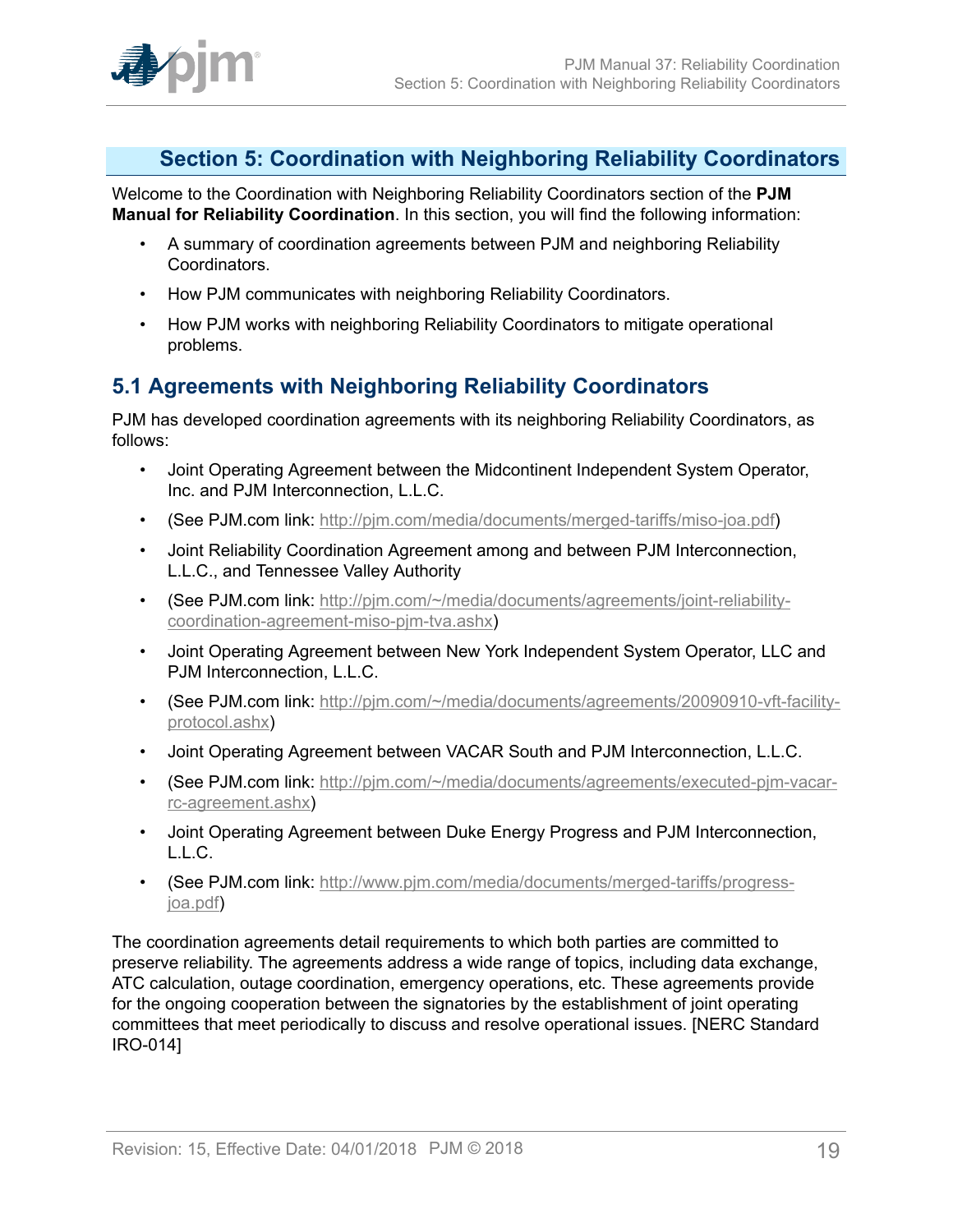

## <span id="page-19-0"></span>**5.2 Communications with Neighboring Reliability Coordinators**

### <span id="page-19-1"></span>**5.2.1 Communications Facilities**

PJM communicates with its neighboring Reliability Coordinators in a number of ways, governed by the urgency of the issue. The communications vehicles include:

- Regular telecommunications over the public switched telephone network
- Satellite telephones
- E-mail
- Reliability Coordinators Information System (RCIS)
- NERC Hotline

#### <span id="page-19-2"></span>**5.2.2 Required Notifications**

Certain operational situations are of a magnitude that notification to neighboring Reliability Coordinators is necessary. These situations are explained in PJM Manual M-13, Emergency Operations. They include:

- Capacity Emergencies
- Extreme Weather—e.g. Tornadoes, Hurricanes, Extreme Temperatures, Solar Magnetic Disturbances, etc.
- Sabotage or Terrorism Incidents (if the event is significant to the PJM system and may impact neighboring systems)
- Transmission Security Emergencies—Heavy Load/Low Voltage situations, IROL limit violations (if the emergency could cause an impact on the neighboring Reliability Coordinator's system)
- Other events—Events which are of such a nature or magnitude that they could impact the operations of the neighboring Reliability Coordinator(s), in the judgment of the operator.

In addition, the PJM Reliability Coordinator is responsible to monitor system frequency and ACE control.

The preferred communications method in the above situations is the telephone with a message also being entered on the RCIS.

#### **PJM Actions**

- Monitor the transmission system and other media news and weather outlets to identify threats or risks to the reliability of the system.
- If an emergency situation, identified above, is in progress, or imminent, provide notification to the neighboring Reliability Coordinators by phone or conference call. Also, enter a message on the RCIS. If the situation is of a magnitude that coordinated action or assistance may be necessary, organize a conference call on the NERC hotline, or commercial teleconferencing service.
- If the situation is sabotage or terrorism related, notify the appropriate law enforcement authorities.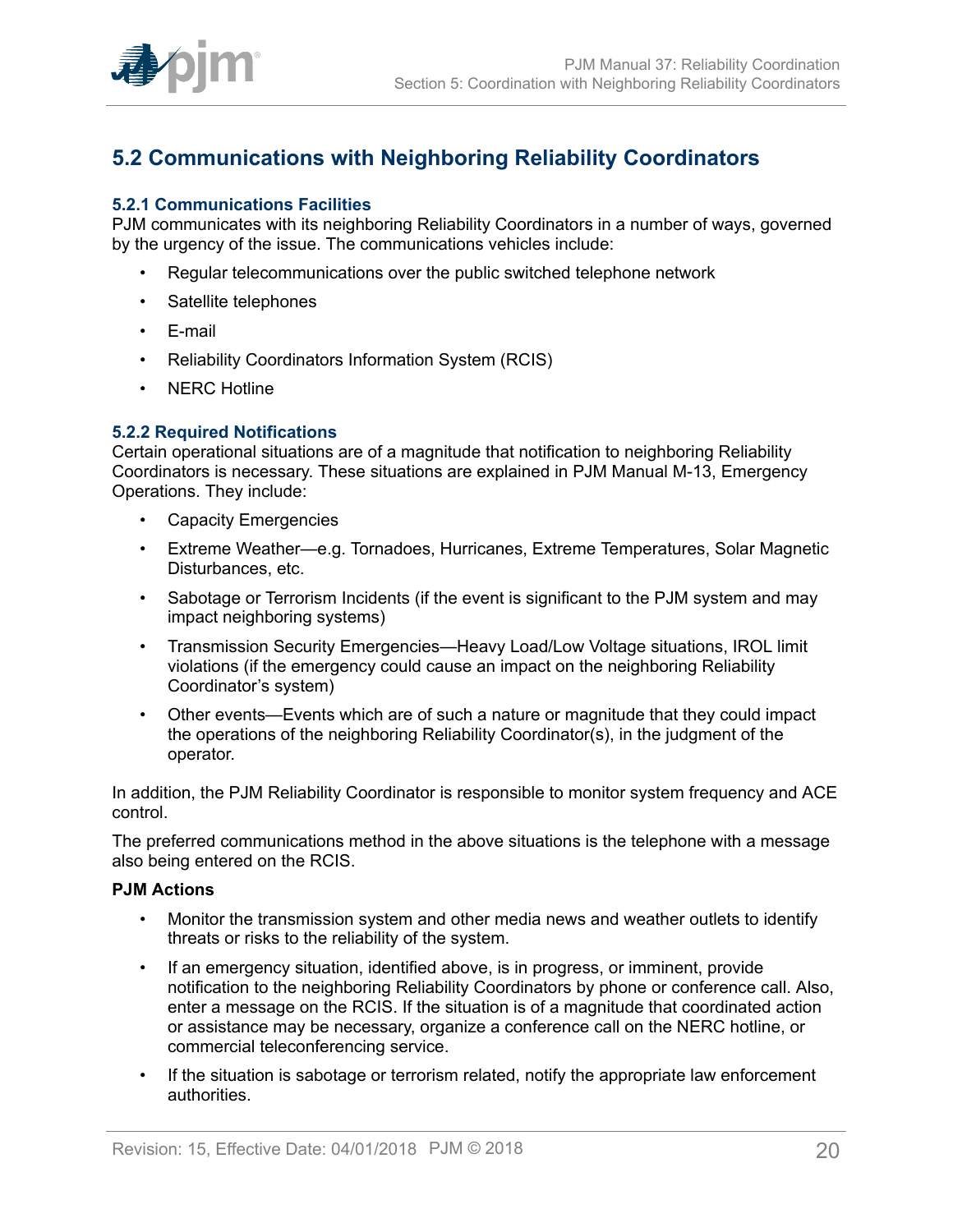

• Once the situation is concluded, a notification should be provided to the impacted Reliability Coordinators in the same method as the original notification.

### **PJM Member Actions**

- Monitor system conditions and identify potential or actual emergency situations to PJM as soon as possible to permit PJM to organize assistance from the neighboring Reliability Coordinators, if required.
- Follow directives from PJM that may come from neighboring Reliability Coordinators to implement action to mitigate the emergency situation.

## <span id="page-20-0"></span>**5.3 Mitigating Operational Problems**

Rapid, coordinated action is sometimes necessary to mitigate or alleviate an operational problem. Such action may require assistance from a neighboring Reliability Coordinator(s). In these situations, clear, concise communications are necessary to develop a coordinated action plan that can be implemented quickly. When working with other Reliability Coordinators, the key is to gain a mutual understanding of the problem at hand and how the other Reliability Coordinator may be of assistance. When a mutually agreed upon course of action cannot be developed, then implement the most conservative course of action.

#### **PJM Actions**

- As part of the notification processes described above, or immediately thereafter, contact the neighboring Reliability Coordinator, if there is the potential for assistance. Concisely, yet fully, explain the situation and how the neighboring Reliability Coordinator could be of assistance.
- Be responsive to the needs of the neighboring Reliability Coordinator to require additional information to assess their ability to provide assistance. Provide any necessary information that may be needed to analyze the situation and develop a corrective action.
- PJM Reliability Coordinator shall document, in PJM SmartLog system, the need to enhance the PJM EMS Bulk Electric System external model based on real-time system conditions. The PJM Reliability Coordinator shall communicate the need to enhance the PJM EMS Bulk Electric System external model to PJM Operations Engineering Support.
- Work to achieve a consensus on the course of action to be followed. In the absence of a consensus, adopt the most conservative course of action. Through the course of the discussions and during the implementation of the course of action, document steps taken and points of disagreement in the operator logs.

## **PJM Member Actions**

• Follow directives from PJM that may come from neighboring Reliability Coordinators to implement action to mitigate the emergency situation.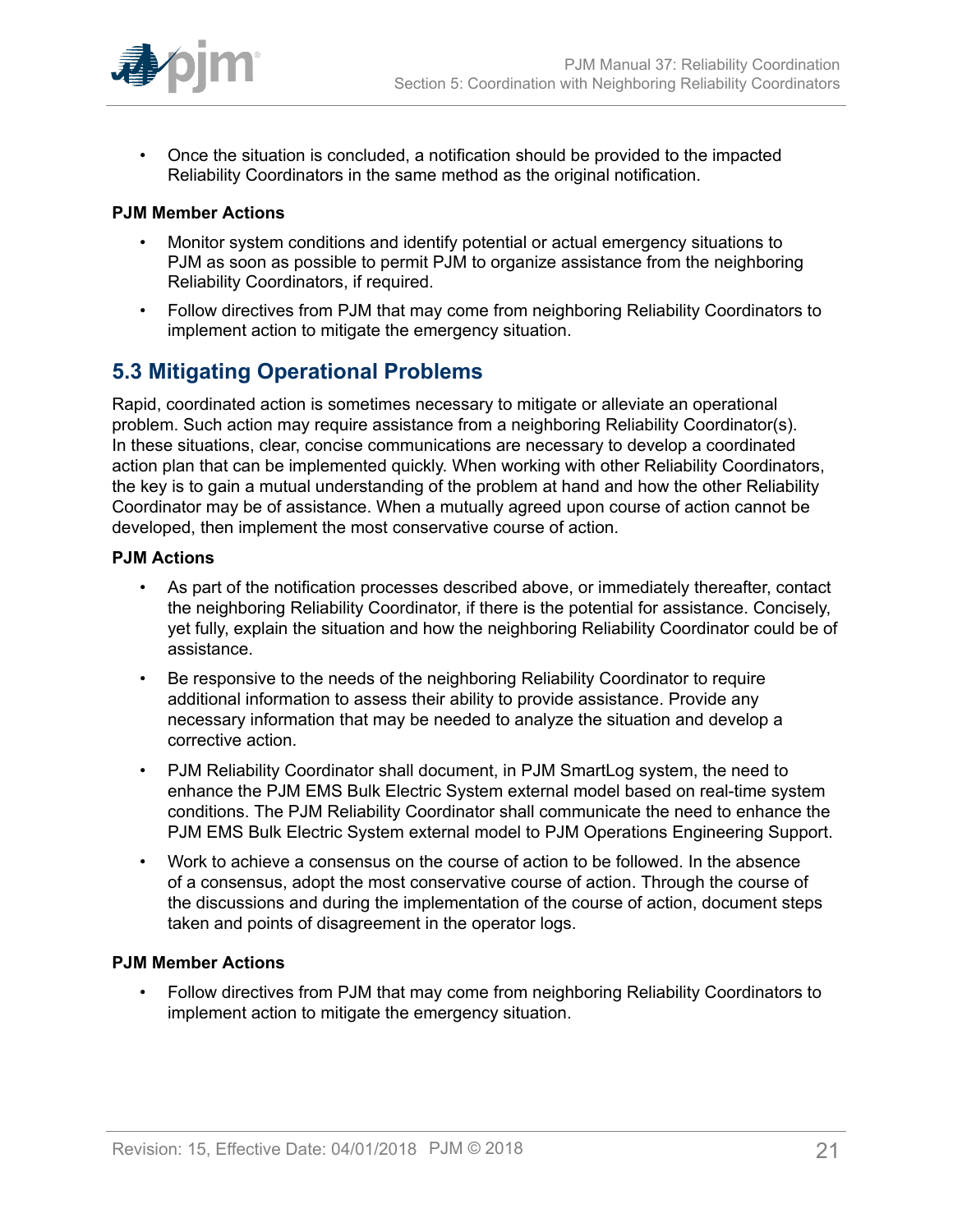

# <span id="page-21-0"></span>**Attachment A: PJM Reliability Plan**



## **Table of Contents**

| Introduction                                            |          |
|---------------------------------------------------------|----------|
| A. Responsibilities - Authorization                     | <u>3</u> |
| B. Responsibilities – Delegation of Tasks               | 3        |
| C. Common Tasks for Next-Day and Current-Day Operations | 4        |
| D. Next-Day Operations                                  | b        |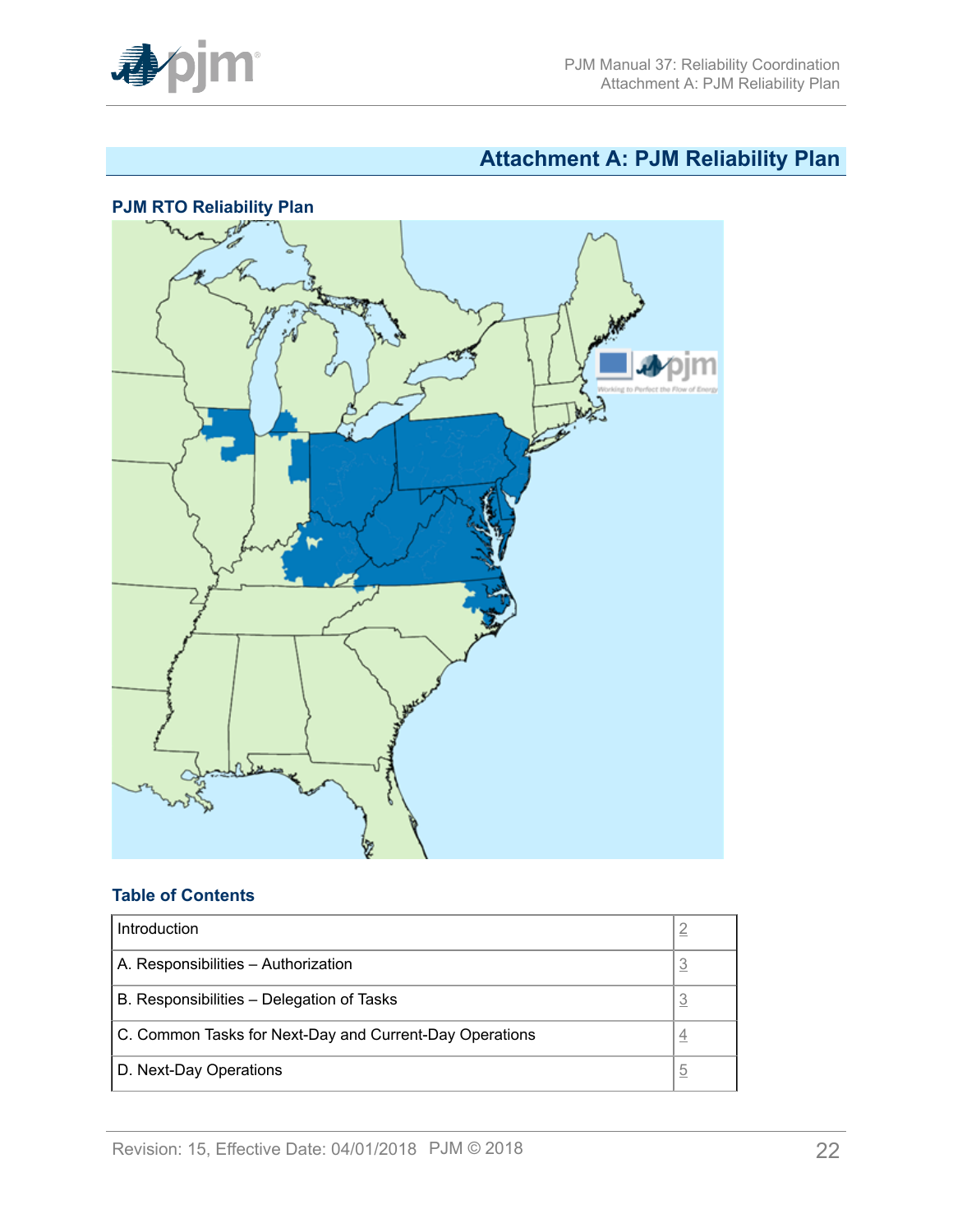

| E. Current-Day Operations                     | 6  |
|-----------------------------------------------|----|
| F. Emergency Operations                       | 10 |
| G. System Restoration                         | 11 |
| H. Coordination Agreements and Data Sharing   | 12 |
| I. Facility                                   | 12 |
| J. Staffing                                   | 13 |
| Appendix A: PJM Governing Documents           | 14 |
| Appendix B: Agreements with External Entities | 14 |
| Appendix C: PJM Reliability Area Map          | 15 |
| Appendix D: PJM TOs and TOPs                  | 16 |

## <span id="page-22-0"></span>**Introduction**

The North American Electric Reliability Corporation (NERC) requires every Region, subregion, or interregional coordinating group to establish a Reliability Coordinator to provide the reliability assessment and emergency operations coordination for the Balancing Authorities and Transmission Operators within the Regions and across the Regional boundaries.

PJM Interconnection, LLC (PJM) serves as the Reliability Coordinator (RC) for its transmissionowning members. PJM is responsible for regional system reliability, which includes responsibility for both the Bulk Electric System, and lower voltage facilities that have been turned over to PJM for operational control. The PJM functions associated with the reliability of the Bulk Electric System include review and approval of planned facility transmission line outages and generation outages based upon current and projected system conditions, monitoring of real time loading information and calculating post-contingency loadings on the transmission system, administering loading relief procedures, re-dispatch of generation, and ordering curtailment of transactions and/or load. PJM operates a single Balancing Authority (BA) in its footprint and is also responsible for system control performance. PJM reliability procedures and policies are consistent with NERC and Regional Reliability Organization (RRO) Standards. PJM operates in multiple NERC RROs and recognizes each RRO's policies and standards.

## <span id="page-22-1"></span>**A. Responsibilities – Authorization**

1. Authority to Act - PJM is responsible for the reliable operation of the Bulk Electric System within its Reliability Coordination Area in accordance with NERC Standards, Regional policies and standards. PJM's authority to act is derived from a set of agreements all PJM members have executed (See Appendix A). PJM has clear decision-making authority to act and to direct actions taken by its members within its Reliability Coordination Area to preserve the integrity and reliability of the Bulk Electric System.

1.1 PJM has a Wide Area view of its Reliability Coordination Area and neighboring areas that have an impact on PJM's area. PJM has the operating tools, processes and procedures, including the authority, to prevent or mitigate emergency operating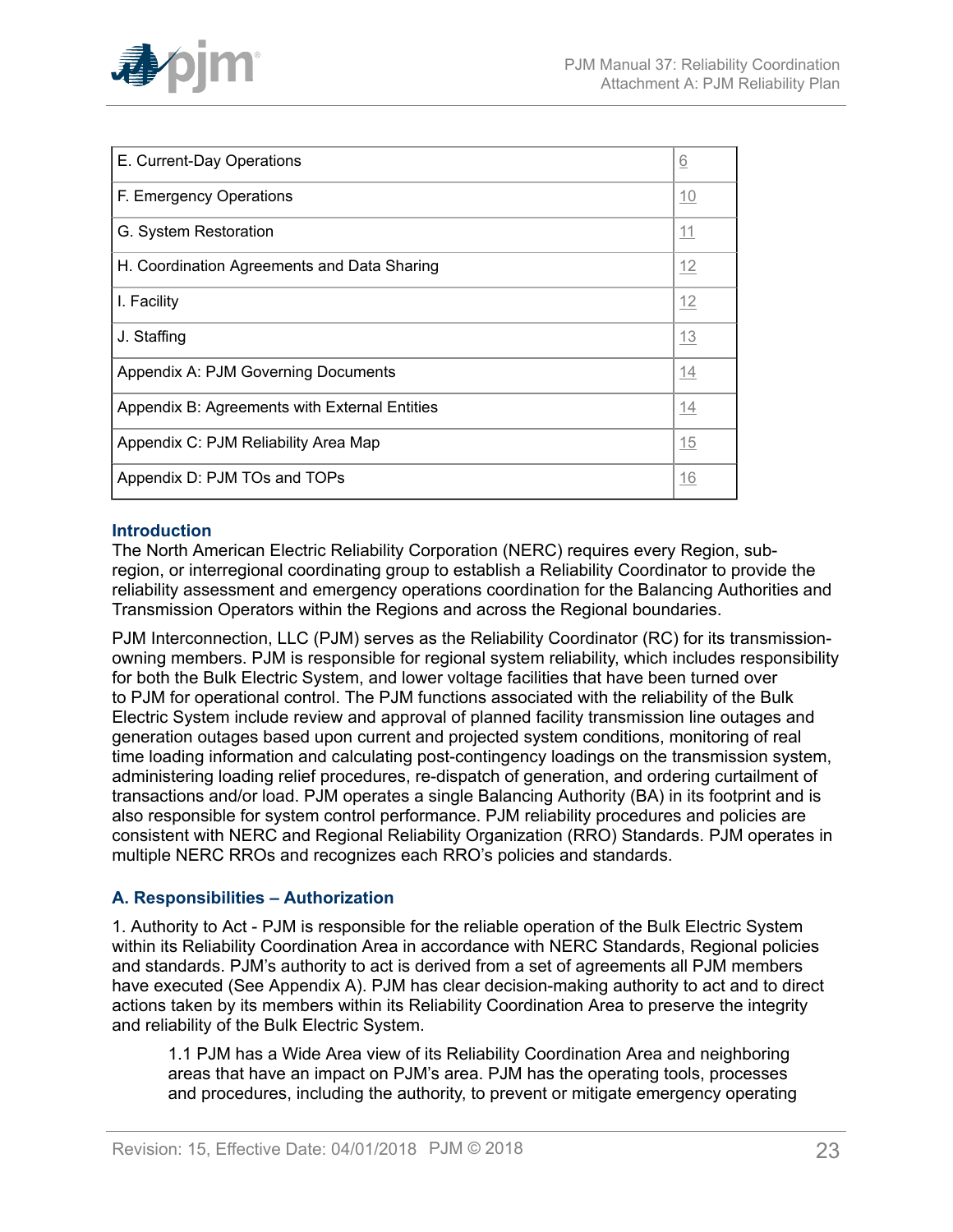

situations in both next-day analysis and during real-time conditions per the NERC Standards and Regional policies and standards, as well as the governing documents listed in Appendix A of this document.

1.2 PJM has clear decision-making authority to act and to direct actions taken by its members within its Reliability Coordination Area to preserve the integrity and reliability of the Bulk Electric System. PJM's responsibilities and authorities, as well as its members' responsibilities, are clearly defined in the governing documents.

1.3 PJM has not delegated any of its Reliability Coordinator responsibilities.

2. Independence - PJM will act in the best interest of ensuring reliability for its Reliability Coordination Area and the Eastern Interconnection before that of any other entity. This expectation is clearly identified in the governing documents (see Appendix A).

3. PJM Operating Instructions Compliance - Per the governing documents (see Appendix A), the PJM local control centers shall carry out required emergency actions as directed by PJM, including the shedding of firm load if required, unless such actions would violate safety, equipment, regulatory, or statutory requirements.

## <span id="page-23-0"></span>**B. Responsibilities – Delegation of Tasks**

PJM has not delegated any Reliability Coordination tasks.

## <span id="page-23-1"></span>**C. Common Tasks for Next-Day and Current-Day Operations**

This section documents how PJM conducts current-day and next-day reliability analysis for its Reliability Coordination Area.

1. Determination of Interconnection Reliability Operating Limits (IROLs) – PJM determines IROLs based on local, regional and inter-regional studies including seasonal assessments and ad hoc studies. The majority of the PJM IROLs are voltage stability interfaces.

During real time operations, PJM calculates the actual flow for the reactive interface IROLs using Transmission Limit Calculator (TLC). TLC uses a state estimator snapshot, calculates a voltage collapse transfer limit, and establishes an operating limit based on a back off from the calculated collapse point. These limits are calculated approximately every 5 minutes using the current system topology and posted to the PJM website in close to real time.

2. Operation to prevent the likelihood of a SOL or IROL violation in another area of the Interconnection and operation when there is a difference in limits - PJM, through the Joint Operating Agreement with other Reliability Coordinator neighbors, coordinates operations to prevent the likelihood of a SOL or IROL in another area. These agreements include data exchange, Available Transfer Capability coordination, and Outage Coordination and are listed in Appendix B.

Local control centers in the PJM Reliability Coordination Area are required to follow directives provided by PJM and operate to NERC Standards to prevent the likelihood that a disturbance, action, or non-action in its Reliability Coordination Area will result in a SOL or IROL violation in another area of the Interconnection. When there is a difference in derived limits, PJM utilizes the most conservative limit until the difference is resolved.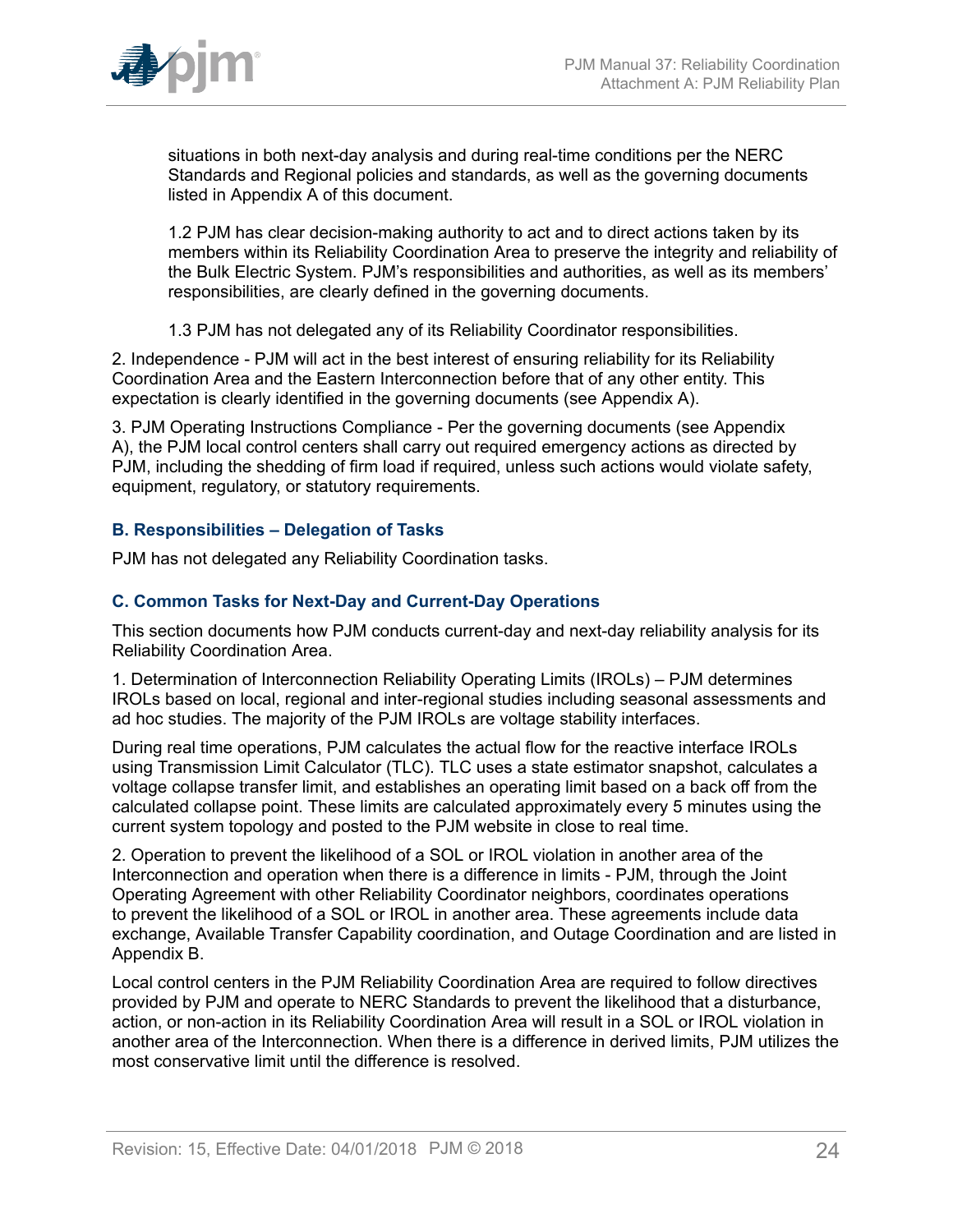

3. Operation under known and studied conditions and re-position without delay and no longer than 30 minutes – PJM ensures entities within its Reliability Coordination Area always operate under known and studied conditions and they return their systems to a secure operating state following contingency events within approved timelines, regardless of the number of contingency events that occur or the status of their monitoring, operating and analysis tools. PJM also ensures its local control centers re-position the system to be within all IROLs following contingencies within 30 minutes.

On a daily basis, PJM conducts next-day security analyses utilizing planned outages, forecasted loads, generation commitment, and expected net interchange. The analyses include contingency analysis and voltage stability analysis on key interfaces. These analyses model peak conditions for the day and are conducted utilizing first contingency (n-1) analysis. Results and mitigation are documented in the Next-Day Security Analysis Report and distributed to PJM staff and neighboring Reliability Coordinators. The Next-Day Security Analysis Report is posted to a secure website available to the PJM local control centers and neighbors. Mitigation plans are formed as needed for potential violations determined in the next day security analysis.

In real time, PJM relies on its telemetry and real-time analysis tools to monitor real time system conditions to identify potential IROL and SOL problems. PJM's operational philosophy is to operate on a pre-contingency basis; that is, to mitigate a simulated overload condition before it occurs.

4. PJM provides transmission service within the PJM Reliability Coordination area. PJM communicates IROLs within its wide-area view and provides updates as needed via reports, morning conference calls, and the ALL-CALL system and real-time via voice and messaging.

5. PJM process for issuing Operating Instructions – PJM uses a number of communications tools for issuing/receiving of Operating Instructions. The primary communications means is the PJM All-Call System (All-Call) which is a dedicated telephone-based system which sends the Operating Instruction / message to all control centers simultaneously and confirms response. In addition, PJM will follow the verbal message with Emergency Procedures messages on its website through a specific application that runs within its Data Viewer tool and as well direct phone contact as necessary.

## <span id="page-24-0"></span>**D. Next Day Operations**

This section documents how PJM conducts next-day reliability analyses for its Reliability Coordination Area.

1. Reliability Analysis and System Studies - PJM conducts next-day reliability analyses for its Area to ensure the Bulk Power System can be operated reliably in normal and post contingency conditions.

On a daily basis, PJM conducts next-day security analyses utilizing known outages, forecasted loads, generation commitment and dispatch, and expected net interchange using the study capability in the PJM EMS. Base case flows on all monitored facilities are compared against the normal rating. Post-contingency flows for all monitored facilities are compared against their emergency rating for all contingencies. Voltage stability analysis is conducted on key critical interfaces to determine a flow limit.

Mitigation plans are formed as needed for potential violations determined in the next day security analysis. Mitigation is of the form of additional generation commitment, system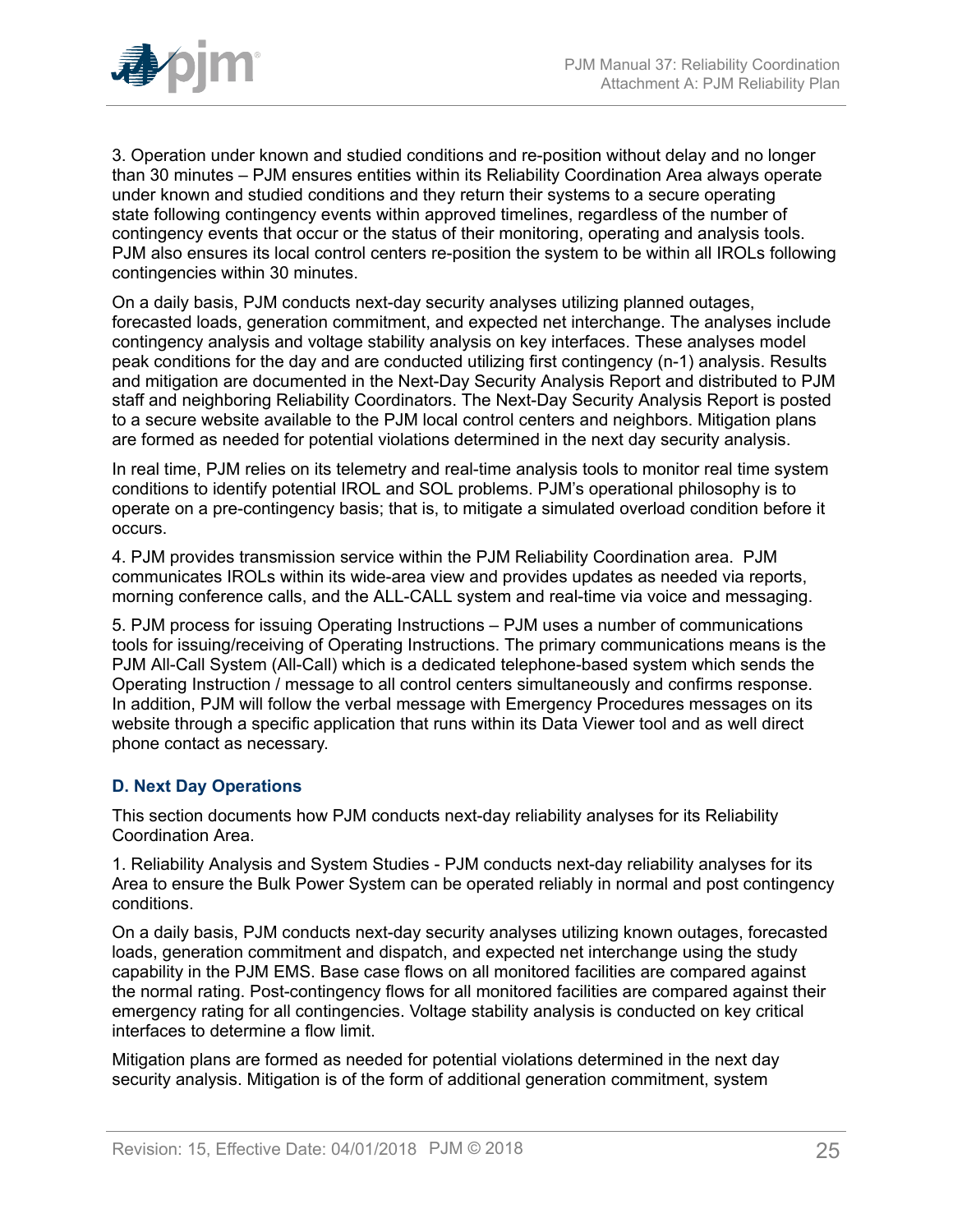

reconfiguration, generation re-dispatch, use of NERC TLR or other local flow mitigation procedures.

2. Information Sharing –Generation Owners and Transmission Owners in the PJM Reliability Coordination Area and neighboring Reliability Coordinator areas provide to PJM all information required for system studies, such as critical facility status, load, generation, Operating Reserve projections, and known interchange transactions.

The entities in the PJM Reliability Coordination Area provide generation and transmission facility statuses to the PJM outage scheduling application (eDART), forecasted loads, operating reserves, and known interchange transactions via e-tags. PJM shares this information via an SDX file every fifteen minutes. For entities outside PJM, SDX files are downloaded and loaded into appropriate systems.

Sharing of Study Results - When conditions warrant or upon request, PJM shares the results of its system studies with the entities within its Reliability Coordination Area and/or with other Reliability Coordinators. Study results for the next day shall be available no later than 15:00 Eastern Prevailing Time, unless circumstances warrant otherwise.

A Next-Day Security Analysis Report is available to PJM and member operations staff and neighboring Reliability Coordinators via secure website. PJM holds daily conference calls with MISO, and others, as necessary, as part of this process.

## <span id="page-25-0"></span>**E. Current Day Operations**

This section documents how PJM conducts current-day reliability analyses for its Reliability Coordination Area.

1. PJM uses a suite of real time network analysis tools to continuously monitor all Bulk Power System facilities, including sub-transmission information as needed, within the PJM Reliability Coordination Area and adjacent areas, as necessary, to ensure, at any time, PJM is able to determine any potential SOL and IROL violations within its Reliability Coordination Area.

PJM utilizes a state estimator and real-time contingency analysis as the primary tool to monitor facilities. The state estimator model includes all BES as well as facilities, generally 69 kV and above, in the PJM Reliability Coordination Area. The model also has extensive representation of neighboring facilities in order to provide an effective wide-area view. This model is updated quarterly and may be updated on demand for emergencies.

Real Time Contingency Analysis (RTCA) is performed on contingencies utilizing the state estimator model approximately every 1-2 minutes. Contingencies include all PJM Reliability Coordination Area equipment which has been turned over to PJM for operational control, and neighboring contingencies that would impact PJM Reliability Coordination Area facilities.

In order to continuously monitor its reactive interfaces, PJM uses a real time calculation tool named Transmission Limit Calculator (TLC). TLC takes a state estimator snapshot and calculates a voltage collapse equivalent flow for the interface, based on current real time telemetry and topology. A back off flow is established to prevent operating to an actual voltage collapse, and PJM operates to maintain flows below this limit.

SCADA alarming is utilized to alert PJM of any actual low or high voltages or facilities loaded beyond their normal or emergency limits.

In addition to the above applications, PJM utilizes a dynamically updated transmission overview display to maintain a wide area view. All transmission facilities 500 kV and above are depicted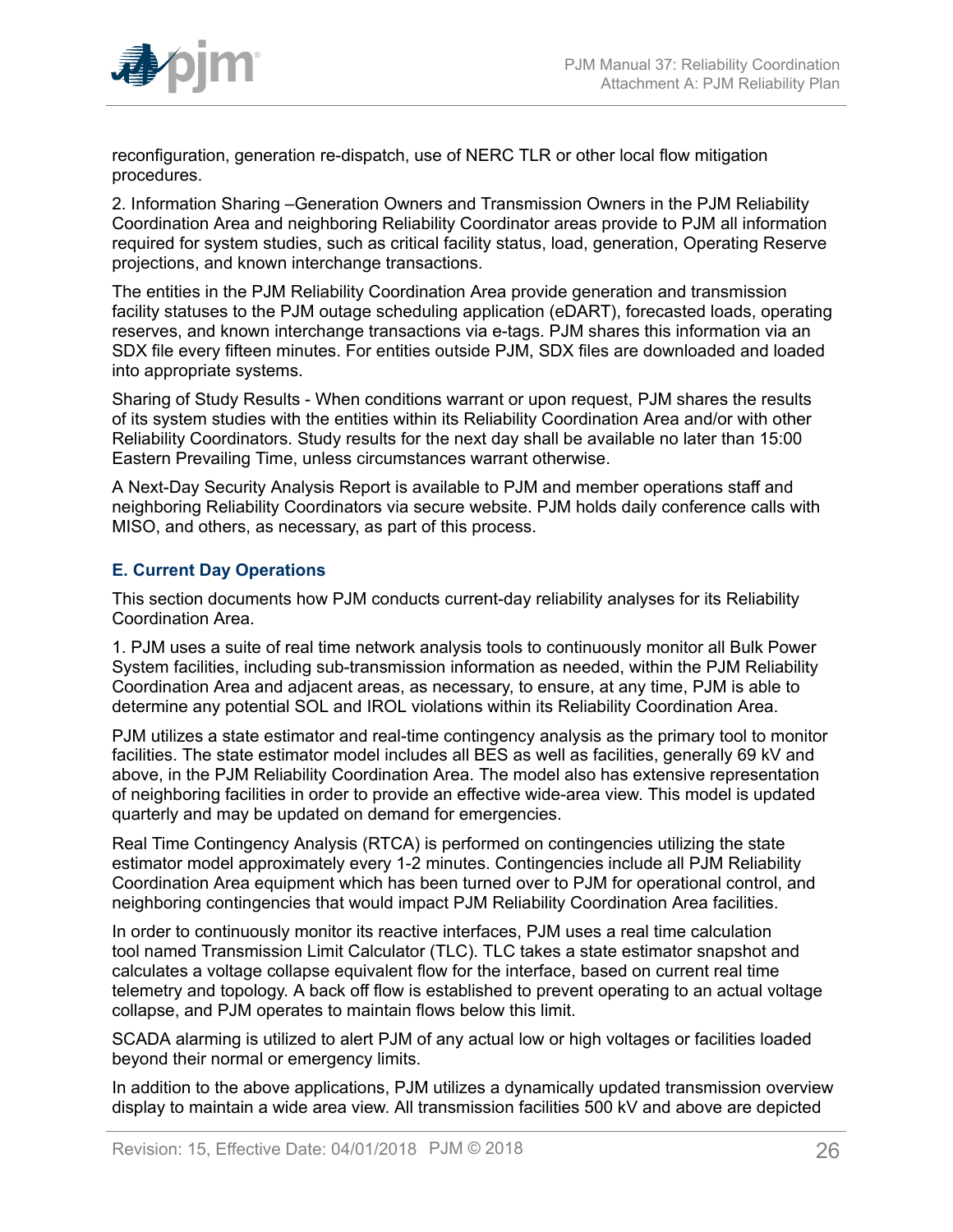

on the overview with flows (MW and MVAR), indication of facilities out of service, high and low voltage warning and alarming. For more detailed monitoring, bus level one-line diagrams are utilized for station level monitoring and information. The one-line diagrams are populated with the real time telemetered information as well as the state estimated solution.

1.1 PJM notifies neighboring Reliability Coordinators of operational concerns (e.g. declining voltages, excessive reactive flows, or an IROL violation) that it identifies within the neighboring Reliability Coordination Area via direct phone calls, conference calls, NERC hotline calls, and/or RCIS messages. PJM has joint operating agreements with neighboring Reliability Coordinators that are listed in Appendix B. PJM directs actions to provide emergency assistance to all Reliability Coordination neighbors, during declared emergencies, which is required to mitigate the operational concern to the extent that the same entities are taking in kind steps and the assistance would be effective.

2. PJM maintains awareness of the status of all current critical facilities whose failure, degradation or disconnection could result in an SOL or IROL violation within its Reliability Coordination Area via State Estimator, RTCA, SCADA alarming, and transmission displays. PJM is aware of the status of any facilities that may be required to assist Reliability Coordination Area restoration objectives via these same displays and tools.

3. PJM is continuously aware of conditions within its Reliability Coordination Area, and includes real time information in its reliability assessments via automatic updates to the state estimator, TLC, and transmission displays. PJM monitors its Reliability Coordination Area parameters, including the following:

3.1 Current status of Bulk Power System elements (transmission or generation including critical auxiliaries) such as Automatic Voltage Regulators, Remedial Action Schemes (RAS), and system loading are monitored by state estimator, RTCA, SCADA Alarming, and transmission displays. PJM members are required to report to PJM when Automatic Voltage Regulators are not in-service or status changes of RAS.

3.2 Current pre-contingency element conditions (voltage, thermal, or stability) are monitored by state estimator, SCADA Alarming, TLC, and transmission displays.

3.3 Current post- contingency element conditions (voltage, thermal, or stability) are monitored by RTCA, TLC, and transmission displays.

3.4 System real reserves are monitored versus what is required in EMS. Reactive reserves versus what is required are monitored via monitoring adequacy of calculated post-contingent steady state voltages versus voltage limits, voltage stability interfaces against limits, and reactive reserves versus required for defined zones. Reactive Reserve Checks are made as needed when reactive reserves in real-time indicate lower than expected.

3.5 Capacity and energy adequacy conditions are determined Day Ahead (DA) and monitored real time in accordance with our Market Processes to maintain the required levels of reserves.

3.6 Current ACE, System Frequency and BAAL are displayed in trend charts to the PJM Generation Dispatcher.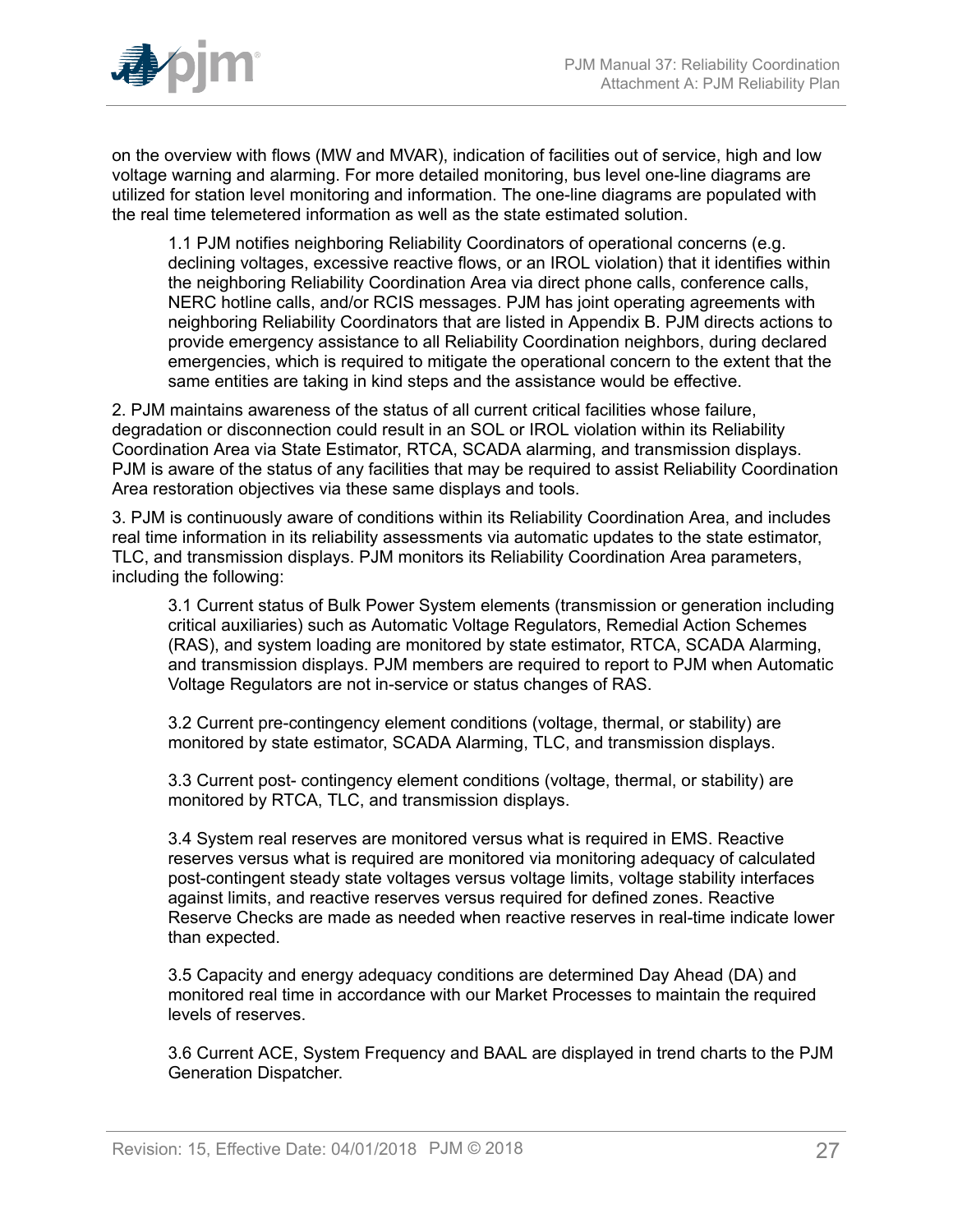

3.7 Current local procedures, such as operating procedures, are monitored and coordinated with local control centers and implementation documented in the PJM logs. TLR procedures in effect are monitored via the NERC Interchange Distribution Calculator, and also documented on the PJM logs.

3.8 Generation dispatch is performed for the PJM Balancing Authority Area by the PJM Generation Dispatcher using the Security Constrained Economic Dispatch (SCED) application, which is a single economic constraint controlled dispatch for the entire PJM RTO area.

3.9 Planned transmission or generation outages are reported to PJM via the eDART application. In the PJM EMS, any current Transmission Facility outages which are not associated with an eDART ticket, such as unplanned outages, will automatically create an eDART ticket.

3.10 Contingency Events are monitored by state estimator, RTCA, SCADA Alarming, and transmission displays. Local control centers report Contingency Events on nonmonitored facilities to PJM.

4. PJM monitors Bulk Power System parameters that may have significant impacts upon its Reliability Coordination Area and neighboring Reliability Coordination areas with respect to:

4.1 PJM maintains awareness of all Interchange Transactions that wheel-through, source, or sink in its Reliability Coordination Area via NERC E-tags and NERC IDC displays. Interchange Transaction information is made available to all Reliability Coordinators via NERC E-tags. PJM monitors internal transactions in its market area via the PJM ExSchedules application.

4.2 PJM evaluates and assesses any additional Interchange Transactions that would violate IROL or SOLs by using the NERC IDC as a look-ahead tool. As flows approach their IROL or SOLs, PJM evaluates the incremental loading next-hour transactions would have on the SOLs or IROLs and determines if action needs to be taken to prevent an SOL or IROL violation. PJM has the authority to direct all actions necessary and may utilize all resources to address a potential or actual IROL violation up to and including load shedding. PJM has EMS displays, including the reactive interface limits screen that is designed so the operators can watch and monitor specific IROL limits.

4.3 PJM monitors Operating Reserves versus each Regional requirement to ensure the required amount of Operating Reserves is provided and available as required to meet NERC Control Standards via EMS and meet the Regional obligation. If necessary, PJM will commit additional reserves including obtaining assistance from neighbors.

4.4 PJM identifies the cause of potential or actual SOL or IROL violations via analysis of state estimator results, RTCA results, SCADA Alarming of outages, TLC results, transmission displays of changes, and Interchange Transaction impacts. PJM will initiate control actions including transmission reconfiguration, generation re-dispatch, or emergency procedures to relieve the potential or actual IROL violation without delay, and no longer than 30 minutes. PJM is authorized to direct utilization of all resources, including load shedding, to address a potential or actual IROL violation. PJM will not solely rely on the NERC TLR procedure to mitigate an IROL violation.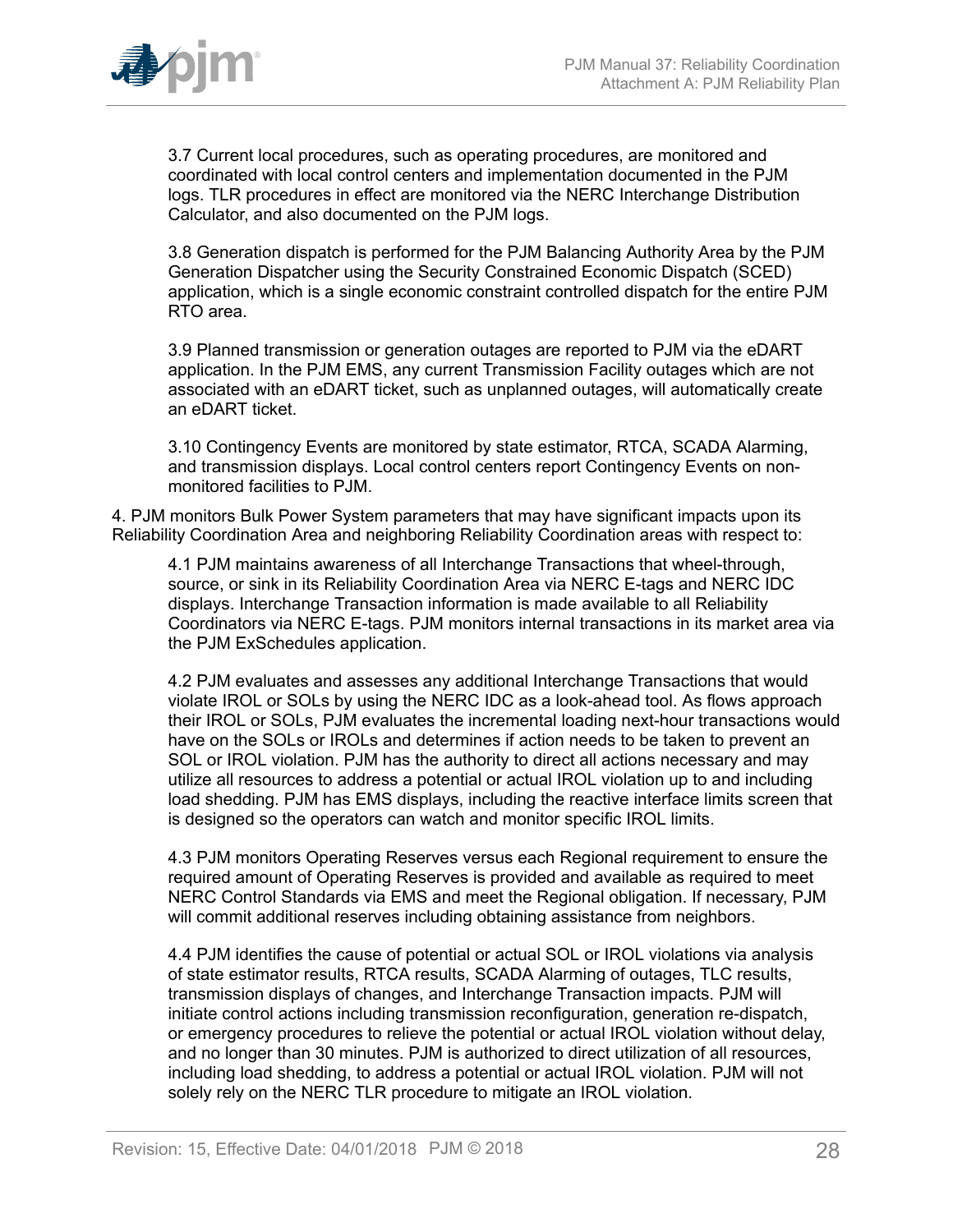

4.5 PJM complies with the start and end times for time error corrections as communicated by the Time Monitor. PJM communicates Geo-Magnetic Disturbance forecast information to local control centers and Generation Operators via the All-Call System and the Emergency Procedures webpage. PJM will assist in development of any required response plan and may move to conservative operating mode to mitigate impacts as needed.

4.6 PJM participates in NERC Hotline discussions, assists in the assessment of reliability of the Regions and the overall interconnected system, and coordinates actions in anticipated or actual emergency situations. PJM will disseminate this information via the All-Call system or individual phone calls.

4.7 PJM monitors system frequency and ACE via trend graph. If the BAAL is outside of the acceptable range, the PJM Regulation will be manually adjusted, if necessary, to utilize the support resources for frequency mitigation. PJM will utilize all resources, including firm load shedding, to relieve the emergent condition.

4.8 PJM coordinates with other Reliability Coordinators and its Generation Operators and local control centers, as needed, on the development and implementation of action plans to mitigate potential or actual SOL, IROL, BAAL or DCS violations. PJM coordinates pending generation and transmission maintenance outages with other Reliability Coordinators and its Generation Operators and local control centers, as needed and within code of conduct requirements, real time via telephone and next-day per the PJM outage scheduling process.

4.9 PJM will assist or request assistance as the Balancing Authority Operator for the RTO from neighboring Reliability Coordinators via the Energy Emergency Alert (EEA) notification process and will conference parties together as appropriate.

4.10 PJM monitors its ACE to identify the sources of problems contributing to frequency, time error, or inadvertent interchange and directs corrective actions per 4.7 above.

4.11 The local control centers within PJM's Reliability Area inform PJM of all changes in status of Remedial Action Schemes (RAS), including any degradation or potential failure to operate, as expected by the local control center. PJM factors these RAS changes into its reliability analyses and updates its contingency definitions as appropriate.

5. PJM issues alerts, as appropriate, to local control centers via the All-Call system, individual phone calls, when it foresees a transmission problem (such as an SOL or IROL violation, loss of reactive reserves, etc.) within its Reliability Area that requires notification. PJM issues alerts, as appropriate, to all Reliability Coordinators via the Reliability Coordinator Information System when it foresees a transmission problem (such as an SOL or IROL violation, loss of reactive reserves, etc.) within its Reliability Area that requires notification.

6. PJM confirms reliability assessment results via analyzing results of state estimator/RTCA, and discussions with local control centers and neighboring Reliability Coordinators. PJM identifies options to mitigate potential or actual SOL or IROL violations via examining existing operating procedures, system knowledge, and power flow analysis to identify and implement only those actions as necessary as to always act in the best interests of the interconnection.

## <span id="page-28-0"></span>**F. Emergency Operations**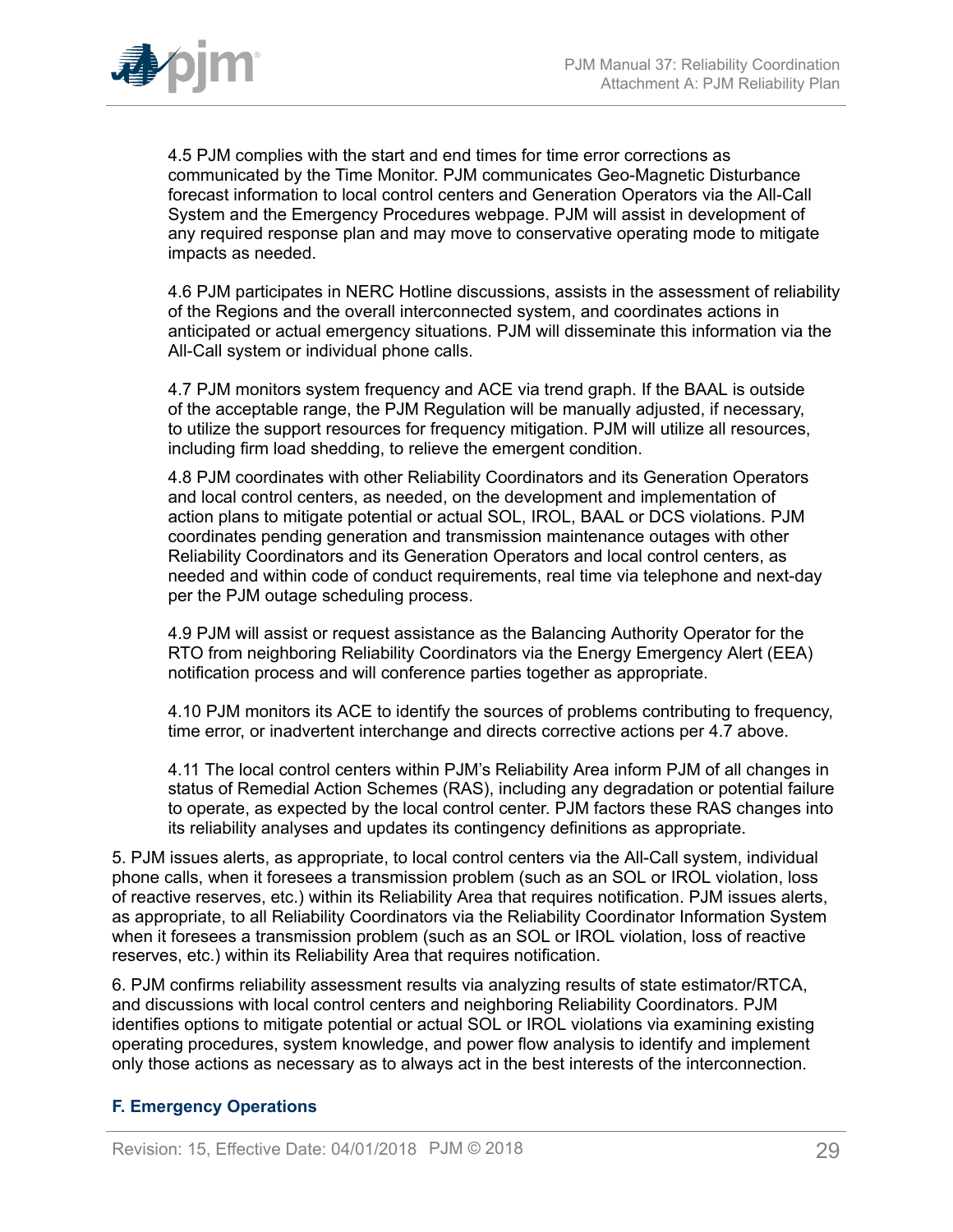

1. PJM utilizes PJM Manual M-13, Emergency Operations, to direct its Members to return the transmission system to within IROL or SOL limits as soon as possible, but no longer than 30 minutes. This procedure includes the actions (e.g. reconfiguration, re-dispatch or load shedding) PJM will direct until relief requested by the TLR process is achieved.

2. PJM utilizes PJM Manual M-13, Emergency Operations, when it determines IROL violations are imminent. PJM Emergency Operations documents the processes and procedures PJM follows when directing the re-dispatch of generation, reconfiguring transmission, managing Interchange Transactions, or reducing system demand to mitigate the IROL violation to return the system to a reliable state. PJM coordinates its alert and emergency procedures with other Reliability Coordinators via joint operating agreements listed in Section H.

3. PJM directs actions in the event the loading of transmission facilities progresses to or is projected to progress to an SOL or IROL violation.

3.1 PJM directs reconfiguration and re-dispatch within its market area as needed to prevent or relieve SOL or IROL violations. PJM will not rely on or wait for NERC TLR to relieve IROL violations. PJM will implement NERC TLR if doing so will provide additional relief. PJM will adhere to the NERC TLR congestion report instructions including curtailing transactions and re-dispatching for market flow.

3.2 PJM utilizes market-to-market re-dispatch for its market area for reciprocally coordinated flowgates with MISO and NYISO per the Congestion Management Process (see Appendix B). PJM also coordinates flowgate limits and monitors flows on facilities within TVA, Duke, Progress Energy and other RC areas in order to maintain reliable operation.

3.3 PJM uses market re-dispatch, in conjunction with NERC TLR per the NERC IDC congestion relief report.

3.4 PJM complies with the provisions of the NERC TLR by curtailing Interchange Transactions and re-dispatching for market flow per the NERC IDC congestion relief report.

3.5 PJM will direct reconfiguration, re-dispatch for market areas, and NERC TLR reductions to relieve facilities as necessary. PJM will not rely on NERC TLR as an emergency action.

4. PJM monitors its ACE, and directs action to assist in maintaining system frequency to return within BAAL limits as appropriate.

5. PJM utilizes PJM Manual M-13, Emergency Operations, to mitigate an energy emergency within its Reliability Coordination Area. PJM will provide assistance to other Reliability Coordinators per its respective joint operating agreement listed in Appendix B.

6. PJM utilizes PJM Manual M-13, Emergency Operations, when it, or a Reserve-Sharing Group, or a Load-Serving Entity within its Reliability Coordination Area is experiencing a potential or actual Energy Emergency. PJM Emergency Operations document the processes and procedures PJM uses to mitigate the emergency condition, including a request for emergency assistance if required.

7. PJM also drills at least annually with its members on Emergency procedures.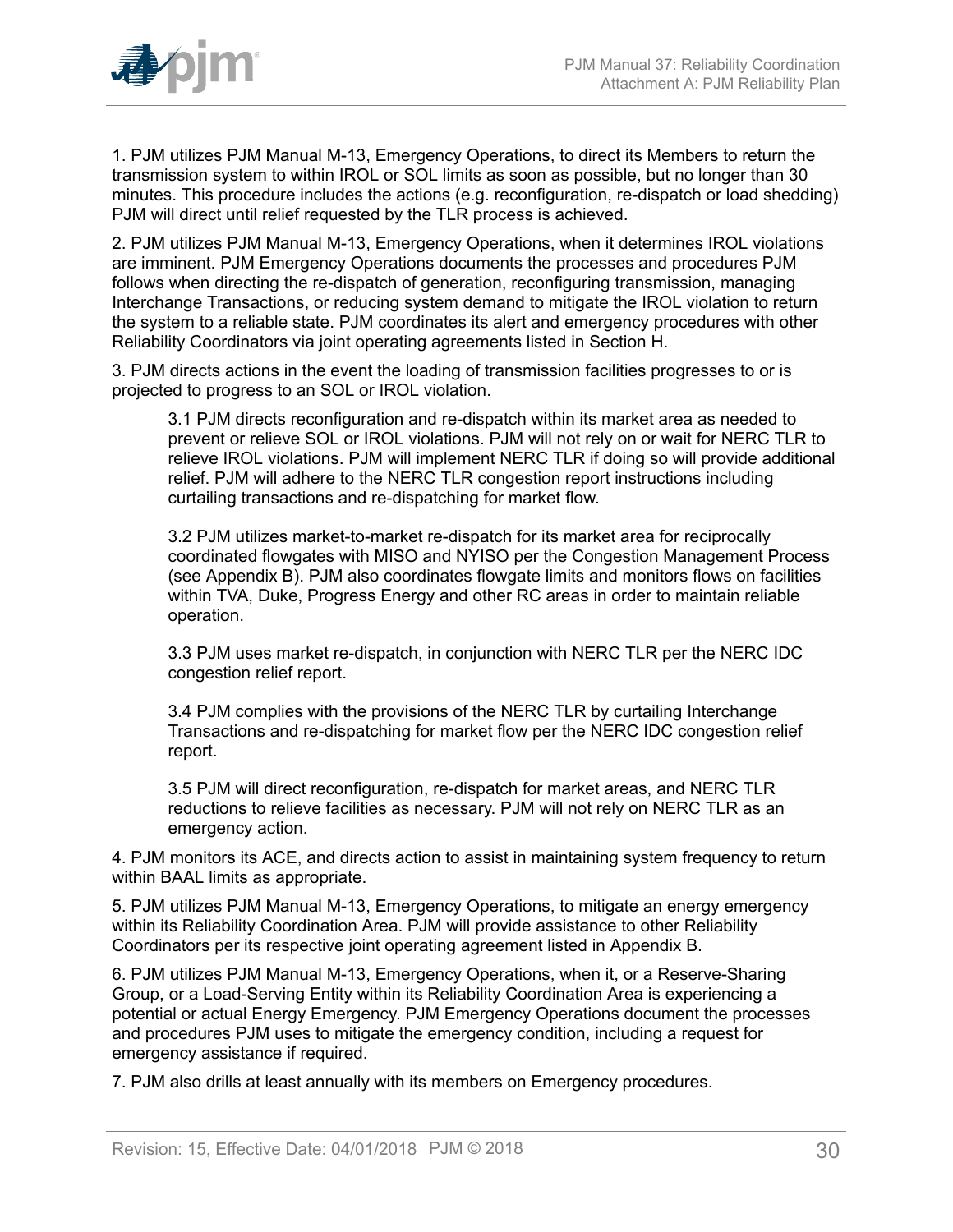

## <span id="page-30-0"></span>**G. System Restoration**

1. Knowledge of PJM Transmission Owner Restoration Plans - PJM is aware of each transmission owner Restoration Plan and has a written copy of each plan. During system restoration, PJM monitors restoration progress and acts to coordinate any needed assistance. PJM may direct the restoration activities, depending on system conditions.

2. PJM Restoration Plan – The PJM Restoration Procedures are contained in PJM Manual M-36, System Restoration. PJM takes action to restore normal operations once an operating emergency has been mitigated in accordance with its Restoration Plan. This Restoration Plan is drilled at least annually.

3. Dissemination of Information - PJM serves as the primary contact for disseminating information regarding restoration to neighboring Reliability Coordinators and members not immediately involved in restoration.

PJM approves, communicates and coordinates the re-synchronizing of major system islands or synchronizing points, so as not to cause a burden on member or adjacent Reliability Coordination Areas.

#### <span id="page-30-1"></span>**H. Coordination Agreements and Data Sharing**

#### 1. Coordination Agreements: See Appendix B

2. Data Sharing - PJM determines the data requirements to support its reliability coordination tasks and requests such data from members or adjacent Reliability Coordinators. PJM provides for data exchange with local control centers and adjacent Reliability Coordinators via a secure network. PJM members provide data to PJM via ICCP. PJM provides data to entities outside PJM via direct links and Eastern Interconnection Data Sharing Network (EIDSN).

## <span id="page-30-2"></span>**I. Facility**

1. PJM performs the Reliability Coordinator function at the PJM Headquarters in Valley Forge, PA along with the PJM Milford control center in Milford Township, PA. The Valley Forge and Milford offices have the necessary voice and data communication links to appropriate entities within PJM to perform their responsibilities. These communication facilities are staffed and available to act in addressing a real-time emergency condition.

2. Adequate Communication Links - PJM maintains satellite phones, cellular phones, and redundant, diversely routed telecommunications circuits. There is also a video link between the Valley Forge and Milford Control Rooms.

3. Multi-directional Capabilities – PJM has multi-directional communications capabilities with its members, and with neighboring Reliability Coordinators, for both voice and data exchange to meet reliability needs of the Interconnection.

4. Real-time Monitoring - PJM has detailed real-time monitoring capability of its Reliability Coordination Area and all first tier companies surrounding the PJM Reliability Coordination Area to ensure potential or actual System Operating Limit of Interconnection Reliability Operating Limit violations are identified.

PJM monitors BES elements (generators, transmission lines, buses, transformers, breakers, etc.) that could result in SOL or IROL violations within its Reliability Coordination Area. PJM monitors both real and reactive power system flows, and operating reserves, and the status of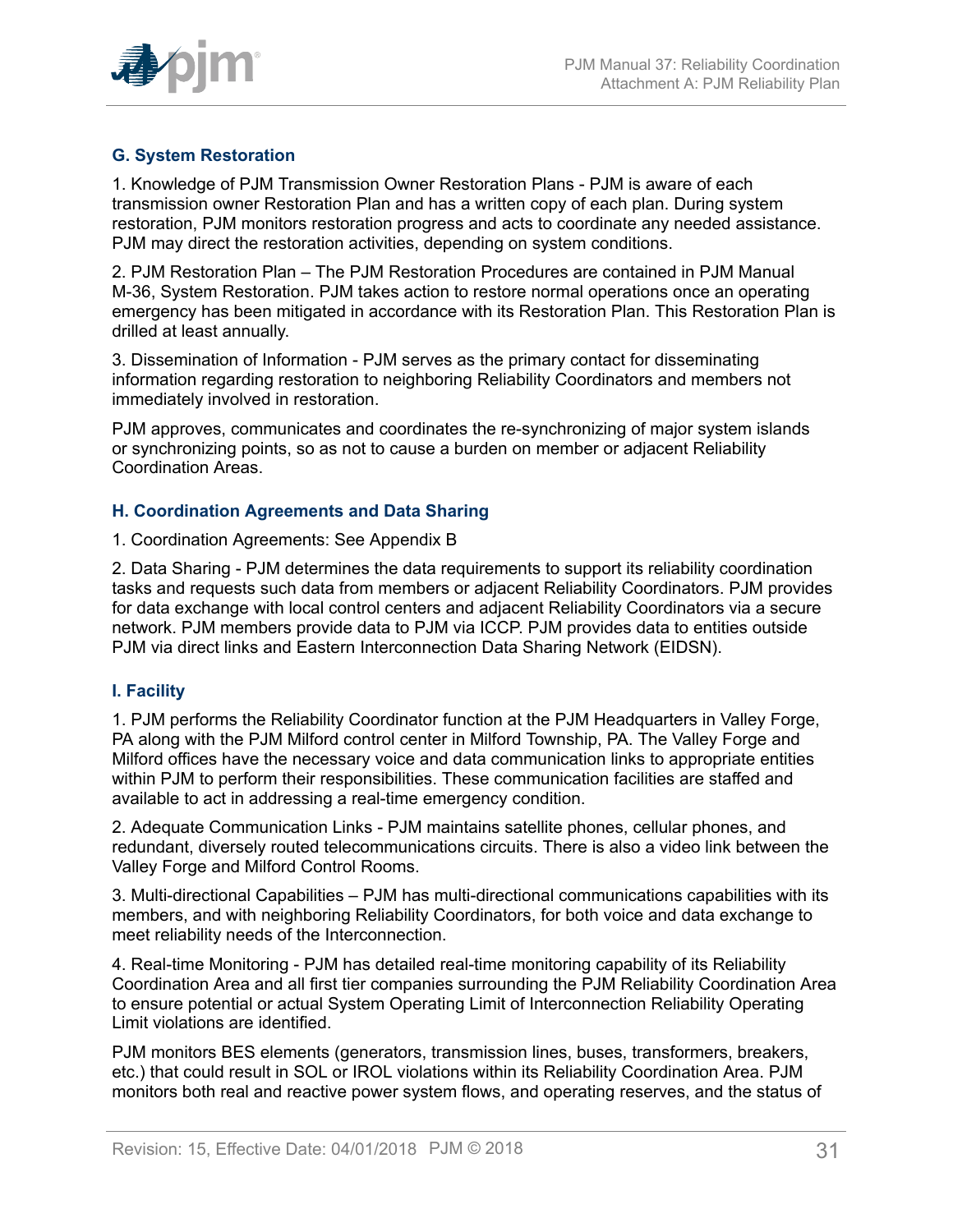

the Bulk Power System elements that are, or could be, critical to SOLs and IROLs and system restoration requirements within its Reliability Coordination Area.

5. Study and Analysis Tools

PJM has adequate analysis tools, including state estimation, pre- and post-contingency analysis capabilities (thermal, stability, and voltage), and wide-area overview displays. PJM has detailed monitoring capability of the PJM Reliability Area and sufficient monitoring capability of the surrounding Reliability Areas to ensure potential reliability violations are identified. PJM continuously monitors key transmission facilities in its area in conjunction with the Members monitoring of local facilities and issues.

PJM ensures SOL and IROL monitoring and derivations continue if the main monitoring system is unavailable. PJM has backup facilities that shall be exercised if the main monitoring system is unavailable.

The systems utilized by PJM include:

- State Estimator and Contingency Analysis
- Status and Analog Alarming
- Overview Displays of PJM Transmission System via Wallboard
- One line diagrams for entire PJM Transmission System
- Dispatch Interactive Map Application (DIMA)
- Transmission Limit Calculator (TLC)
- Voltage Stability Analysis (VSA)
- Transient Stability Analysis (TSA)
- ExSchedules
- Security Constrained Economic Dispatch (SCED)
- Dispatcher Management Tool (DMT)
- Intelligent Event Processor (IEP)

PJM utilizes these tools, which provide information that is easily understood and interpreted by PJM operating personnel. Alarm management is designed to classify alarms in priority for heightened awareness of critical alarms.

PJM controls its Reliability Coordinator analysis tools, including approvals for planned maintenance. PJM has procedures in place to mitigate the effects of analysis tool outages.

## <span id="page-31-0"></span>**J. Staffing**

1. Staff Adequately Trained and NERC Certified – The 24 x 7 PJM shift operations team is composed as follows:

- 1 Shift Supervisor\*
- 2 Generation Dispatchers\*
- 4 Master Dispatchers\* responsible for Transmission Dispatch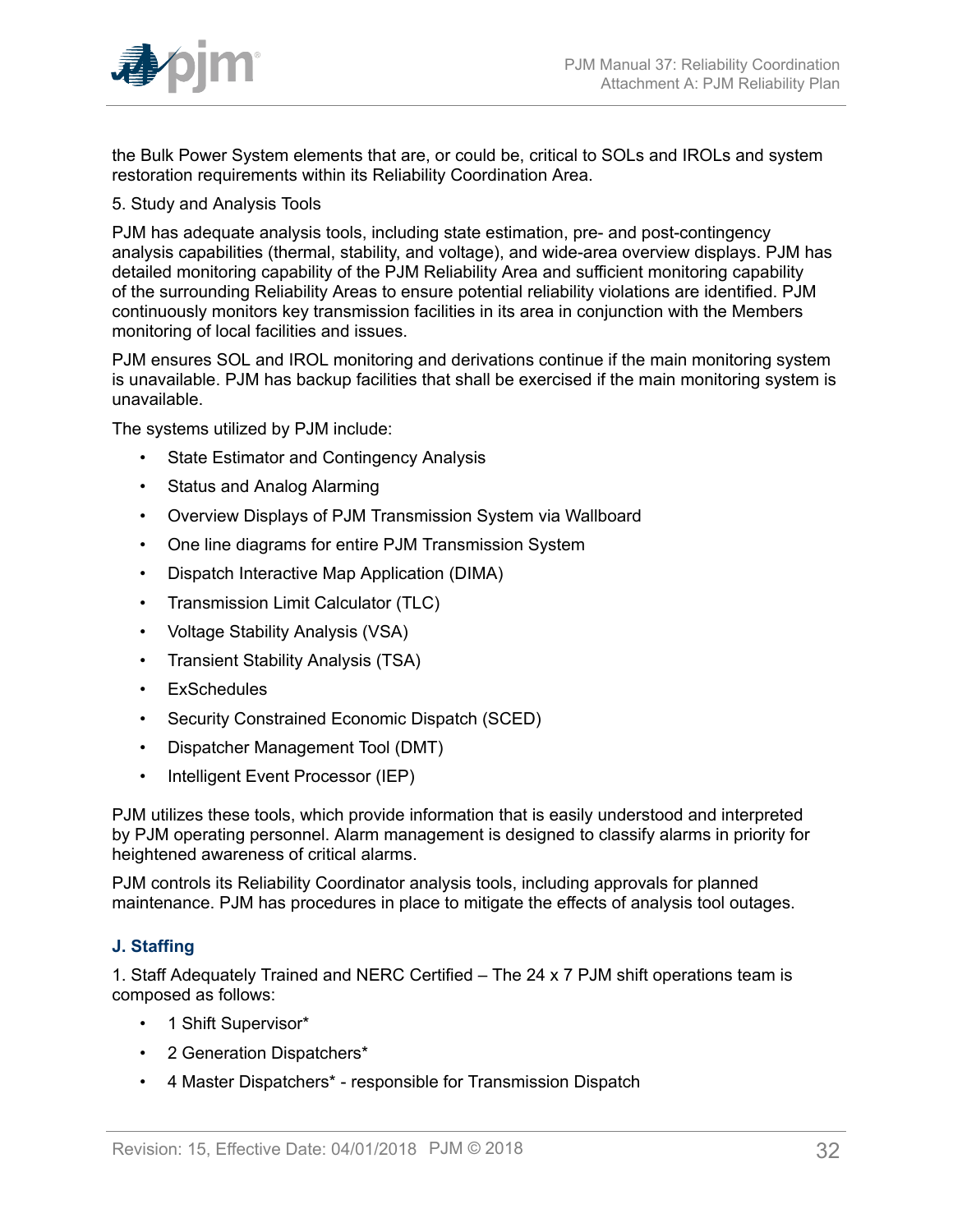

• 1 Master Coordinator

In addition, one or more Reliability Engineers\* are on shift from 5:00 AM to 12:00 midnight, 7 days per week.

\*All people in these positions possess the NERC Reliability Coordinator certification<sup>1</sup>.

- Positions that have the primary responsibility, either directly or through communications with others, for the real-time operation of the interconnected Bulk Electric System.
- Positions directly responsible for complying with NERC and RRO Standards.

Each week, one of the shift teams is assigned to training. The training program consists of a set curriculum which includes tests each person must successfully complete. At a minimum, each person must complete 32 hours per year of training and drills using realistic simulations of system emergencies, in addition to other training required to maintain qualified operation personnel.

2. Comprehensive Understanding - PJM operating personnel have an extensive understanding of the transmission system within the PJM Reliability Coordination Area, including the operating staff, operating practices and procedures, restoration priorities and objectives, outage plans, equipment capabilities, and operational restrictions.

PJM operating personnel place particular attention on SOLs and IROLs and inter-tie facility limits. PJM ensures protocols are in place to allow PJM operating personnel to have the best available information at all times.

PJM's System Operators are trained to perform their duties, both at entry level and in continuous training status. Successful completion of both written and simulator tests are required for each progression step in the control room job family. A Learning Management System is used to track the status of each operator's progress. In addition to the above training, PJM conducts other training sessions PJM System Operators are expected to complete.

3. Standards of Conduct - PJM is independent of the merchant function. PJM does not pass transmission information or data to any wholesale merchant function or retail merchant function that is not made available simultaneously to all such wholesale merchant functions. An officer of PJM has signed the NERC Reliability Coordinators Standards of Conduct. Every PJM employee, not just the operating staff, has completed training on PJM's Standards of Conduct. Refresher training on PJM's Standards of Conduct is conducted annually. Training records are maintained.

## <span id="page-32-0"></span>**APPENDIX A: PJM Governing Documents**

PJM Operating Agreement: http://pjm.com/media/documents/merged-tariffs/oa.pdf

PJM Open Access Transmission Tariff: http://pjm.com/media/documents/merged-tariffs/oatt.pdf

## <span id="page-32-1"></span>**APPENDIX B: Agreements with External Entities**

Joint Operating Agreement between the Midcontinent Independent System Operator, Inc. and PJM Interconnection, L.L.C.: http://pjm.com/media/documents/merged-tariffs/miso-joa.pdf

Joint Reliability Coordination Agreement among and between PJM Interconnection, L.L.C., and Tennessee Valley Authority: http://www.pjm.com/~/media/documents/agreements/joint-reliabilitycoordination-agreement-miso-pjm-tva.ashx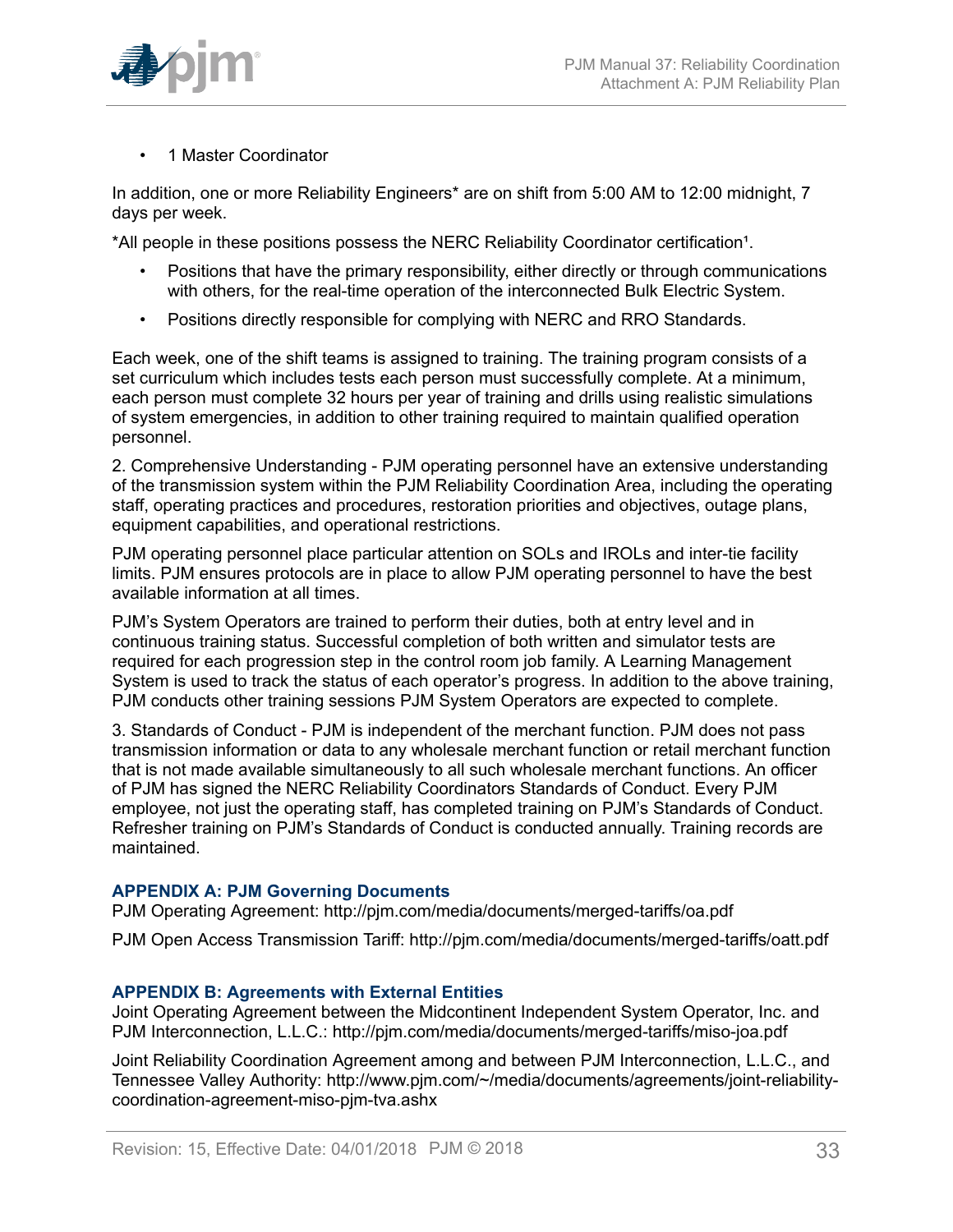

Midcontinent Independent System Operator, Inc., PJM Interconnection, L.L.C., and Tennessee Valley Authority

Congestion Management Process (MISO/PJM Joint Operating Agreement, Attachment 2): [http://](http://www.pjm.com/media/documents/merged-tariffs/miso-joa.pdf) [www.pjm.com/media/documents/merged-tariffs/miso-joa.pdf](http://www.pjm.com/media/documents/merged-tariffs/miso-joa.pdf)

Joint Operating Agreement between New York Independent System Operator, LLC and PJM Interconnection, L.L.C.: <http://pjm.com/~/media/documents/agreements/nyiso-joa.ashx>

Joint Operating Agreement between VACAR South and PJM Interconnection, L.L.C.: [http://](http://www.pjm.com/~/media/documents/agreements/executed-pjm-vacar-rc-agree) [www.pjm.com/~/media/documents/agreements/executed-pjm-vacar-rc-agree](http://www.pjm.com/~/media/documents/agreements/executed-pjm-vacar-rc-agree)



<span id="page-33-0"></span>**Appendix C: PJM Reliability Area Map**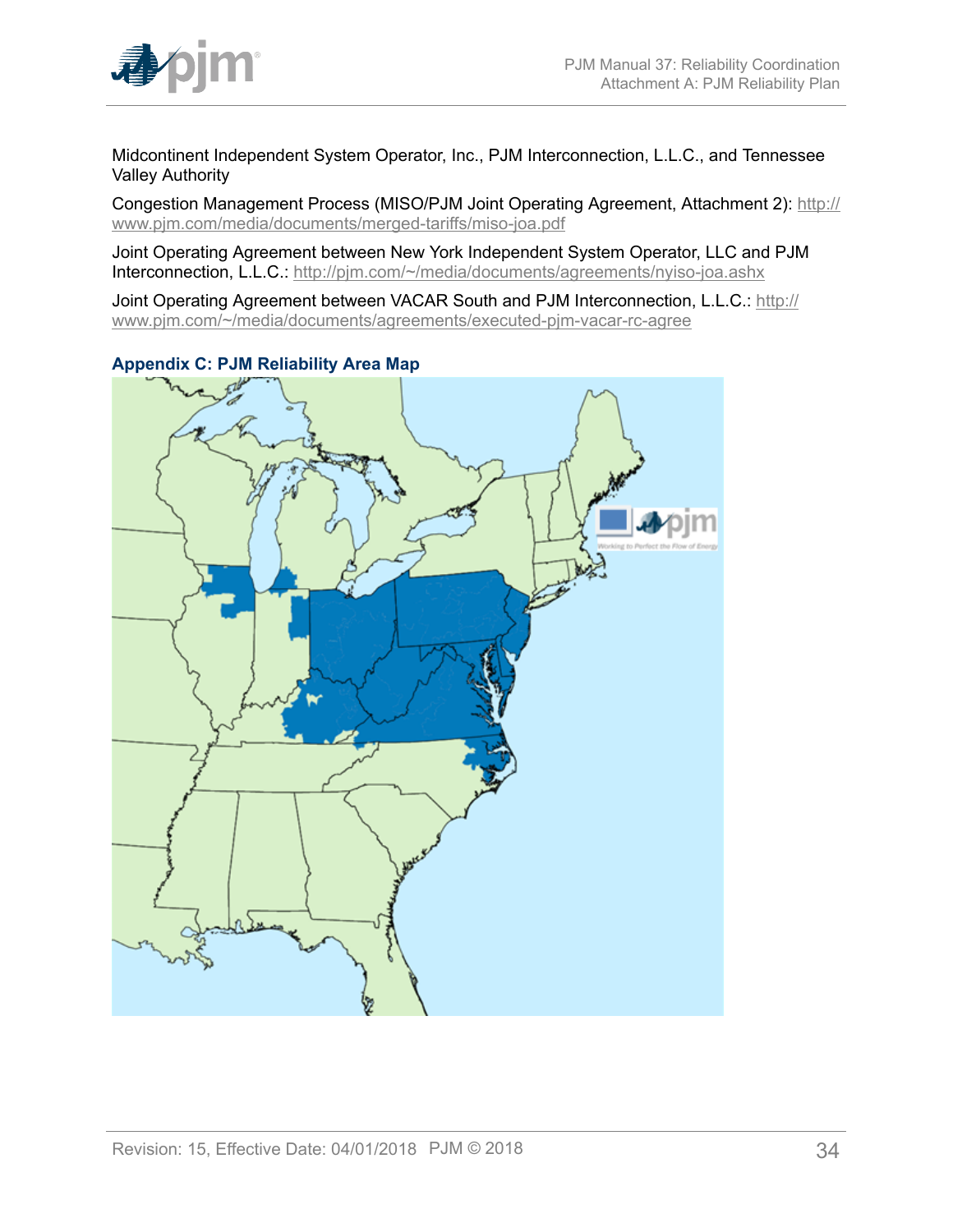

## <span id="page-34-0"></span>**Appendix D: PJM TOs and TOPs**

| <b>PJM Transmission Owner/Operator NERC Registration</b> |                                 |                         |  |
|----------------------------------------------------------|---------------------------------|-------------------------|--|
| <b>Transmission Owner/Operator</b>                       | <b>NERC Registration Number</b> | <b>Registration</b>     |  |
| <b>First Energy Utilities</b>                            | <b>NCR11315</b>                 | <b>TO</b>               |  |
| <b>American Electric Power</b>                           | <b>NCR00682</b>                 | TO - (TOP for<br>138kV) |  |
| <b>Atlantic City Electric Company</b>                    | <b>NCR00688</b>                 | <b>TO</b>               |  |
| Baltimore Gas and Electric Company                       | <b>NCR00689</b>                 | <b>TO</b>               |  |
| Commonwealth Edison Company                              | <b>NCR08013</b>                 | <b>TO</b>               |  |
| <b>Cleveland Public Power</b>                            | <b>NCR00712</b>                 | <b>TO</b>               |  |
| The Dayton Power and Light Company                       | <b>NCR00748</b>                 | <b>TO</b>               |  |
| Delmarva Power and Light Company                         | <b>NCR00752</b>                 | <b>TO</b>               |  |
| Dominion (Virginia Electric and Power<br>Company)        | <b>NCR01214</b>                 | <b>TO</b>               |  |
| Duke Energy Corporation                                  | <b>NCR00761</b>                 | <b>TO</b>               |  |
| Duquesne Light                                           | <b>NCR00762</b>                 | <b>TO</b>               |  |
| East Kentucky Power Cooperative                          | <b>NCR01225</b>                 | <b>TO</b>               |  |
| Hudson Transmission Partners, LLC                        | <b>NCR11366</b>                 | <b>TO</b>               |  |
| <b>ITC Interconnection LLC</b>                           | <b>NCR11638</b>                 | TO - TOP                |  |
| Linden VFT                                               | <b>NCR11567</b>                 | <b>TO</b>               |  |
| Neptune Regional Transmission System,<br>LLC             | <b>NCR00130</b>                 | <b>TO</b>               |  |
| Ohio Valley Electric Corporation                         | <b>NCR00857</b>                 | <b>TO</b>               |  |
| <b>PPL Electric Utilities</b>                            | <b>NCR00884</b>                 | <b>TO</b>               |  |
| PECO Energy                                              | <b>NCR08026</b>                 | <b>TO</b>               |  |
| Potomac Electric Power Company                           | <b>NCR00881</b>                 | <b>TO</b>               |  |
| <b>Public Service Electric and Gas Company</b>           | <b>NCR00896</b>                 | <b>TO</b>               |  |
| City of Rochelle                                         | <b>NCR00721</b>                 | <b>TO</b>               |  |
| <b>Rockland Electric Company</b>                         | <b>NCR00863</b>                 | <b>TO</b>               |  |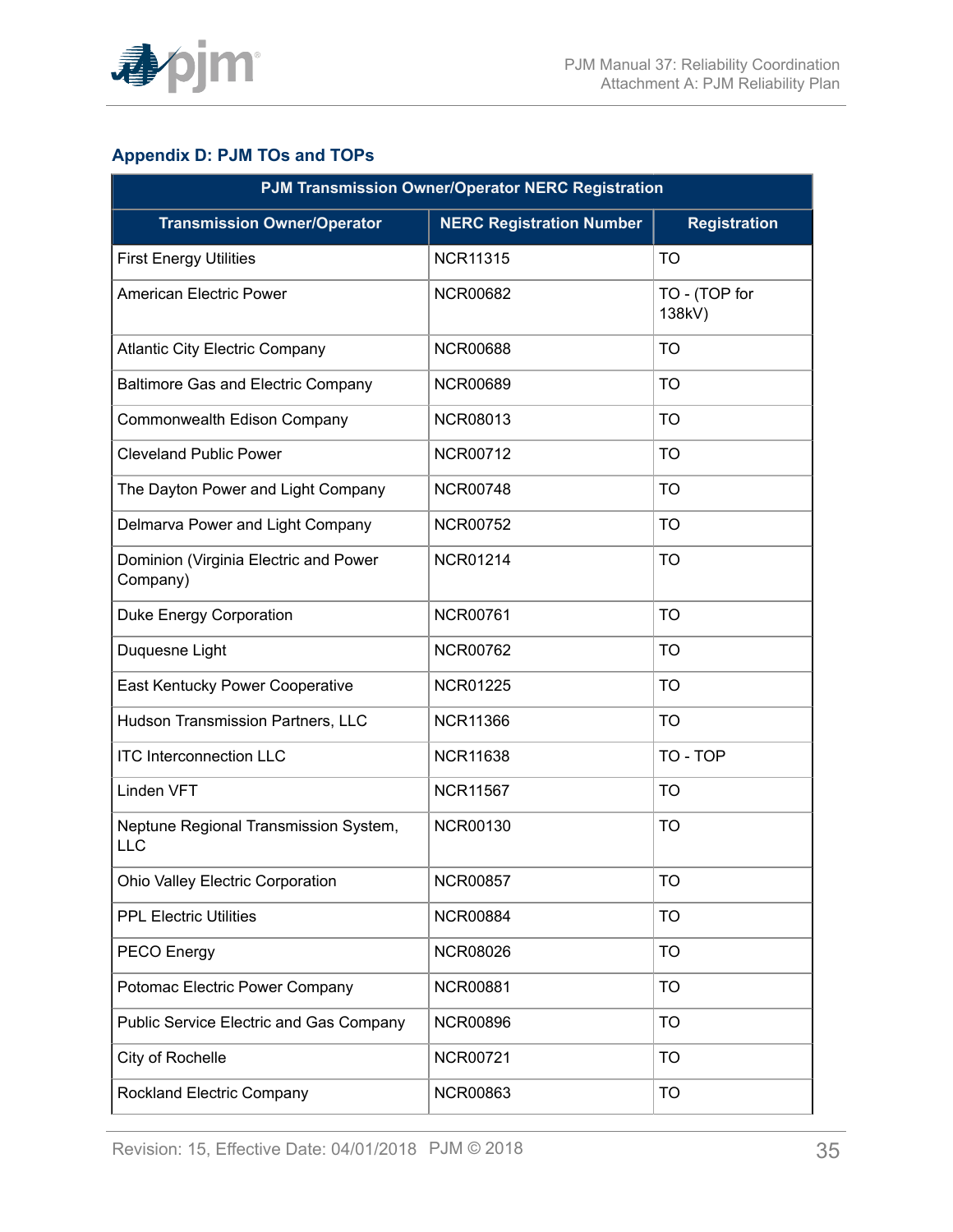

| <b>PJM Transmission Owner/Operator NERC Registration</b> |                                 |          |  |
|----------------------------------------------------------|---------------------------------|----------|--|
| <b>Transmission Owner/Operator</b>                       | <b>NERC Registration Number</b> |          |  |
| Essential Power Rock Springs, LLC                        | NCR00251                        | TO       |  |
| Southern Maryland Electric Cooperative                   | NCR00918                        | TO       |  |
| U.S. Department of Energy                                | NCR04167                        | TO - TOP |  |
| UGI Utilities, Inc.                                      | NCR00935                        | TO       |  |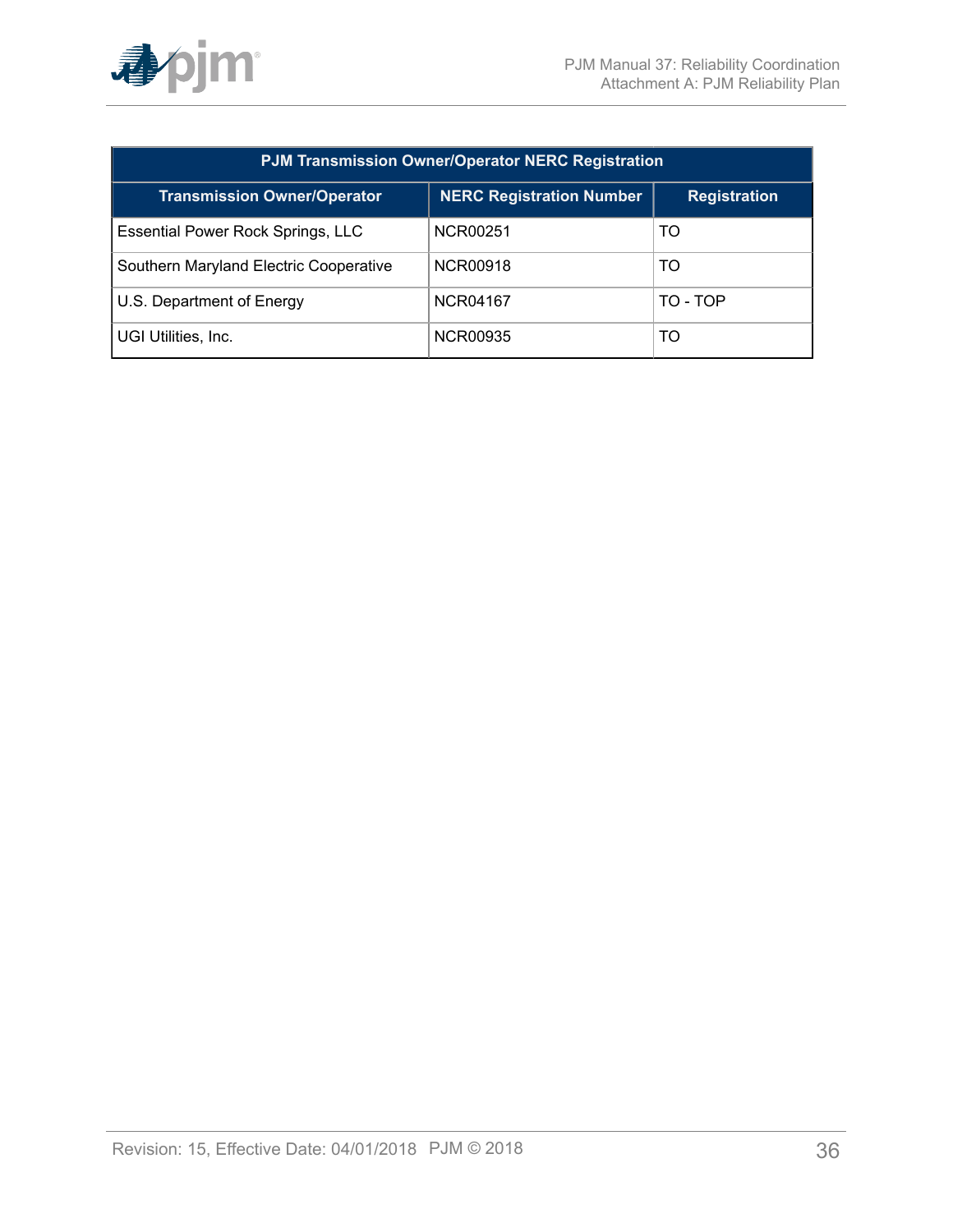

## <span id="page-36-0"></span>**Attachment B: Excerpt from PJM Operating Agreement**

Excerpt from PJM Operating Agreement, Section 10.4, as it pertains to the authority of PJM [addressing NERC Standard IRO-001]. PJM shall:

- iv) Comply with NERC, and Applicable Regional Reliability Organization (RRO) operation and planning standards, principles and guidelines;
- v) Maintain an appropriately trained workforce, and such equipment and facilities, including computer hardware and software and backup power supplies, as necessary or appropriate to implement or administer this Agreement;
- vi) Direct the operation and coordinate the maintenance of the facilities of the PJM Region used for both load and reactive supply, so as to maintain reliability of service and obtain the benefits of pooling and interchange consistent with this Agreement, and the Reliability Assurance Agreement;
- vii) Direct the operation and coordinate the maintenance of the bulk power supply facilities of the PJM Region with such facilities and systems of others not party to this Agreement in accordance with agreements between the LLC and such other systems to secure reliability and continuity of service and other advantages of pooling on a regional basis.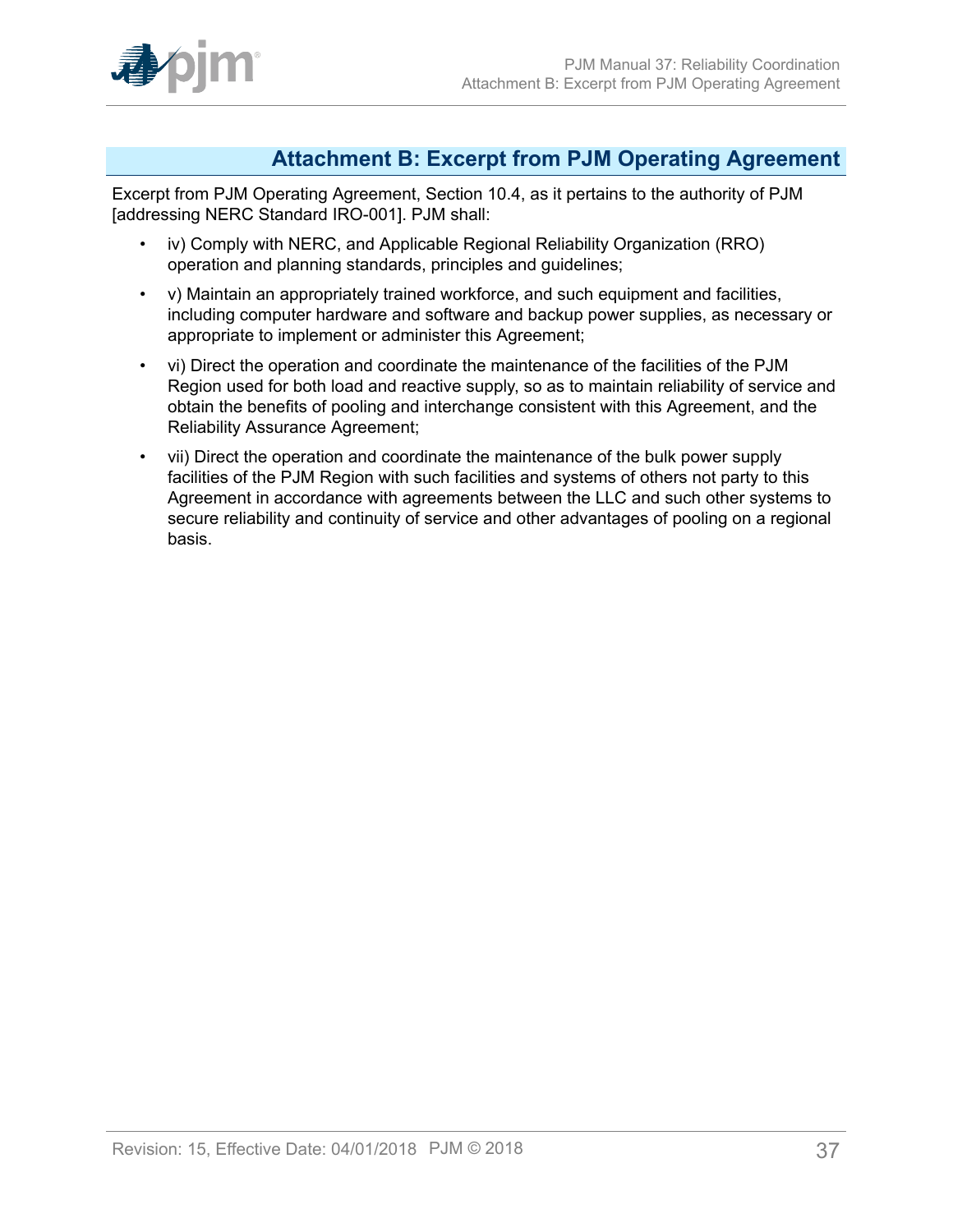

## <span id="page-37-0"></span>**Attachment C: Constraint Prioritization**

## **Thermal Constraint Priority**

| Priority       | Highest                                                                                                                                                                                                                                                                                                           |                                                                                                                                                                                                                                                                                                                                                                  |                                                                                                                                                                                                                                                                                                        |                                                                                                                                                                                                                                                                     | Lowest                                                                                                                                                                                                                                                                                              |                                                                                                   |
|----------------|-------------------------------------------------------------------------------------------------------------------------------------------------------------------------------------------------------------------------------------------------------------------------------------------------------------------|------------------------------------------------------------------------------------------------------------------------------------------------------------------------------------------------------------------------------------------------------------------------------------------------------------------------------------------------------------------|--------------------------------------------------------------------------------------------------------------------------------------------------------------------------------------------------------------------------------------------------------------------------------------------------------|---------------------------------------------------------------------------------------------------------------------------------------------------------------------------------------------------------------------------------------------------------------------|-----------------------------------------------------------------------------------------------------------------------------------------------------------------------------------------------------------------------------------------------------------------------------------------------------|---------------------------------------------------------------------------------------------------|
|                | Non<br>Converged<br>Contingency                                                                                                                                                                                                                                                                                   | <b>IROL Facility</b>                                                                                                                                                                                                                                                                                                                                             | Reactive<br>Interfaces                                                                                                                                                                                                                                                                                 | <b>Actual Violations</b>                                                                                                                                                                                                                                            | Contingency<br>Violations                                                                                                                                                                                                                                                                           | Limit                                                                                             |
| <b>Highest</b> | <b>15 Minutes</b><br><b>Shed load</b><br>only if<br>necessary to<br>avoid post<br>contingency<br>cascading.<br><b>Communicate</b><br><b>Load Dump</b><br><b>Plan</b><br>(PCLLRW)<br>prior to 30<br>minut es if<br><b>generation</b><br>response is<br>insufficient to<br>control within<br>30 minute<br>timeframe | <b>15 Minutes</b><br><b>Shed load only if</b><br>necessary to avoid<br>post -contingency<br>cascading.<br><b>Communicate Manual</b><br><b>Load Dump Plan prior</b><br>to 30 minutes if<br>generation response is<br>insufficient to con<br>trol<br>within 30 minute<br>timeframe (Tv)<br><b>IROL Violations must</b><br>be controlled within 30<br>minutes (Tv). | <b>15 Minutes</b><br><b>Shed load</b><br>only if<br>necessary to<br>avoid post -<br>contingency<br>cascading.<br>Communicate<br><b>Manual Load</b><br><b>Dump Plan</b><br>prior to 30<br>minutes if<br><b>generation</b><br>response is<br>insufficient to<br>control within<br>30 minute<br>timeframe | <b>5 Minutes</b><br><b>Load All available</b><br>generation. Shed load<br>within 5 minutes to return<br>flows within Emergency<br>Ratings.                                                                                                                          | <b>30 Minutes</b><br><b>Shed load</b><br>only if<br>necessary to<br>avoid post -<br>contingency<br>cascading.<br>Communicate<br>Load D ump<br>Plan<br>(PCLLRW)<br>prior to 60<br>minutes if<br><b>generation</b><br>response is<br>insufficient to<br>control within<br>60 minute<br>timeframe      | <b>Thermal Load</b><br>Dump Rating /<br><b>Reactive Last</b><br><b>Convergent</b><br><b>Point</b> |
|                | <b>Not</b><br>Applicable.<br><b>Refer to Note</b><br>1 (below).                                                                                                                                                                                                                                                   | Use all effective<br>actions. Communi cate<br><b>Load Dump Action</b><br>within 30 minute<br>timeframe.                                                                                                                                                                                                                                                          | <b>Use all</b><br>effective<br>actions and<br>emergency<br>procedures<br>except load<br>shed.<br><b>Communicate</b><br><b>Manual Load</b><br><b>Dump Plan</b><br>prior to 30<br>minutes if<br><b>generation</b><br>response is<br>insufficient to<br>control within<br>30 minute<br>timeframe          | <b>15 Minutes</b><br><b>Load All available</b><br>generation. Shed load<br>within 15 minutes to<br>return flows within<br><b>Emergency Ratings.</b>                                                                                                                 | <b>Use all</b><br><b>effective</b><br>actions and<br>emergency<br><b>procedures</b><br>except load<br>shed.<br>Communicate<br><b>Load Dump</b><br>Plan<br><b>IPCLLRWI</b><br>prior to 60<br>minutes if<br>qeneration<br>respon se is<br>insufficient to<br>control within<br>60 minute<br>timeframe | <b>Thermal</b><br><b>Emergency</b><br>Rating /<br>Reactive<br>Recommended<br><b>Limit</b>         |
| Lowest         | <b>Not</b><br>Applicable.<br><b>Refer to Note</b><br>1 (below).                                                                                                                                                                                                                                                   | $Trend - continue to$<br>monitor. Take non<br>cost actions to prevent<br>contingency from<br>exceeding eme<br>rgency<br>limit.                                                                                                                                                                                                                                   | Trend<br>$\sim$<br>continue to<br>monitor.<br>Take non -<br>cost actions<br>to prevent<br>contingency<br>from:<br>exceeding<br>emergency<br>limit.                                                                                                                                                     | <b>15 Minutes</b><br>Use all effective actions<br>and emergency<br>procedures except load<br>dump. Coordinate load<br>dump plan as overload<br>duration approac<br>hed<br><b>LTE/STE</b> rating definition<br>(i.e. 4 hour, 2 hour, 1 hour<br>or 30 minute rating). | $Trend =$<br>continue to<br>monitor.<br>Take non - cost<br>actions to<br>prevent<br>contingency<br>from<br>exceeding<br>emergency<br>limit.                                                                                                                                                         | <b>Thermal</b><br><b>Normal Rating</b><br>/ Reactive<br><b>Operating</b><br><b>Point Limit</b>    |

#### **Note:**

1 – "Non-Converged Contingencies" are considered a 'sliding' priority, i.e. it can move up or down the priority list based on modeling accuracy or voltage level.

2- "Actual Violations" are considered a 'sliding priority', i.e. it can move up or down the priority list based on the specific situation.

## **Constraint Control Actions**

| <b>Priority</b> | <b>Associated Actions</b>                        |  |
|-----------------|--------------------------------------------------|--|
| <b>GREEN</b>    | Use all non-cost / cost-effective actions:       |  |
|                 | Non-cost measures, including approved switching. |  |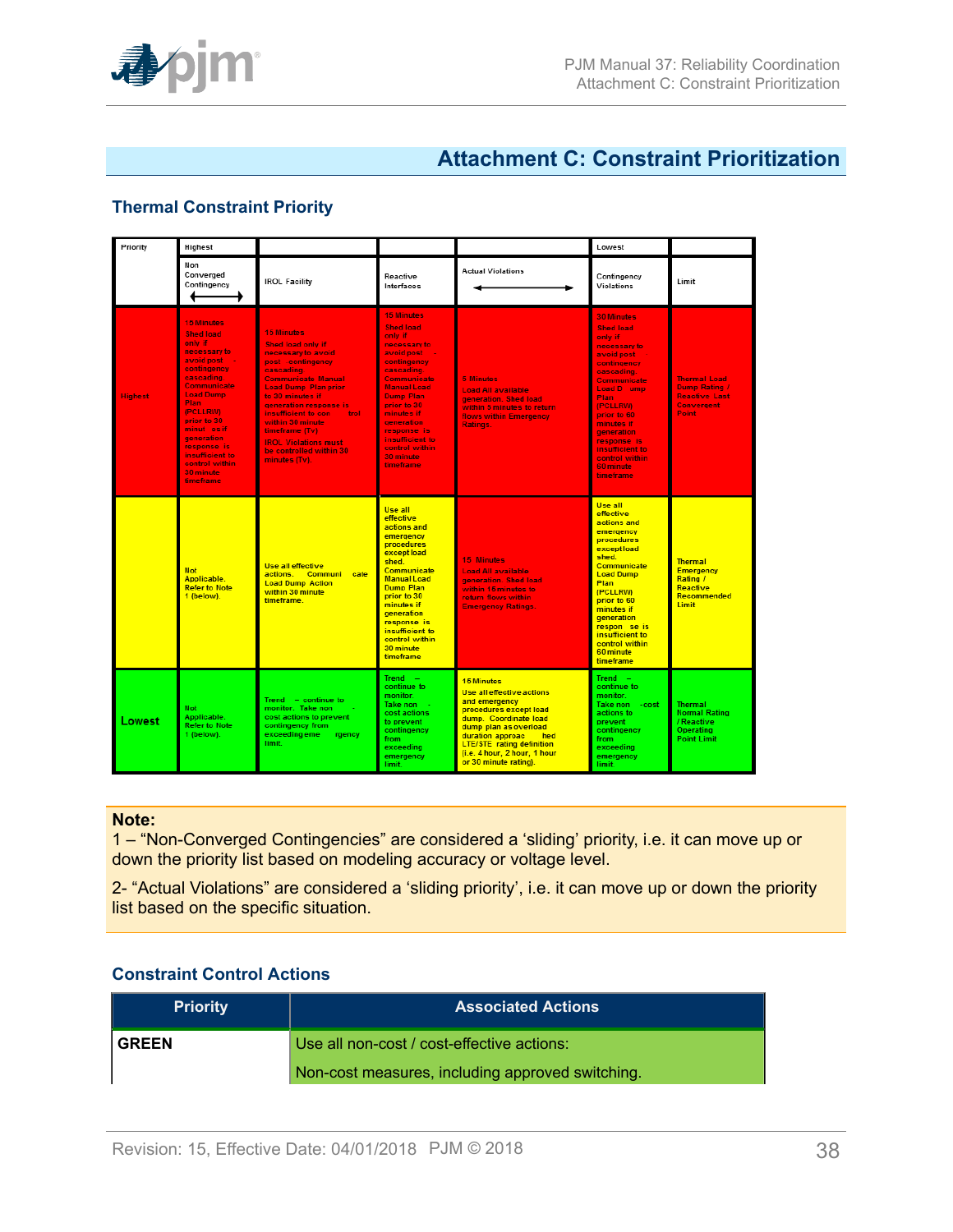

| <b>Priority</b> | <b>Associated Actions</b>                                                                                                                                                                                                                                                                                                                                                 |  |  |
|-----------------|---------------------------------------------------------------------------------------------------------------------------------------------------------------------------------------------------------------------------------------------------------------------------------------------------------------------------------------------------------------------------|--|--|
|                 | Curtailing "Not-willing-to-pay" transactions that adversely impact<br>constraint.                                                                                                                                                                                                                                                                                         |  |  |
|                 | Cost-Effective redispatch                                                                                                                                                                                                                                                                                                                                                 |  |  |
|                 | Dispatch sufficient generation to control constraints within the<br>allotted timeframe. This includes manual redispatch, if necessary.                                                                                                                                                                                                                                    |  |  |
|                 | Initiate M2M as appropriate                                                                                                                                                                                                                                                                                                                                               |  |  |
|                 | Review regulation assignments and their impact on constrained<br>operations. Localized constraints may require de-committing<br>specific regulating units.                                                                                                                                                                                                                |  |  |
|                 | Direct generation shift via SCED and phone to ensure generation is<br>following set-points.                                                                                                                                                                                                                                                                               |  |  |
|                 | Review initial dispatch orders to ensure cost-effective constraint<br>control.                                                                                                                                                                                                                                                                                            |  |  |
|                 | Monitor generation dispatch and contact units that are not<br>performing.                                                                                                                                                                                                                                                                                                 |  |  |
|                 | TLR Level 3(note: TLR for excessive circulation may be declared<br>prior to initiating off-cost). Curtail transactions that source/sink<br>in priority order if there is insufficient time to declare TLR. Adjust<br>internal curtailments per IDC.                                                                                                                       |  |  |
| <b>YELLOW</b>   | Use all non-cost / cost-effective (Green) and effective actions and<br><b>Emergency Procedures:</b>                                                                                                                                                                                                                                                                       |  |  |
|                 | <b>Emergency Procedures:</b>                                                                                                                                                                                                                                                                                                                                              |  |  |
|                 | <b>Loading of Quickstart Generation (regardless of cost)</b>                                                                                                                                                                                                                                                                                                              |  |  |
|                 | 100% Spinning Reserves (appropriate locations)                                                                                                                                                                                                                                                                                                                            |  |  |
|                 | <b>PJM/MISO Safe Operating Mode, if effective</b>                                                                                                                                                                                                                                                                                                                         |  |  |
|                 | TLR 5 (note: TLR for excessive circulation may be declared prior<br>to initiating off-cost). Curtail transactions that source/sink in priority<br>order if there is insufficient time to declare TLR. Adjust internal<br>curtailments per IDC.                                                                                                                            |  |  |
|                 | <b>Loading of Maximum Emergency Generation</b>                                                                                                                                                                                                                                                                                                                            |  |  |
|                 | <b>Post-Contingency Local Load Relief Warning</b>                                                                                                                                                                                                                                                                                                                         |  |  |
|                 | If there are insufficient resources available to control constraints<br>within 60 minutes, dispatch shall have formulated and<br>communicated a load dump plan to impacted TO/TOPs, issuing<br>a Post-Contingency Local Load Relief Procedure. Include<br>post-contingency switching / generation trip options as part of<br><b>Emergency Procedures Posting message.</b> |  |  |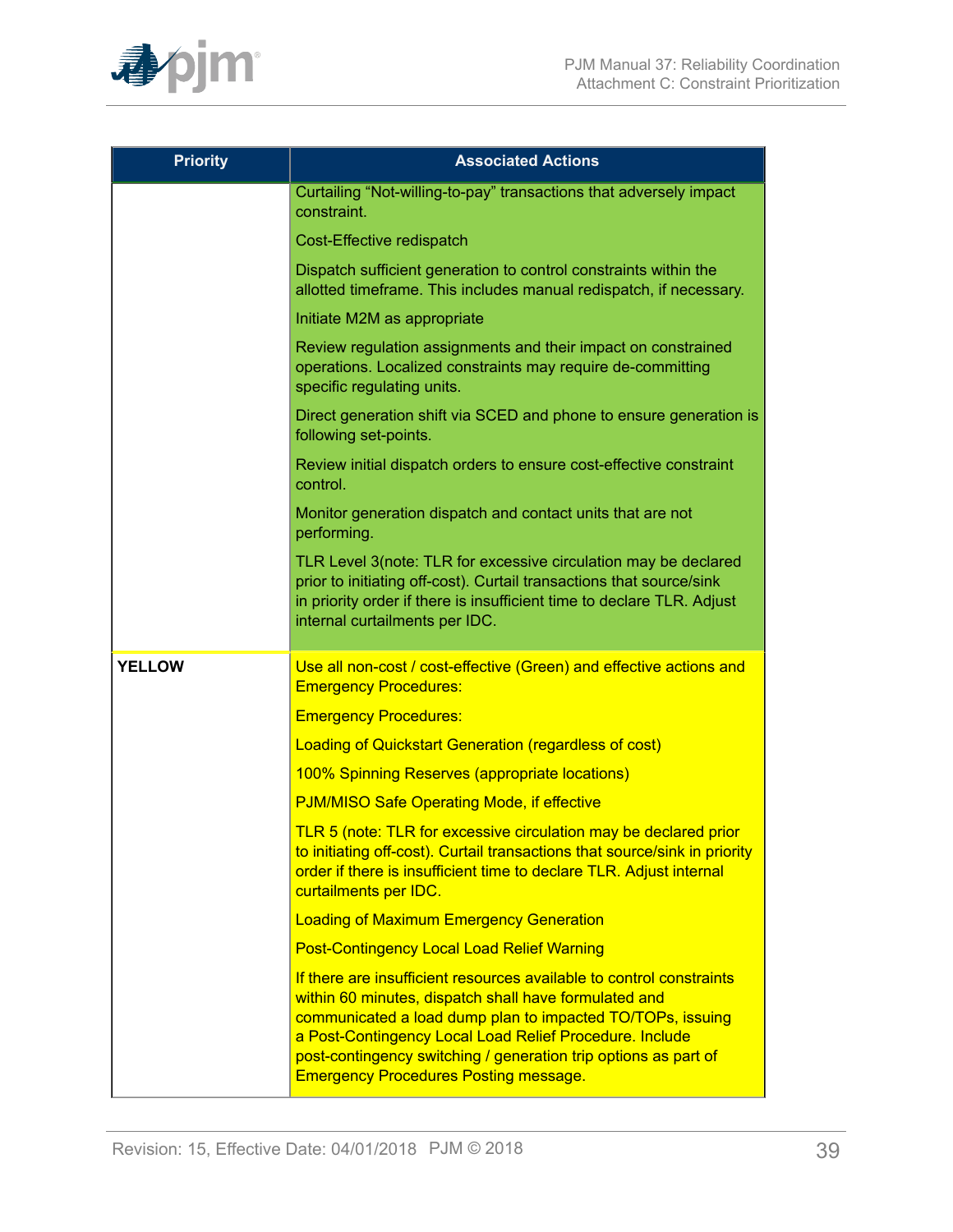

| <b>Priority</b> | <b>Associated Actions</b>                                                                                                                                                            |  |  |
|-----------------|--------------------------------------------------------------------------------------------------------------------------------------------------------------------------------------|--|--|
| <b>RED</b>      | All of the above plus, shed load if violation still exceeds load dump<br>limit after 5 minutes, Emergency Rating for 15 minutes or to avoid<br>post-contingency cascading situation. |  |  |
|                 | <b>Emergency Procedures:</b>                                                                                                                                                         |  |  |
|                 | <b>Voltage Reduction</b>                                                                                                                                                             |  |  |
|                 | <b>Manual Load Dump</b>                                                                                                                                                              |  |  |
|                 |                                                                                                                                                                                      |  |  |

#### **Note:**

In general, procedures shall be implemented in the following order, however, operation conditions or advance lead time may warrant procedures to be implemented in a different order.

## **Voltage/Reactive Priorities**

| <b>Voltage Limit</b><br><b>Exceeded</b>      | <b>Actual Voltage Limits</b><br>Violated                                                                                                                   | <b>Post-Contingency Limits</b><br><b>Violated</b>                                                                                                   |  |
|----------------------------------------------|------------------------------------------------------------------------------------------------------------------------------------------------------------|-----------------------------------------------------------------------------------------------------------------------------------------------------|--|
| High Voltage                                 | <b>Immediate</b><br>Use all effective non-cost and off-cost<br>actions.                                                                                    | <b>30 Minutes</b><br>Use all effective non-cost and off-cost<br>actions.                                                                            |  |
| Normal Low                                   | <b>15 Minutes</b><br>Use all effective non-cost actions, off-cost<br>actions, and emergency procedures except<br>load dump.                                | Not Applicable<br>Use all effective non-cost actions.                                                                                               |  |
| <b>Emergency Low</b>                         | <b>5 Minutes</b><br>All of the above plus, shed load if voltages<br>are decaying.                                                                          | <b>15 Minutes</b><br>Use all effective non-cost actions, off-cost<br>actions, and emergency procedures except<br>load shed.                         |  |
| <b>Load Dump Low</b>                         | Immediate<br>All of the above plus, shed load if analysis<br>indicates the potential for a voltage collapse.                                               | <b>5 Minutes</b><br>All of the above plus, shed load if analysis<br>indicates the potential for a voltage<br>collapse.                              |  |
| <b>Transfer Limit Warning</b><br>Point (95%) | <b>Not Applicable</b><br>Use all effective non-cost actions. Prepare<br>for off-cost actions.                                                              | Not Applicable<br>Use all effective non-cost actions. Prepare<br>for off-cost actions.                                                              |  |
| <b>Transfer Limit</b>                        | <b>15 Minutes or less</b><br>All effective non-cost and off-cost actions<br>plus, shed load if analysis indicates the<br>potential for a voltage collapse. | 15 Minutes or less<br>All effective non-cost and off-cost actions<br>plus, shed load if analysis indicates the<br>potential for a voltage collapse. |  |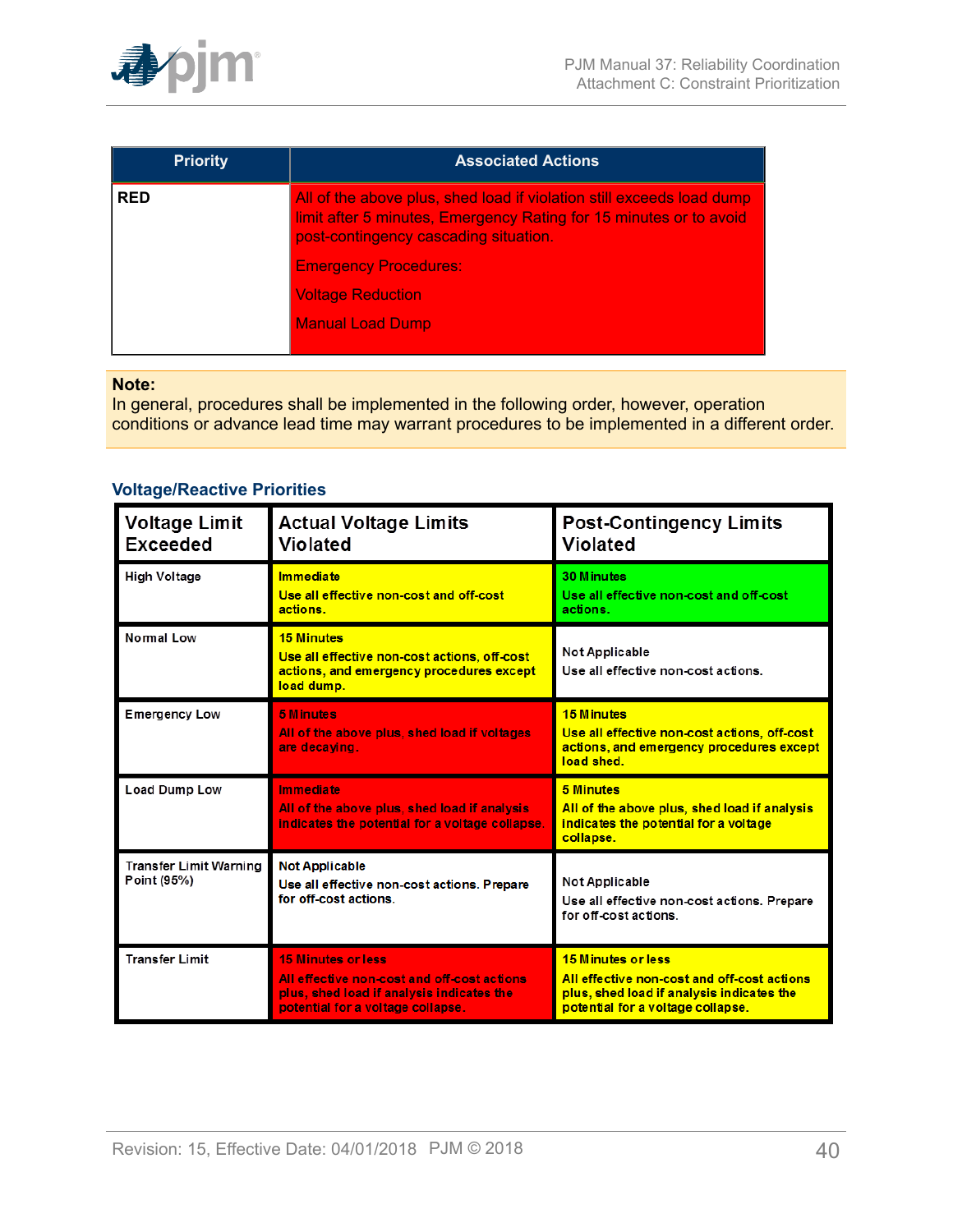

## <span id="page-40-0"></span>**Revision History**

#### **Revision 14 (4/1/2017):**

- Section 2.2, updated Data Requirements section noting that PJM's data specifications for external Reliability Coordinators can be found in M-01, Attachment A and existing JOAs.
- Section 2.4.2, added clarification to the Change Management Process indicating authority of the PJM Shift Supervisor for Planned maintenance involving PJM telecommunication, monitoring and analysis tools.
- Updated NERC Standard/Requirement references in Sections 2.3, 4.1, 5.1 and within Attachment A: PJM Reliability Plan.
- Section 3.1, spelled out MMWG and OATF acronyms.
- Section 5.1, corrected MISO's name.
- Attachment A, PJM Reliability Plan:
- Deleted reference to ITC Integration.
- Added Attachment D.
- Section A: changes reference for PJM Directives to PJM Operating Instructions.
- Section C: noted that PJM Day-Ahead Reliability Analysis reports are posted to the secure PJM site.
- Section D: updated timing of SDX download to every 15 minutes.
- Section E:
- Updated to note PJM controls to the BAAL Standard (removed field trial reference
- Updated SPS reference to RAS
- Added clarification to the automated eDART process for unplanned transmission outages
- Section H: updates ISN reference to EIDSN
- Section I: added to PJM System Operators tools list to include DIMA and IEP
- Section J: updated PJM control room staffing requirements
- Cover to Cover Periodic Review

#### **Revision 13 (09/01/2016):**

- Section 3.1, Renamed ComEd Reactive Transfer Interface to CE East Reactive Transfer Interface
- Section 3.1, added clarification noting specific M-03 sections used to support PJM's SOL methodology
- Section 3.2, added controlling actions to the list of actions implemented by PJM for congestion control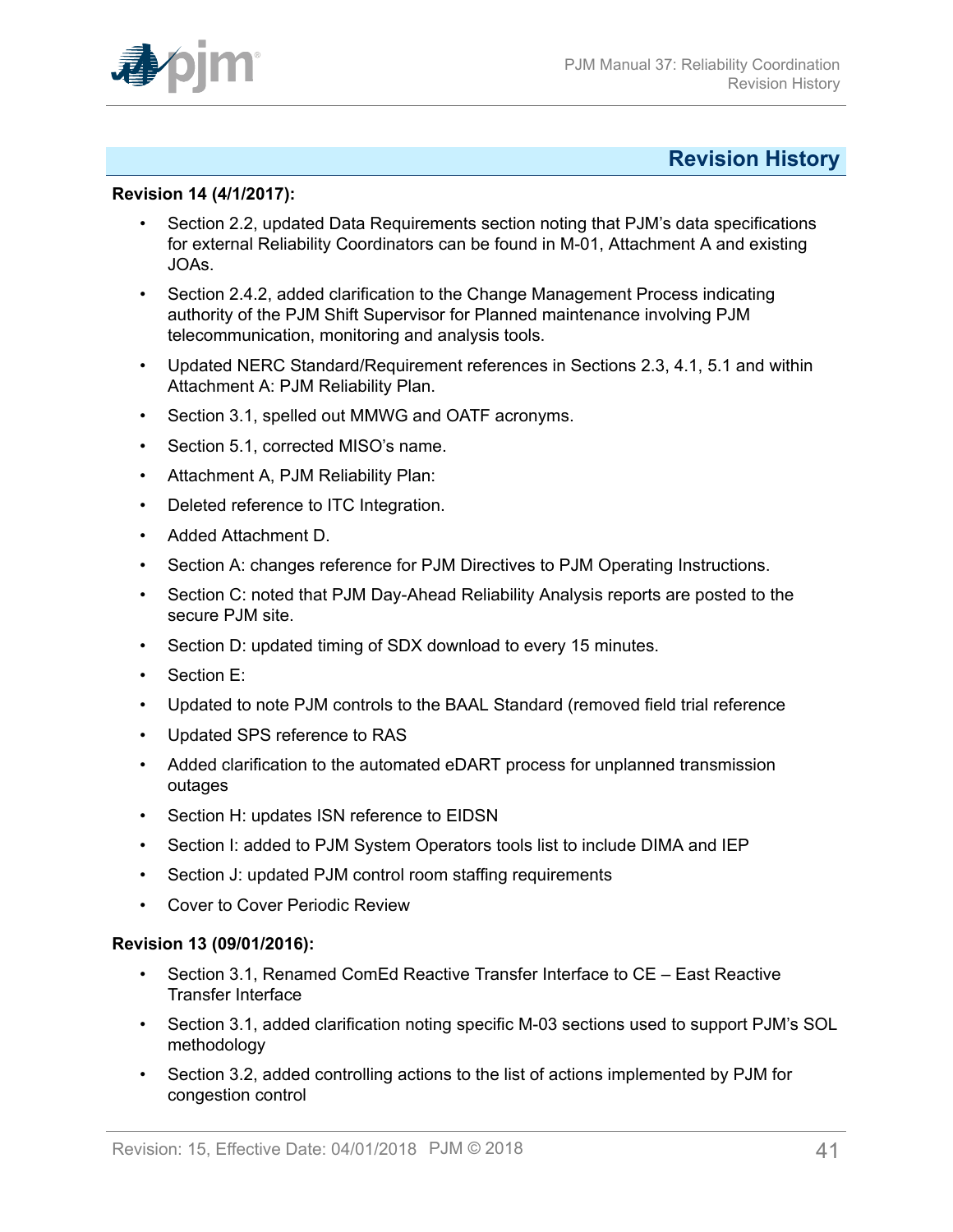

- Attachment A: PJM Reliability Plan updated to note ITC as a new PJM TOP effective June 1, 2016
- Cover to Cover Periodic Review

## **Revision 12 (09/01/2015):**

- Section 2.4.2, replaced Change Control Review Board with more detail around PJM's Enterprise Change Management Standard which encompasses the CCRB.
- Section 3.1, Removed effective date footnote with respect to COMED IROL.
- Section 3.1, Updated SOL definition to note that PJM controls to the most conservative limits and that IROLs are an elevated SOL rather than being distinct from SOLs.
- Section 3.1, Removed empty row in IROL table found on page 9.
- Section 3.2, Added clarification to SOL and IROLs monitored by PJM.
- Section 3.2, Added clarification to SOL limit violation reporting.
- Section 5.1, Updated hyperlink for PJM / Duke Energy Progress Joint Operating Agreement (JOA). Updated company name from Progress Energy Carolinas to Duke Energy Progress.
- Administrative Change Updated references from edata to Data Viewer
- Periodic Review Complete

## **Revision 11(08/04/2014):**

- Updated references for EES to the new ExSchedules application.
- Removed diversified load reference for the OATF studies in Section 3.1. Also updated contingencies modelled in seasonal OATF studies.
- Removed Kammer 765/500Kv transformer and Belmont 765/500Kv transformer IROLs from the IROL table in Section 3.1.
- Updated SOL definition in Section 3.1 to align with the NERC Standard.
- Updated SOL violation to align with the NERC Standard.
- Changed Attachment D reference to Attachment C at the end of Section 3.2 on page 12.

## **Revision 10 (04/01/2013):**

- Updated the PJM Reliability Plan in Attachment A for EKPC integration effective 6/1/2013.
- Removed Attachment C: Change Control Review Board description. This was an old procedure and was out of date. This PJM Change Management procedure is maintained internally in PJM DOCs #596201.
- Added the ComEd Reactive Transfer Interface within table in Section 3.1 SOL and IROL Limit Determination.
- Relabeled Attachment D to Attachment C.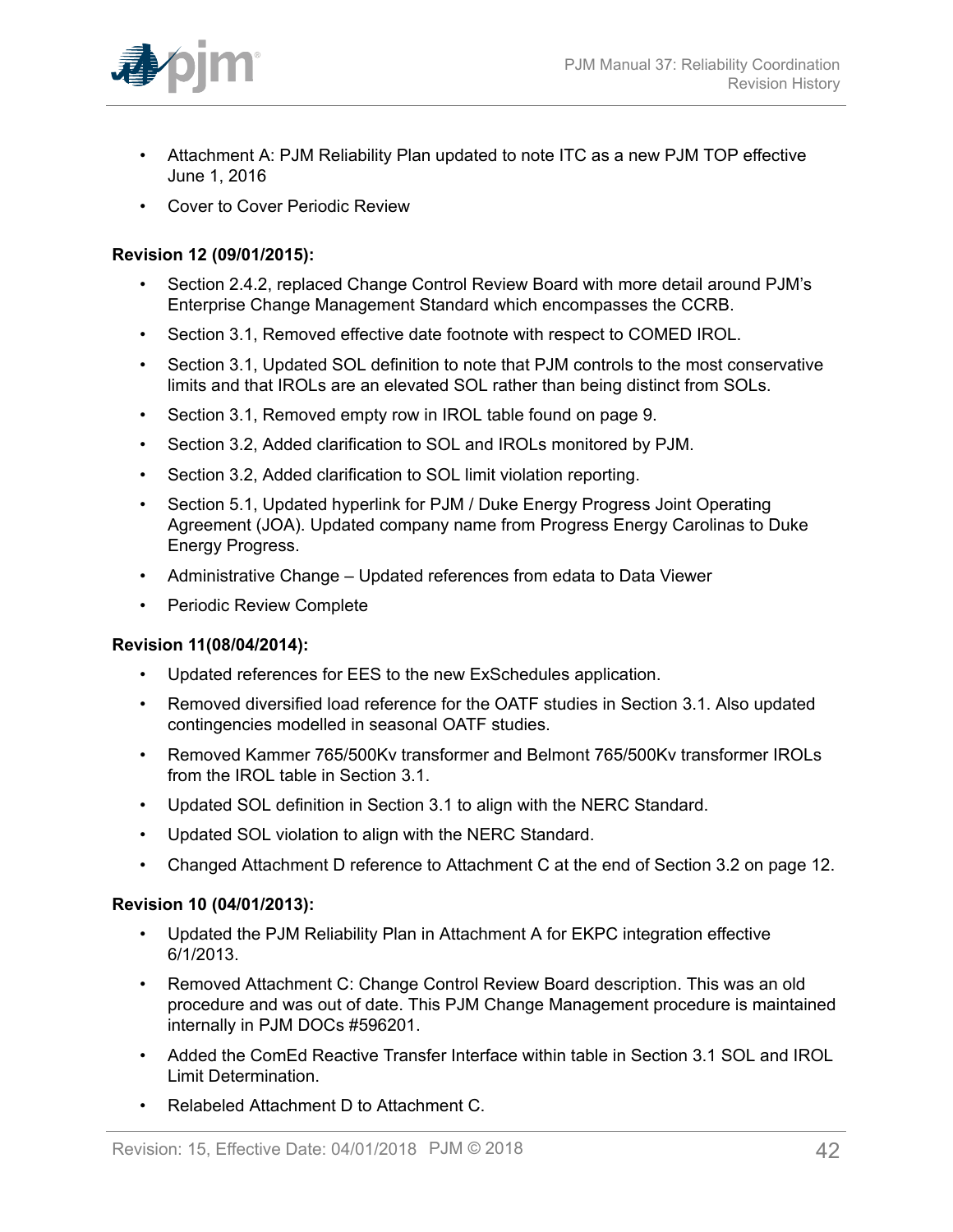## **Revision 09 (02/01/2013):**

- Revised several department names in Section 2.4.1 based on changes from a company realignment
- Updated the seasonal assessment study names in Section 3.1
- Based upon the FERC Performance Audit Recommendation #23, added a clarifying note to Section 3.1 regarding the time to control thermal IROL exceedances.

## **Revision 08 (09/01/2012):**

- Annual Review
- Adjusted IROL Load Dump plan to indicate Manual Load Dump, not PCLLRW
- Replaced all UDS references with SCED
- Revised the SOL definition to include all 100kV and select sub-100kV equipment.
- Deleted CWIN reference.

## **Revision 07 (06/01/2011):**

- Annual Review
- Removed OVEC from PJM RC footprint.
- Added the CLVLND Reactive Transfer Interface within table in *Section 3.1 SOL and IROL Limit Determination*.
- Updated Attachment A: PJM RTO Reliability Plan.
- Updated the IROL definition in section 3.1 to match the *NERC Glossary of Terms*
- July 11, 2011 Updated hyperlink for PJM VACAR South Reliability Agreement

## **Revision 06 (01/01/2010):**

- Updated SOL definition to include all facilities 230kV and above, removing reference to MP-1.
- Added reference to NAESB Business Practice WEQ-008 and other editorial changes in Section 4

## **Revision 05 (10/01/2009):**

- Updated SOL definition and violation criteria.
- Updated links to Joint Operating Agreements.
- Updated Attachment C: Change Control Review Board

## **Revision 04 (06/26/2009):**

- Annual Review
- Reformatted to assist in compliance tracking.